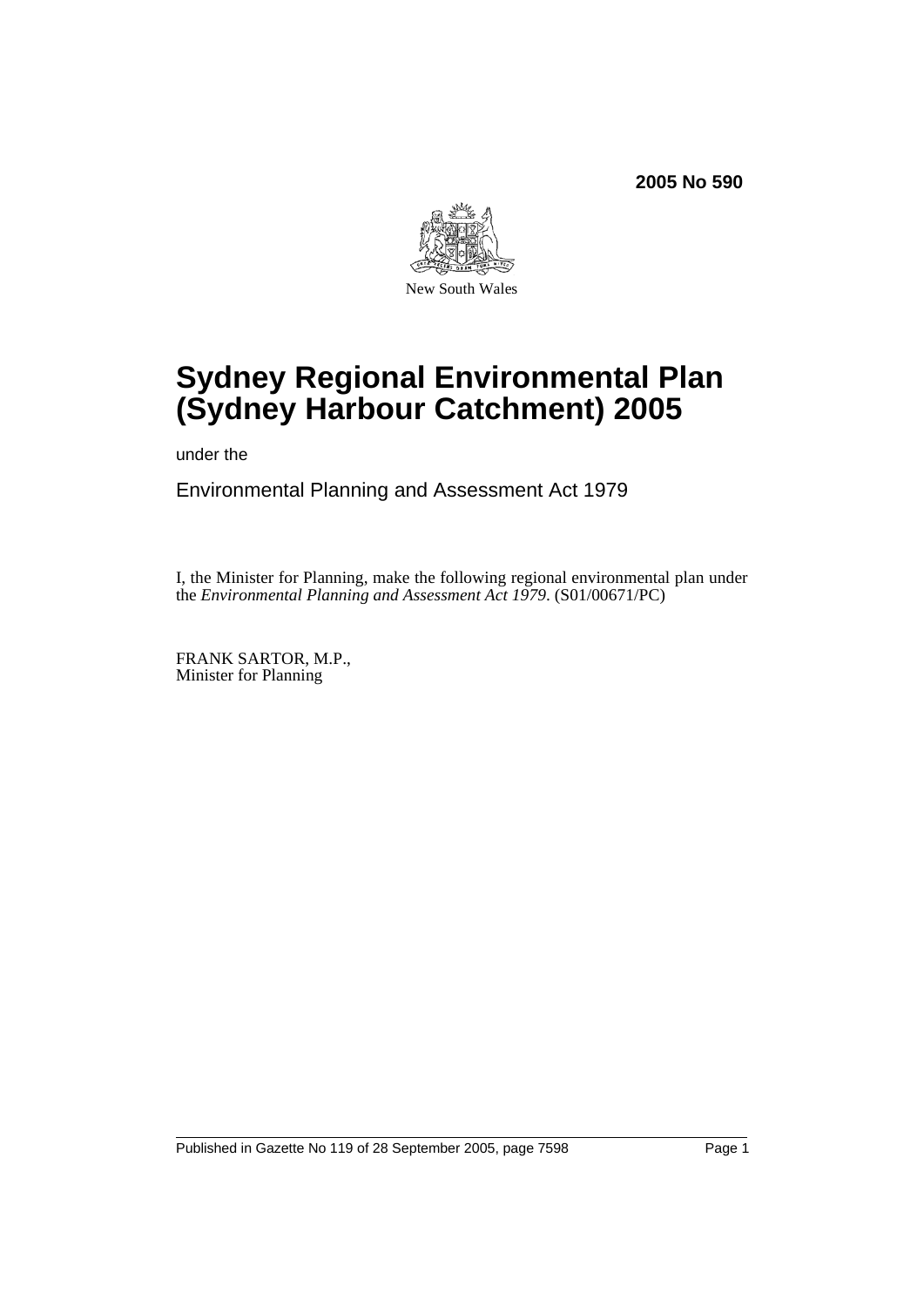Sydney Regional Environmental Plan (Sydney Harbour Catchment) 2005

# **Contents**

|                   |                                                                                                                                                                                                                                                                                                                                                                                             | Page                                                             |  |  |  |  |  |
|-------------------|---------------------------------------------------------------------------------------------------------------------------------------------------------------------------------------------------------------------------------------------------------------------------------------------------------------------------------------------------------------------------------------------|------------------------------------------------------------------|--|--|--|--|--|
| Part 1            | <b>Preliminary</b>                                                                                                                                                                                                                                                                                                                                                                          |                                                                  |  |  |  |  |  |
|                   | 1<br>Name of plan<br>$\overline{2}$<br>Aims of plan<br>3<br>Land to which plan applies<br>4<br>Interpretation<br>5<br>Consent authority<br>6<br>Maps<br>7<br>Relationship with other environmental planning<br>instruments<br>8<br>Repeal of certain environmental planning instruments<br>9<br>Amendment of certain environmental planning<br>instruments<br><b>Public utilities</b><br>10 | 5<br>5<br>6<br>6<br>6<br>$\overline{7}$<br>7<br>8<br>8<br>8<br>8 |  |  |  |  |  |
|                   | 11<br><b>Transitional provision</b><br>Part 2                                                                                                                                                                                                                                                                                                                                               |                                                                  |  |  |  |  |  |
|                   | <b>Planning principles</b>                                                                                                                                                                                                                                                                                                                                                                  |                                                                  |  |  |  |  |  |
|                   | Objective<br>12<br>13<br>Sydney Harbour Catchment<br>14<br>Foreshores and Waterways Area<br>15<br>Heritage conservation                                                                                                                                                                                                                                                                     | 10<br>10<br>11<br>12                                             |  |  |  |  |  |
| Part <sub>3</sub> | <b>Foreshores and Waterways Area</b>                                                                                                                                                                                                                                                                                                                                                        |                                                                  |  |  |  |  |  |
|                   | <b>Division 1</b><br><b>Development control</b>                                                                                                                                                                                                                                                                                                                                             |                                                                  |  |  |  |  |  |
|                   | 16<br>Zones indicated on Zoning Map<br>17<br>Zoning objectives<br>18<br>Development control in the waterways<br>19<br>Development control within national parks                                                                                                                                                                                                                             | 13<br>13<br>18<br>20                                             |  |  |  |  |  |
|                   | <b>Division 2</b><br><b>Matters for consideration</b>                                                                                                                                                                                                                                                                                                                                       |                                                                  |  |  |  |  |  |
|                   | 20<br>General<br>21<br>Biodiversity, ecology and environment protection<br>22<br>Public access to, and use of, foreshores and waterways<br>23<br>Maintenance of a working harbour<br>24<br>Interrelationship of waterway and foreshore uses<br>25<br>Foreshore and waterways scenic quality<br>26<br>Maintenance, protection and enhancement of views<br>27<br>Boat storage facilities      | 20<br>20<br>21<br>22<br>22<br>22<br>23<br>23                     |  |  |  |  |  |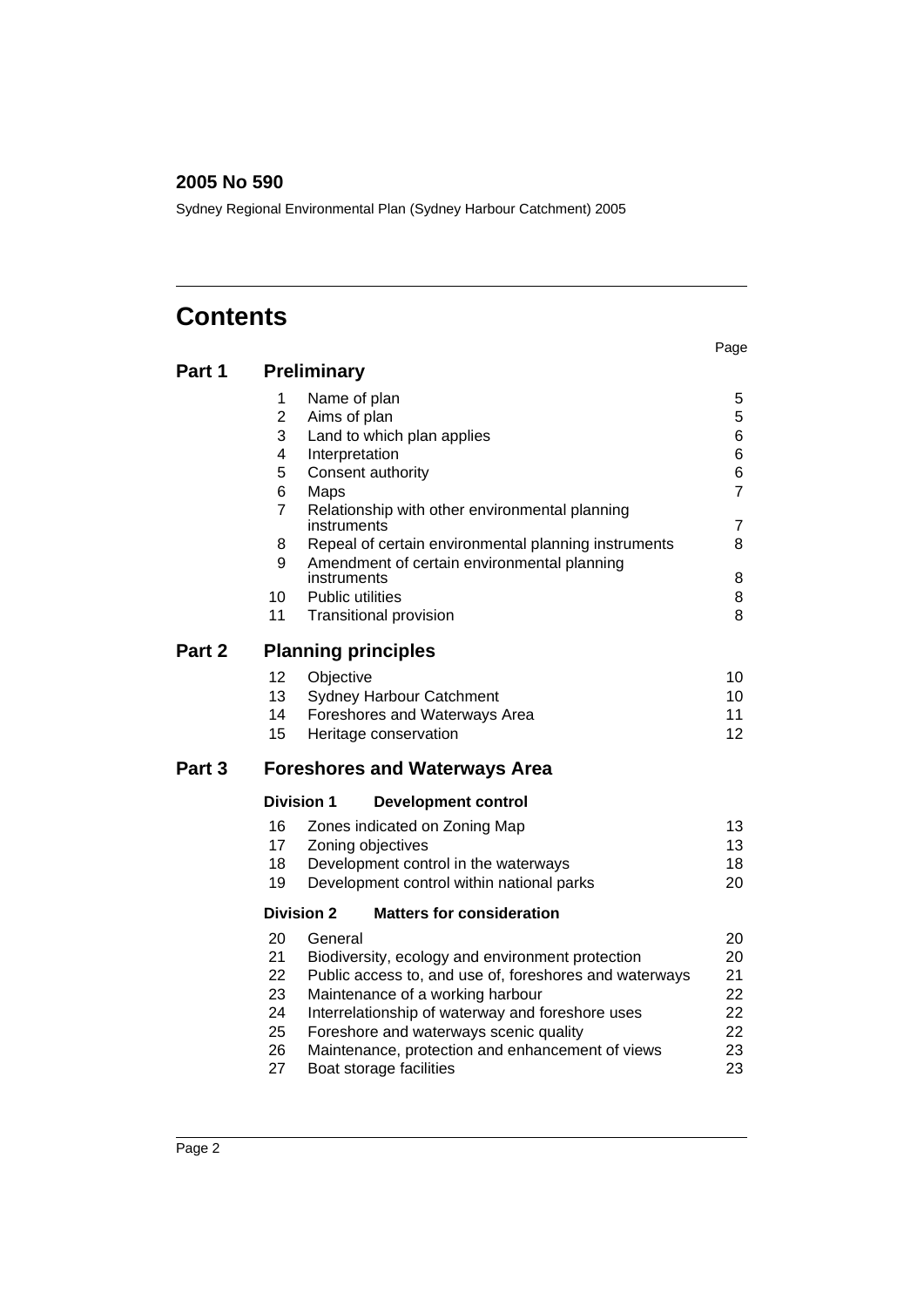Sydney Regional Environmental Plan (Sydney Harbour Catchment) 2005

**Contents** 

l.

|        |          |                   |                                                                                                        | Page     |
|--------|----------|-------------------|--------------------------------------------------------------------------------------------------------|----------|
|        |          | <b>Division 3</b> | <b>Foreshores and Waterways Planning and</b><br><b>Development Advisory Committee</b>                  |          |
|        | 28       |                   | Foreshores and Waterways Planning and Development<br><b>Advisory Committee</b>                         | 24       |
|        | 29       | applications      | Consultation required for certain development                                                          | 25       |
|        | 30       |                   | Consultation available for other matters                                                               | 25       |
|        | 31       |                   | Referral of development proposals not requiring<br>development consent                                 | 26       |
|        |          | <b>Division 4</b> | <b>Special provisions</b>                                                                              |          |
|        | 32       |                   | Subdivision of existing and future public domain<br>identified on master plans                         | 26       |
|        | 33       |                   | Commercial marinas within Zone No W1                                                                   | 27       |
|        | 34       | Zone No W2        | Boat repair facilities and commercial marinas in                                                       | 27       |
|        | 35       |                   | Homebush Bay-Rhodes Peninsula bridge                                                                   | 27       |
|        | 36       |                   | Development on land comprising acid sulfate soils                                                      | 28       |
|        | 37       | No W2             | Development within 20 metres of boundary of Zone                                                       | 29       |
|        | 38       | national parks    | Development on land in waterways adjoining                                                             | 29       |
|        | 39       |                   | Development and activities in vicinity of national parks                                               | 29       |
| Part 4 |          |                   | <b>Strategic foreshore sites</b>                                                                       |          |
|        |          | <b>Division 1</b> | <b>Requirement for master plan</b>                                                                     |          |
|        | 40       |                   | Application of Division                                                                                | 30       |
|        | 41       |                   | Requirement for master plans                                                                           | 30       |
|        |          | <b>Division 2</b> | <b>Master plans</b>                                                                                    |          |
|        | 42       |                   | Master plans to which Part applies                                                                     | 31       |
|        | 43       |                   | Appropriate authority                                                                                  | 31       |
|        | 44       |                   | Nature of master plans                                                                                 | 31       |
|        | 45       |                   | Land for which master plan to be prepared                                                              | 31       |
|        | 46<br>47 | Consultation      | Preparation of master plans                                                                            | 32<br>33 |
|        | 48       |                   | Adoption of master plans                                                                               | 33       |
|        | 49       |                   | Amendment of master plans                                                                              | 34       |
|        | 50       |                   | Availability of master plans                                                                           | 34       |
|        | 51       |                   | Master plans not required for land dedicated or<br>reserved under National Parks and Wildlife Act 1974 | 34       |
|        |          |                   |                                                                                                        |          |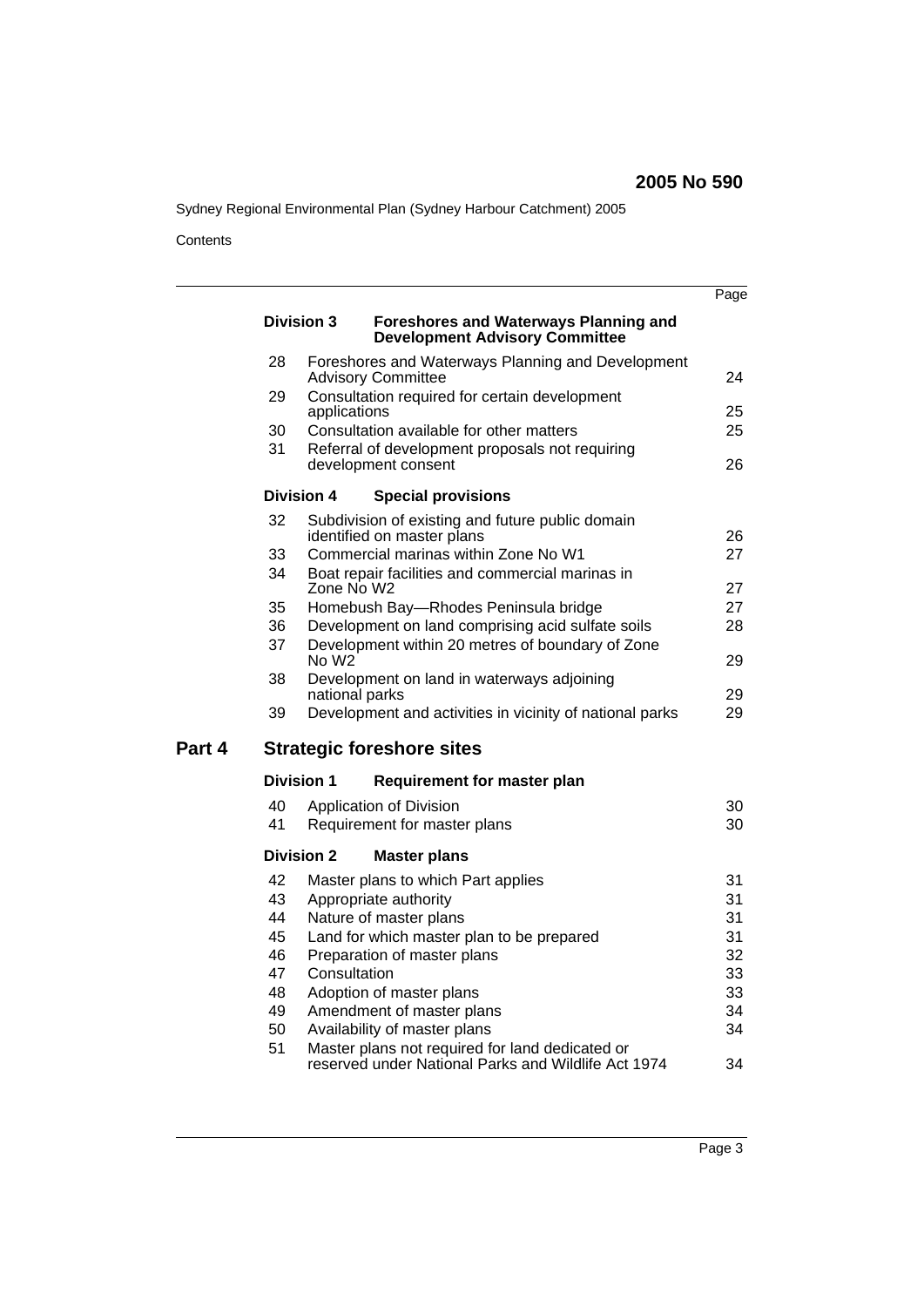Sydney Regional Environmental Plan (Sydney Harbour Catchment) 2005

**Contents** 

|                                                                                                       |                                   |                   |                                                                                                                      | Page           |  |
|-------------------------------------------------------------------------------------------------------|-----------------------------------|-------------------|----------------------------------------------------------------------------------------------------------------------|----------------|--|
| Part 5                                                                                                |                                   |                   | <b>Heritage provisions</b>                                                                                           |                |  |
| Division 1                                                                                            |                                   |                   | General                                                                                                              |                |  |
|                                                                                                       | 52<br>General<br>53<br>Objectives |                   |                                                                                                                      | 35<br>35       |  |
|                                                                                                       |                                   | <b>Division 2</b> | <b>Protection of heritage items</b>                                                                                  |                |  |
|                                                                                                       | 54<br>55<br>56                    |                   | Land to which Part applies<br>Protection of heritage items<br>Advertised development                                 | 35<br>35<br>37 |  |
|                                                                                                       |                                   | <b>Division 3</b> | Protection of places of potential heritage<br>significance                                                           |                |  |
|                                                                                                       | 57                                | significance      | Development affecting matters of Aboriginal heritage                                                                 | 37             |  |
| 58                                                                                                    |                                   |                   | Development affecting matters of non-Aboriginal<br>heritage significance                                             |                |  |
|                                                                                                       |                                   | Division 4        | <b>Miscellaneous</b>                                                                                                 |                |  |
|                                                                                                       | 59<br>60                          |                   | Development in vicinity of heritage items<br><b>Conservation incentives</b>                                          | 38<br>39       |  |
| Part 6                                                                                                |                                   |                   | <b>Wetlands protection</b>                                                                                           |                |  |
|                                                                                                       | 61<br>62<br>63                    | Objectives        | Requirement for development consent<br>Matters for consideration                                                     | 40<br>40<br>41 |  |
| <b>Schedule 1</b><br><b>Schedule 2</b><br><b>Schedule 3</b><br><b>Schedule 4</b><br><b>Schedule 5</b> |                                   |                   | Maps incorporated in plan<br>Development to be referred to Foreshores<br>and Waterways Planning and Development      | 43             |  |
|                                                                                                       |                                   |                   | <b>Advisory Committee</b><br><b>Minor development</b><br>Heritage items<br>Amendment of other environmental planning |                |  |
|                                                                                                       |                                   | instruments       |                                                                                                                      | 63             |  |
| <b>Dictionary</b>                                                                                     |                                   |                   |                                                                                                                      | 66             |  |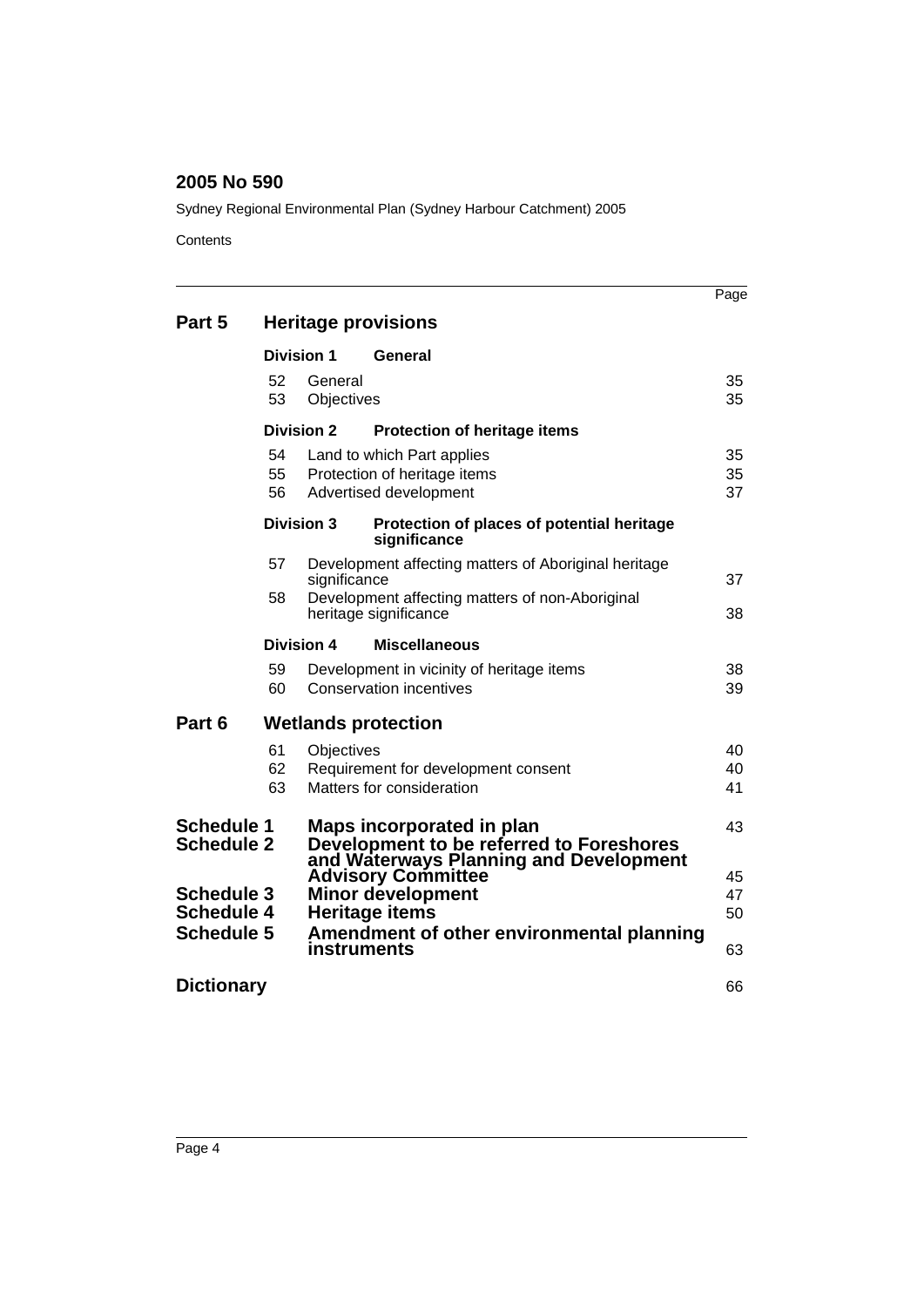# Sydney Regional Environmental Plan (Sydney Harbour Catchment) 2005 Clause 1 Preliminary **Part 1 2005 No 590**

# **Sydney Regional Environmental Plan (Sydney Harbour Catchment) 2005**

under the

Environmental Planning and Assessment Act 1979

# **Part 1 Preliminary**

# **1 Name of plan**

This plan is *Sydney Regional Environmental Plan (Sydney Harbour Catchment) 2005*.

# **2 Aims of plan**

- (1) This plan has the following aims with respect to the Sydney Harbour Catchment:
	- (a) to ensure that the catchment, foreshores, waterways and islands of Sydney Harbour are recognised, protected, enhanced and maintained:
		- (i) as an outstanding natural asset, and
		- (ii) as a public asset of national and heritage significance, for existing and future generations,
	- (b) to ensure a healthy, sustainable environment on land and water,
	- (c) to achieve a high quality and ecologically sustainable urban environment,
	- (d) to ensure a prosperous working harbour and an effective transport corridor,
	- (e) to encourage a culturally rich and vibrant place for people,
	- (f) to ensure accessibility to and along Sydney Harbour and its foreshores,
	- (g) to ensure the protection, maintenance and rehabilitation of watercourses, wetlands, riparian lands, remnant vegetation and ecological connectivity,
	- (h) to provide a consolidated, simplified and updated legislative framework for future planning.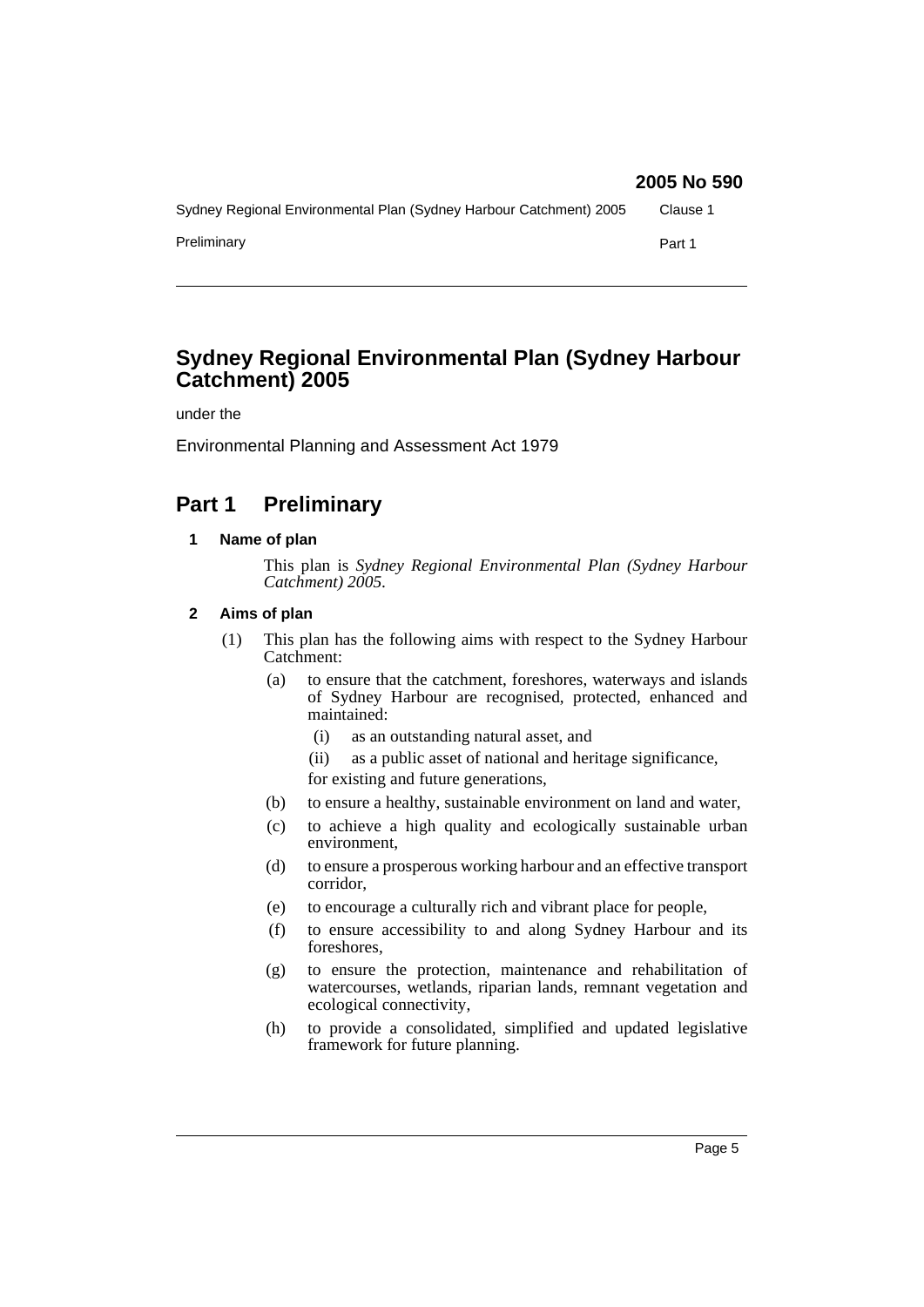Clause 3 Sydney Regional Environmental Plan (Sydney Harbour Catchment) 2005

Part 1 Preliminary

- (2) For the purpose of enabling these aims to be achieved in relation to the Foreshores and Waterways Area, this plan adopts the following principles:
	- (a) Sydney Harbour is to be recognised as a public resource, owned by the public, to be protected for the public good,
	- (b) the public good has precedence over the private good whenever and whatever change is proposed for Sydney Harbour or its foreshores,
	- (c) protection of the natural assets of Sydney Harbour has precedence over all other interests.

#### **3 Land to which plan applies**

- (1) This plan applies to land within the Sydney Harbour Catchment, as shown edged heavy black on the Sydney Harbour Catchment Map, being part of the Sydney Region declared by order published in Gazette No 38 of 7 April 1989 at page 1841.
- (2) Within the Sydney Harbour Catchment, particular provisions of this plan apply to:
	- (a) the Foreshores and Waterways Area, and
	- (b) various strategic foreshore sites, as shown on the Strategic Foreshore Sites Map, and
	- (c) various heritage items, as shown on the Heritage Map, and
	- (d) various wetlands protection areas, as shown on the Wetlands Protection Area Map.

#### **4 Interpretation**

- (1) Words and expressions used in this plan that are defined in the dictionary at the end of this plan have the meanings set out in that dictionary.
- (2) Notes included in the text of this plan do not form part of this plan.

#### **5 Consent authority**

- (1) The consent authority for land-based development and land/water interface development is the council of the local government area in which, or nearest to which, the land on which the development is proposed to be carried out, except as provided by subclauses  $(2)$  and  $(3)$ .
- (2) The consent authority for land-based development and land/water interface development is the Minister if:
	- (a) the land on which the development is proposed to be carried out is within a local government area, and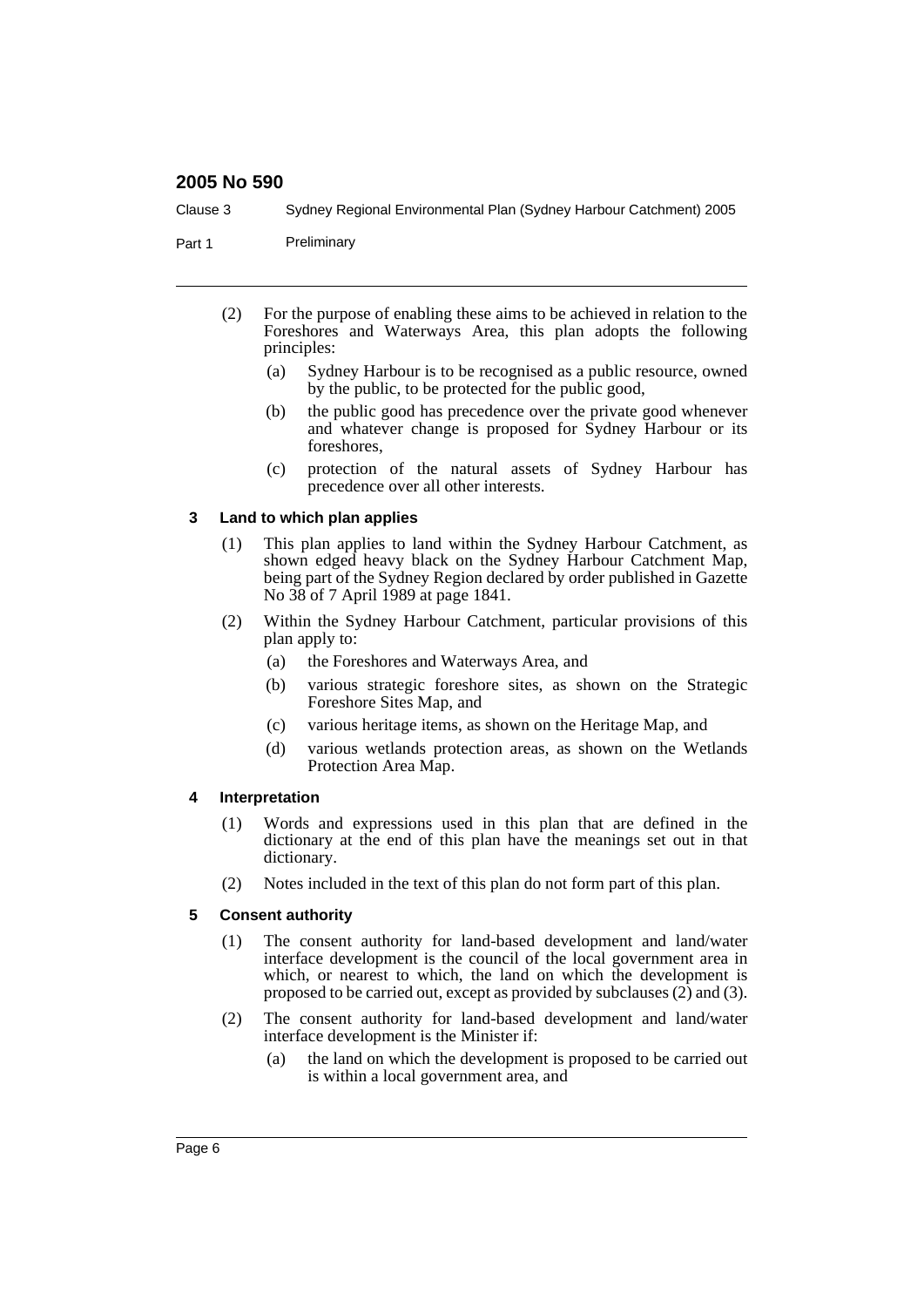Sydney Regional Environmental Plan (Sydney Harbour Catchment) 2005 Clause 6

Preliminary **Preliminary Part 1** 

- (b) another environmental planning instrument specifies the Minister as the consent authority for the same kind of development if it were to be carried out on that land.
- (3) The consent authority for land-based development and land/water interface development is the Minister if:
	- (a) the land on which the development is proposed to be carried out is not within a local government area, and
	- (b) another environmental planning instrument specifies the Minister as the consent authority for the same kind of development if it were to be carried out on the nearest land that is within a local government area.
- (4) Except to the extent to which some other environmental planning instrument provides, the consent authority for water-based development is the Minister administering the *Ports Corporatisation and Waterways Management Act 1995*.

#### **6 Maps**

- (1) This plan incorporates each of the maps referred to in Schedule 1.
- (2) For the purposes of section 26 (2) of the Act, the Critical Habitat Area Map referred to in Schedule 1 identifies land that is declared to be critical habitat under Part 3 of the *Threatened Species Conservation Act 1995*.
- (3) In Schedule 1, a reference to a map is a reference to a map deposited in the head office of the Department.

#### **7 Relationship with other environmental planning instruments**

- (1) Subject to this clause, this plan supplements, and does not derogate from, any other environmental planning instrument applying to land to which this plan applies.
- (2) In the event of an inconsistency between this plan and any other environmental planning instrument applying to land to which this plan applies, whether made before or after this plan:
	- (a) in relation to land other than the land referred to in paragraph (b), this plan applies to the extent of the inconsistency, and
	- (b) in relation to land within the Luna Park site within the meaning of *State Environmental Planning Policy No 56—Sydney Harbour Foreshores and Tributaries*, that policy applies to the extent of the inconsistency,

subject to section 36 of the Act.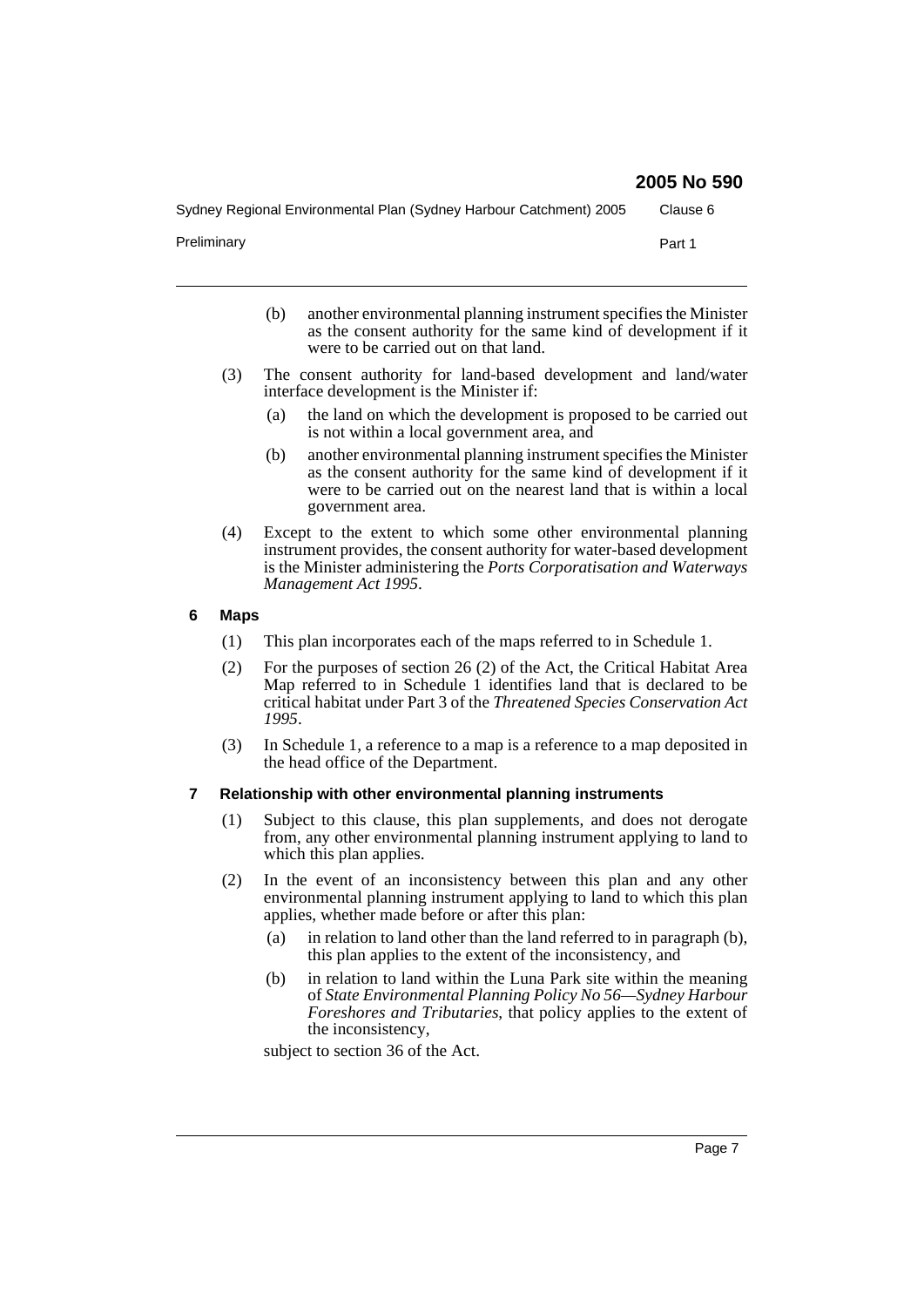Clause 8 Sydney Regional Environmental Plan (Sydney Harbour Catchment) 2005

Part 1 Preliminary

- (3) Clause 7 (3) of *State Environmental Planning Policy No 4— Development Without Consent and Miscellaneous Exempt and Complying Development* does not apply to any building that has frontage to a waterway.
- (4) Clause 8 (1) of *State Environmental Planning Policy No 55— Remediation of Land* does not derogate from or affect the provisions of this plan concerning master plans.

#### **8 Repeal of certain environmental planning instruments**

The following environmental planning instruments are repealed:

- (a) *Sydney Regional Environmental Plan No 22—Parramatta River*,
- (b) *Sydney Regional Environmental Plan No 23—Sydney and Middle Harbours*.

#### **9 Amendment of certain environmental planning instruments**

Each environmental planning instrument referred to in Schedule 5 is amended as set out in that Schedule.

#### **10 Public utilities**

Nothing in this plan is to be construed as restricting or prohibiting or enabling the consent authority to restrict or prohibit the carrying out of development of any description specified in Schedule 1 to the *Environmental Planning and Assessment Model Provisions 1980* on land within the Foreshores and Waterways Area.

#### **11 Transitional provision**

- (1) Clause 12 (2) (a) does not apply to:
	- (a) the preparation of any regional environmental plan that had been publicly exhibited under section 47 of the Act before the commencement of this plan, or
	- (b) the preparation of any local environmental plan that had been publicly exhibited under section 66 of the Act before the commencement of this plan, or
	- (c) the preparation of any development control plan that had been publicly exhibited under the regulations before the commencement of this plan.
- (2) Any development application lodged before the commencement of this plan, but not finally determined before its commencement, is to be determined as if this plan had been exhibited pursuant to section 47 of the Act but had not been made.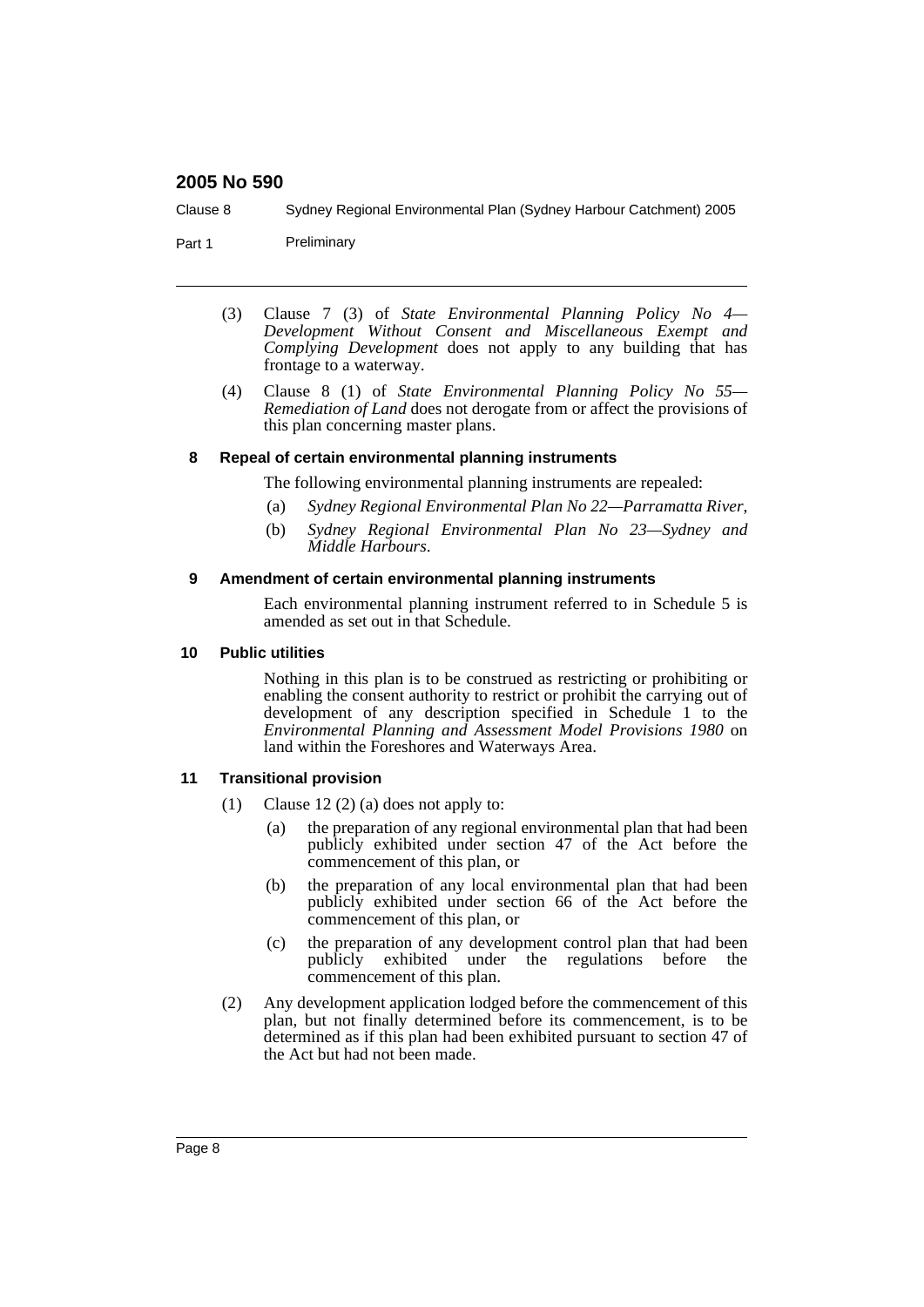Sydney Regional Environmental Plan (Sydney Harbour Catchment) 2005 Clause 11

Preliminary **Part 1** 

- (3) Subclause (2) does not apply to a development application in respect of which the applicant has notified the consent authority in writing that the application should be determined in accordance with this plan.
- (4) Any master plan that had been exhibited or adopted before the commencement of this plan for the purposes of *State Environmental Planning Policy No 56—Sydney Harbour Foreshores and Tributaries* is taken to have been exhibited or adopted, as the case requires, for the purposes of this plan.
- (5) This plan does not apply:
	- (a) to an activity within the meaning of Part 5 of the Act in respect of which an application for approval made to a determining authority within the meaning of that Part has been made, but not finally determined, immediately before the commencement of this plan, or
	- (b) to an activity within the meaning of Part 5 of the Act which was approved by a determining authority within the meaning of that Part before the commencement of this plan and which commences pursuant to that approval not later than 3 years after the commencement of this plan.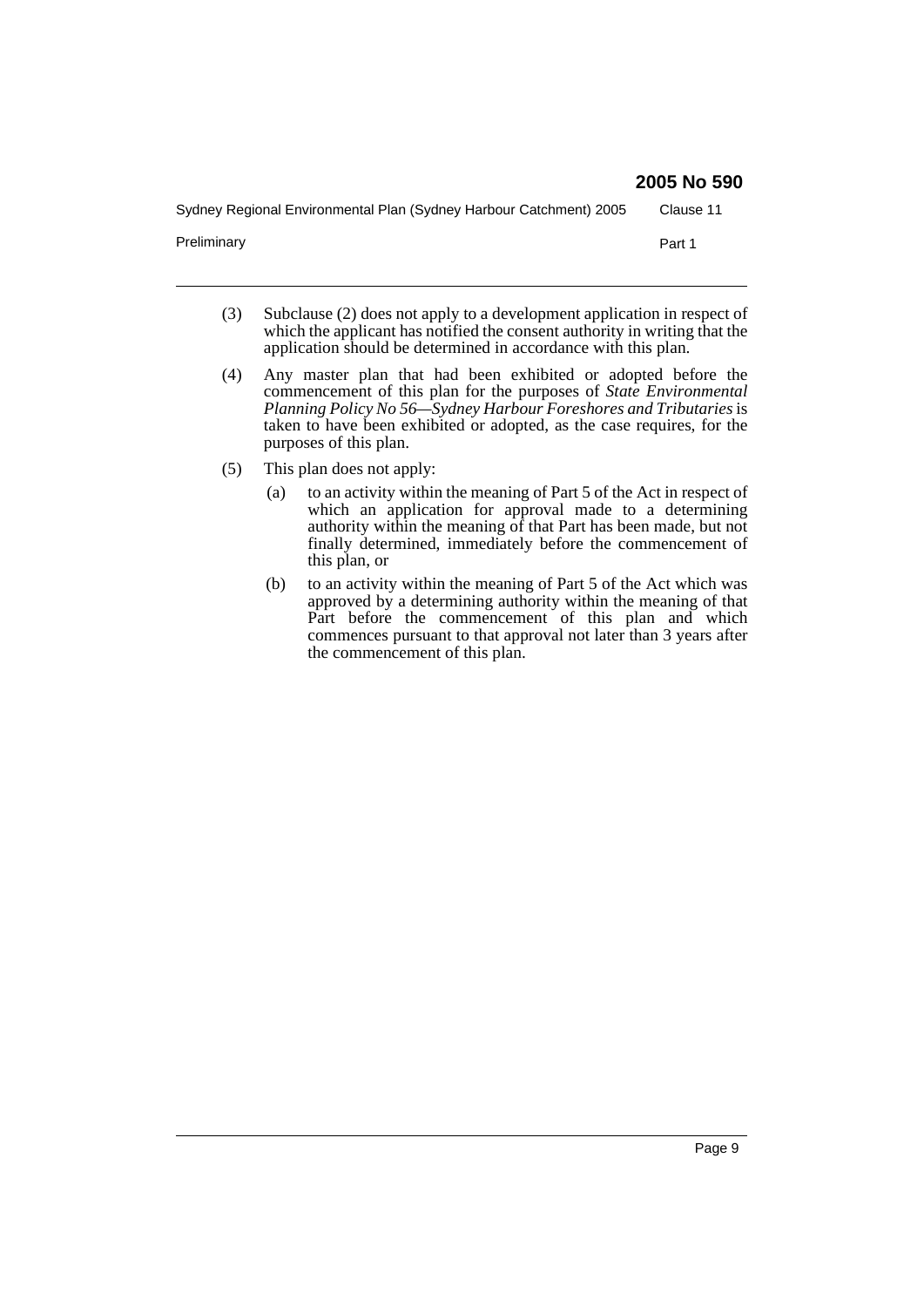Clause 12 Sydney Regional Environmental Plan (Sydney Harbour Catchment) 2005

Part 2 Planning principles

# **Part 2 Planning principles**

#### **12 Objective**

- (1) The objective of this Part is to provide a set of clear planning principles for land within the Sydney Harbour Catchment.
- (2) These principles are to be considered and, where possible, achieved:
	- (a) in the preparation of environmental planning instruments and development control plans under Part 3 of the Act, and
	- (b) in the preparation of environmental studies and master plans for the purposes of the Act.

#### **13 Sydney Harbour Catchment**

The planning principles for land within the Sydney Harbour Catchment are as follows:

- (a) development is to protect and, where practicable, improve the hydrological, ecological and geomorphological processes on which the health of the catchment depends,
- (b) the natural assets of the catchment are to be maintained and, where feasible, restored for their scenic and cultural values and their biodiversity and geodiversity,
- (c) decisions with respect to the development of land are to take account of the cumulative environmental impact of development within the catchment,
- (d) action is to be taken to achieve the targets set out in *Water Quality and River Flow Interim Environmental Objectives: Guidelines for Water Management: Sydney Harbour and Parramatta River Catchment* (published in October 1999 by the Environment Protection Authority), such action to be consistent with the guidelines set out in *Australian Water Quality Guidelines for Fresh and Marine Waters* (published in November 2000 by the Australian and New Zealand Environment and Conservation Council),
- (e) development in the Sydney Harbour Catchment is to protect the functioning of natural drainage systems on floodplains and comply with the guidelines set out in the document titled *Floodplain Development Manual 2005* (published in April 2005 by the Department),
- (f) development that is visible from the waterways or foreshores is to maintain, protect and enhance the unique visual qualities of Sydney Harbour,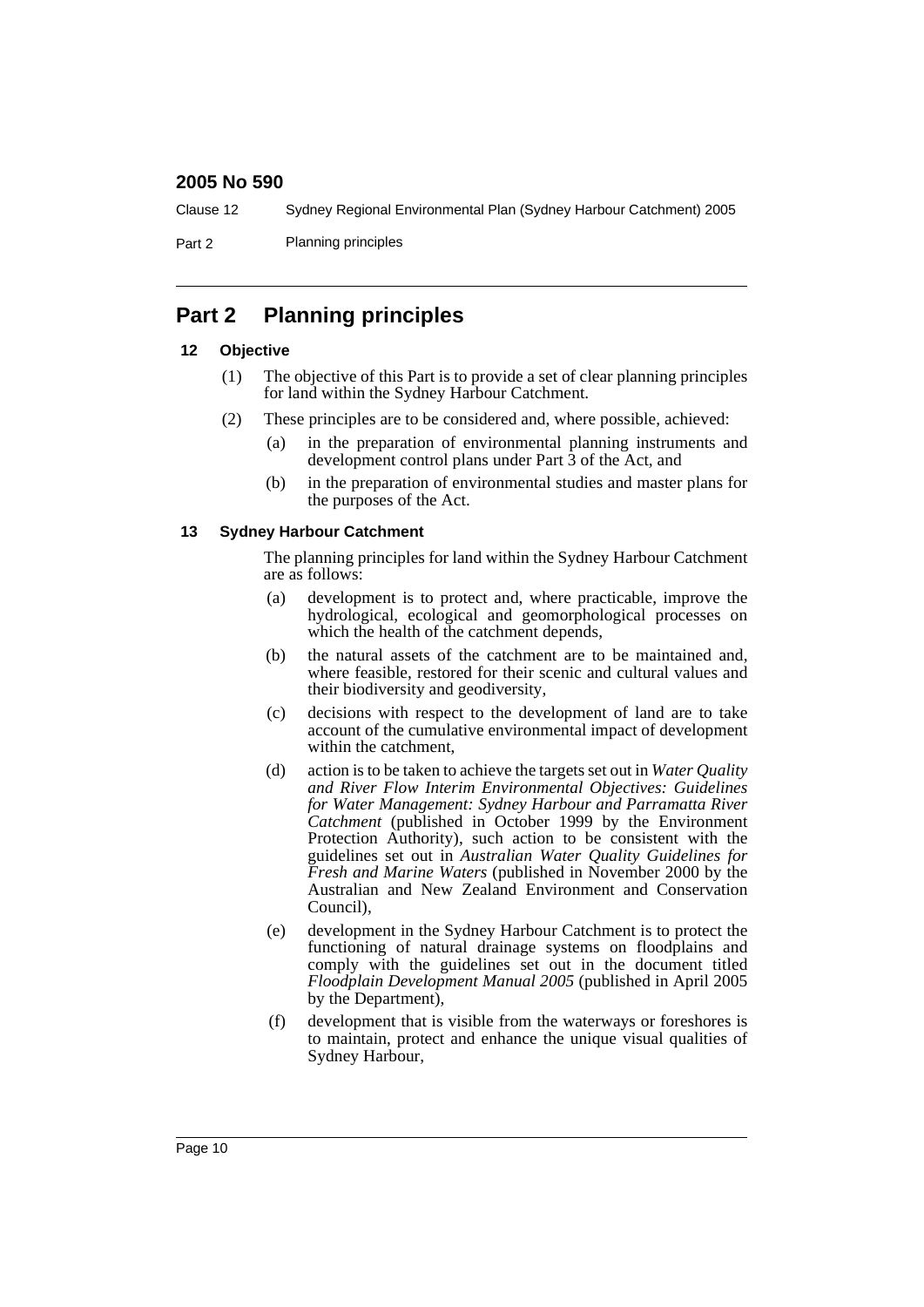Sydney Regional Environmental Plan (Sydney Harbour Catchment) 2005 Clause 14

Planning principles **Part 2** 

- (g) the number of publicly accessible vantage points for viewing Sydney Harbour should be increased,
- (h) development is to improve the water quality of urban run-off, reduce the quantity and frequency of urban run-off, prevent the risk of increased flooding and conserve water,
- (i) action is to be taken to achieve the objectives and targets set out in the *Sydney Harbour Catchment Blueprint*, as published in February 2003 by the then Department of Land and Water Conservation,
- (j) development is to protect and, if practicable, rehabilitate watercourses, wetlands, riparian corridors, remnant native vegetation and ecological connectivity within the catchment,
- (k) development is to protect and, if practicable, rehabilitate land from current and future urban salinity processes, and prevent or restore land degradation and reduced water quality resulting from urban salinity,
- (l) development is to avoid or minimise disturbance of acid sulfate soils in accordance with the *Acid Sulfate Soil Manual*, as published in 1988 by the Acid Sulfate Soils Management Advisory Committee.

#### **14 Foreshores and Waterways Area**

The planning principles for land within the Foreshores and Waterways Area are as follows:

- (a) development should protect, maintain and enhance the natural assets and unique environmental qualities of Sydney Harbour and its islands and foreshores,
- (b) public access to and along the foreshore should be increased, maintained and improved, while minimising its impact on watercourses, wetlands, riparian lands and remnant vegetation,
- (c) access to and from the waterways should be increased, maintained and improved for public recreational purposes (such as swimming, fishing and boating), while minimising its impact on watercourses, wetlands, riparian lands and remnant vegetation,
- (d) development along the foreshore and waterways should maintain, protect and enhance the unique visual qualities of Sydney Harbour and its islands and foreshores,
- (e) adequate provision should be made for the retention of foreshore land to meet existing and future demand for working harbour uses,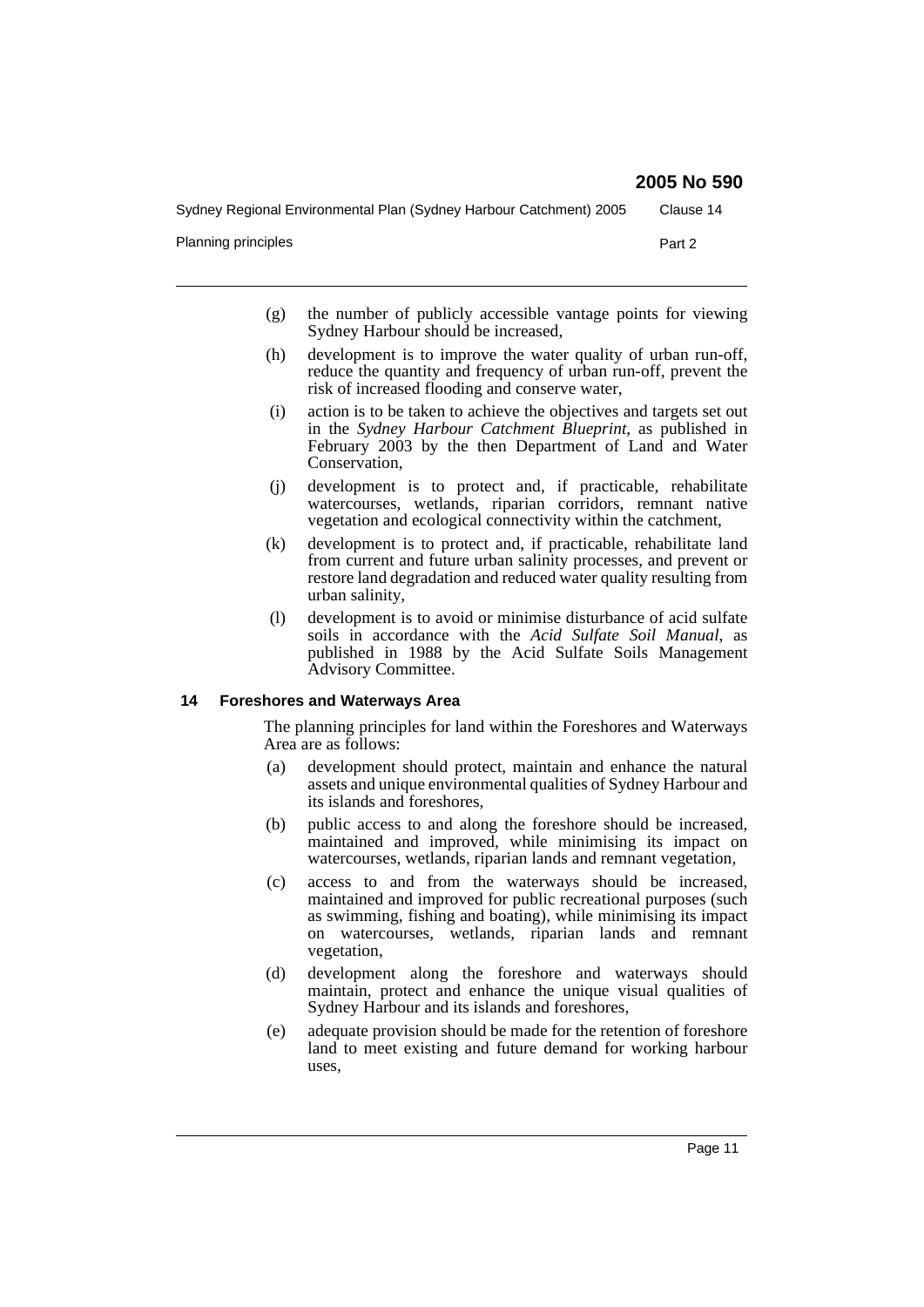Clause 15 Sydney Regional Environmental Plan (Sydney Harbour Catchment) 2005

Part 2 Planning principles

- (f) public access along foreshore land should be provided on land used for industrial or commercial maritime purposes where such access does not interfere with the use of the land for those purposes,
- (g) the use of foreshore land adjacent to land used for industrial or commercial maritime purposes should be compatible with those purposes,
- (h) water-based public transport (such as ferries) should be encouraged to link with land-based public transport (such as buses and trains) at appropriate public spaces along the waterfront,
- (i) the provision and use of public boating facilities along the waterfront should be encouraged.

#### **15 Heritage conservation**

The planning principles for heritage conservation are as follows:

- (a) Sydney Harbour and its islands and foreshores should be recognised and protected as places of exceptional heritage significance,
- (b) the heritage significance of particular heritage items in and around Sydney Harbour should be recognised and conserved,
- (c) an appreciation of the role of Sydney Harbour in the history of Aboriginal and European settlement should be encouraged,
- (d) the natural, scenic, environmental and cultural qualities of the Foreshores and Waterways Area should be protected,
- (e) significant fabric, settings, relics and views associated with the heritage significance of heritage items should be conserved,
- (f) archaeological sites and places of Aboriginal heritage significance should be conserved.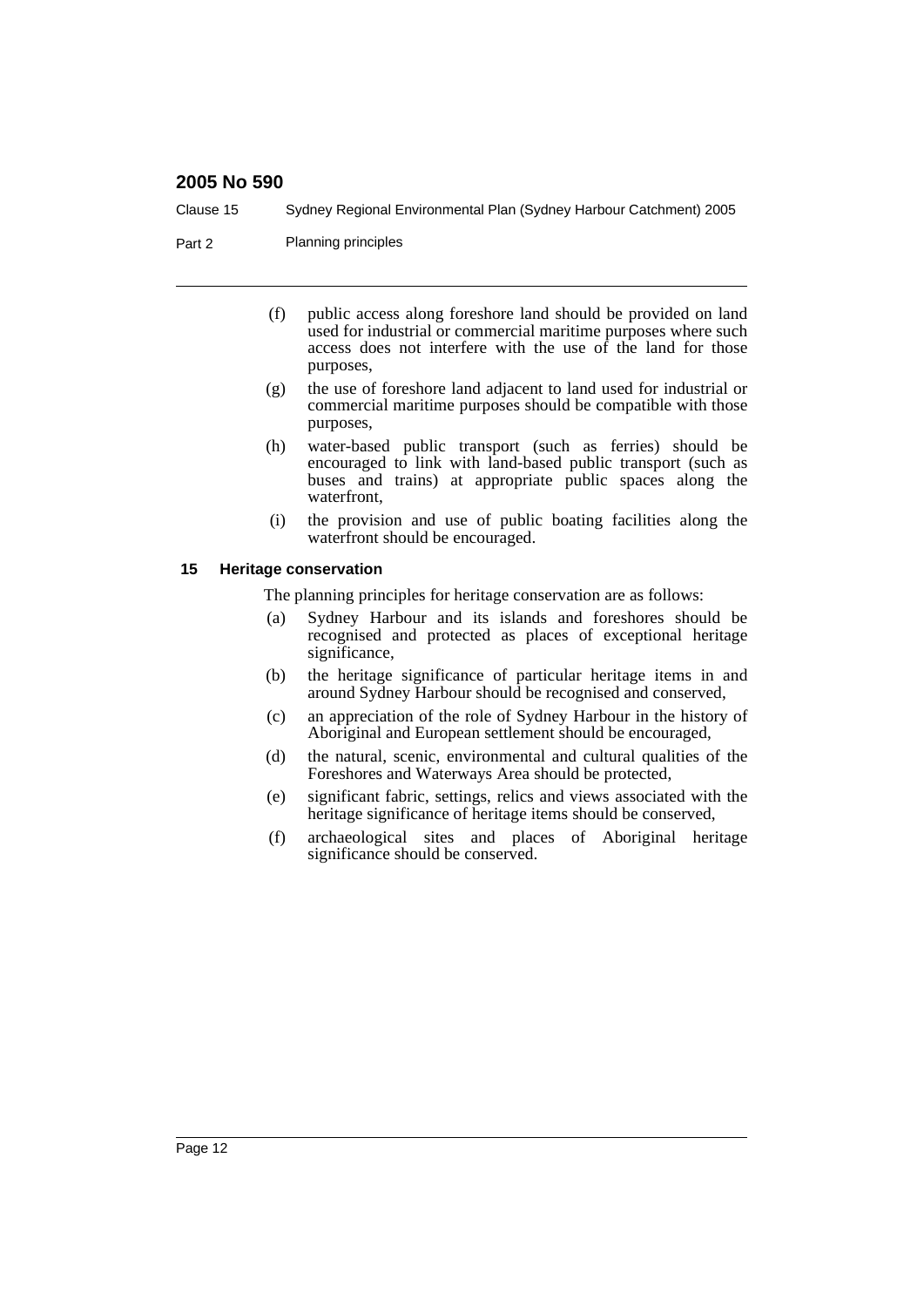| Sydney Regional Environmental Plan (Sydney Harbour Catchment) 2005 | Clause 16 |
|--------------------------------------------------------------------|-----------|
| Foreshores and Waterways Area                                      | Part 3    |

# **Part 3 Foreshores and Waterways Area**

# **Division 1 Development control**

#### **16 Zones indicated on Zoning Map**

(1) For the purposes of this plan, land is within one of the following zones, as shown on the Zoning Map:

Zone No W1—Maritime Waters

- Zone No W2—Environment Protection
- Zone No W3—Naval Waters

Zone No W4—Aviation

Zone No W5—Water Recreation

Zone No W6—Scenic Waters: Active Use

Zone No W7—Scenic Waters: Casual Use

Zone No W8—Scenic Waters: Passive Use

Zone No 8 (a)—National Parks

- (2) A zone boundary that is shown on the Zoning Map as following the water's edge is taken to follow the mean high water mark.
- (3) Land within Zone No W6, W7 or W8 comprises the waters between the mean high water mark and a line running parallel to, and 30 metres to the seaward of, the mean high water mark.
- (4) This clause does not affect the zoning under any other environmental planning instrument of any land within the Foreshores and Waterways Area that is not included in a zone pursuant to this clause.

#### **17 Zoning objectives**

- (1) The objectives of a zone are set out in the Table to this clause.
- (2) Except as otherwise provided by this plan, the consent authority must not grant development consent to any development unless satisfied that it is consistent with the aims of this plan and the objectives of the zone in which it is proposed to be carried out.

#### **Table**

#### **Zone No W1 Maritime Waters**

The objectives of this zone are as follows:

(a) to give preference to and protect waters required for the effective and efficient movement of commercial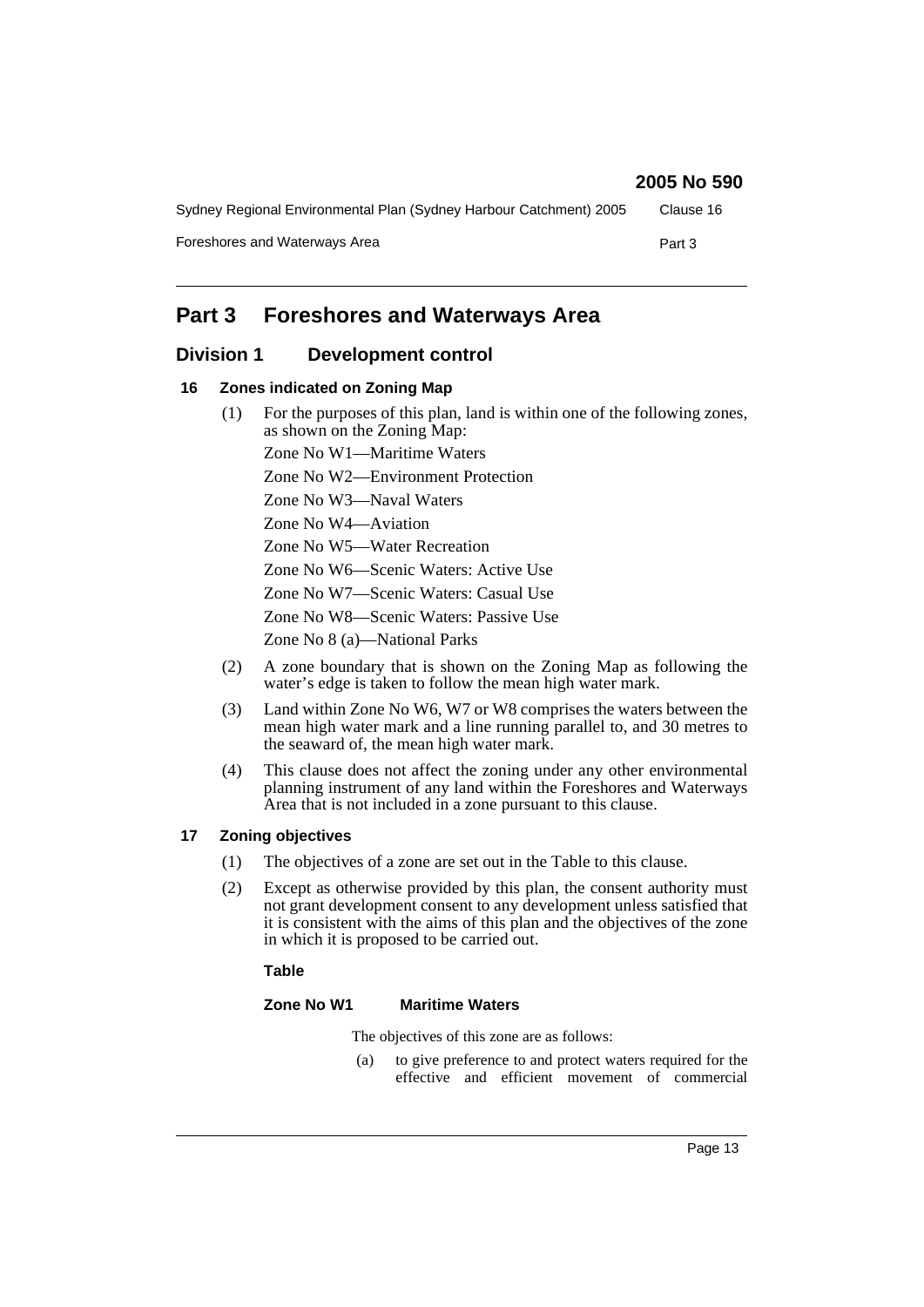| Clause 17 |            | Sydney Regional Environmental Plan (Sydney Harbour Catchment) 2005                                                                                                                                                                              |
|-----------|------------|-------------------------------------------------------------------------------------------------------------------------------------------------------------------------------------------------------------------------------------------------|
| Part 3    |            | Foreshores and Waterways Area                                                                                                                                                                                                                   |
|           |            |                                                                                                                                                                                                                                                 |
|           |            | shipping, public water transport and maritime industrial<br>operations generally,                                                                                                                                                               |
|           | (b)        | to allow development only where it is demonstrated that<br>it is compatible with, and will not adversely affect the<br>effective and efficient movement of, commercial<br>shipping, public water transport and maritime industry<br>operations, |
|           | (c)        | to promote equitable use of the waterway, including use<br>by passive recreation craft.                                                                                                                                                         |
|           | Zone No W2 | <b>Environment Protection</b>                                                                                                                                                                                                                   |
|           |            | The objectives of this zone are as follows:                                                                                                                                                                                                     |
|           | (a)        | to protect the natural and cultural values of waters in this<br>zone,                                                                                                                                                                           |
|           | (b)        | to prevent damage or the possibility of longer term<br>detrimental impacts to the natural and cultural values of<br>waters in this zone and adjoining foreshores,                                                                               |
|           | (c)        | to give preference to enhancing and rehabilitating the<br>natural and cultural values of waters in this zone and<br>adjoining foreshores,                                                                                                       |
|           | (d)        | to provide for the long-term management of the natural<br>and cultural values of waters in this zone and adjoining<br>foreshores.                                                                                                               |
|           | Zone No W3 | <b>Naval Waters</b>                                                                                                                                                                                                                             |
|           |            | The objectives of this zone are as follows:                                                                                                                                                                                                     |
|           | (a)        | to ensure effective implementation of the Control of<br>Naval Waters Act 1918 of the Commonwealth,                                                                                                                                              |
|           | (b)        | to restrict development incompatible with naval interests,                                                                                                                                                                                      |
|           | (c)        | to allow development only where it can be demonstrated<br>that naval interests will not be jeopardised.                                                                                                                                         |
|           | Zone No W4 | <b>Aviation</b>                                                                                                                                                                                                                                 |
|           |            | The objectives of this zone are as follows:                                                                                                                                                                                                     |
|           | (a)        | to give preference to and protect waters required for<br>marine aviation activities,                                                                                                                                                            |
|           | (b)        | to ensure that marine aviation activities safely coexist<br>with other activities and facilities,                                                                                                                                               |
|           |            |                                                                                                                                                                                                                                                 |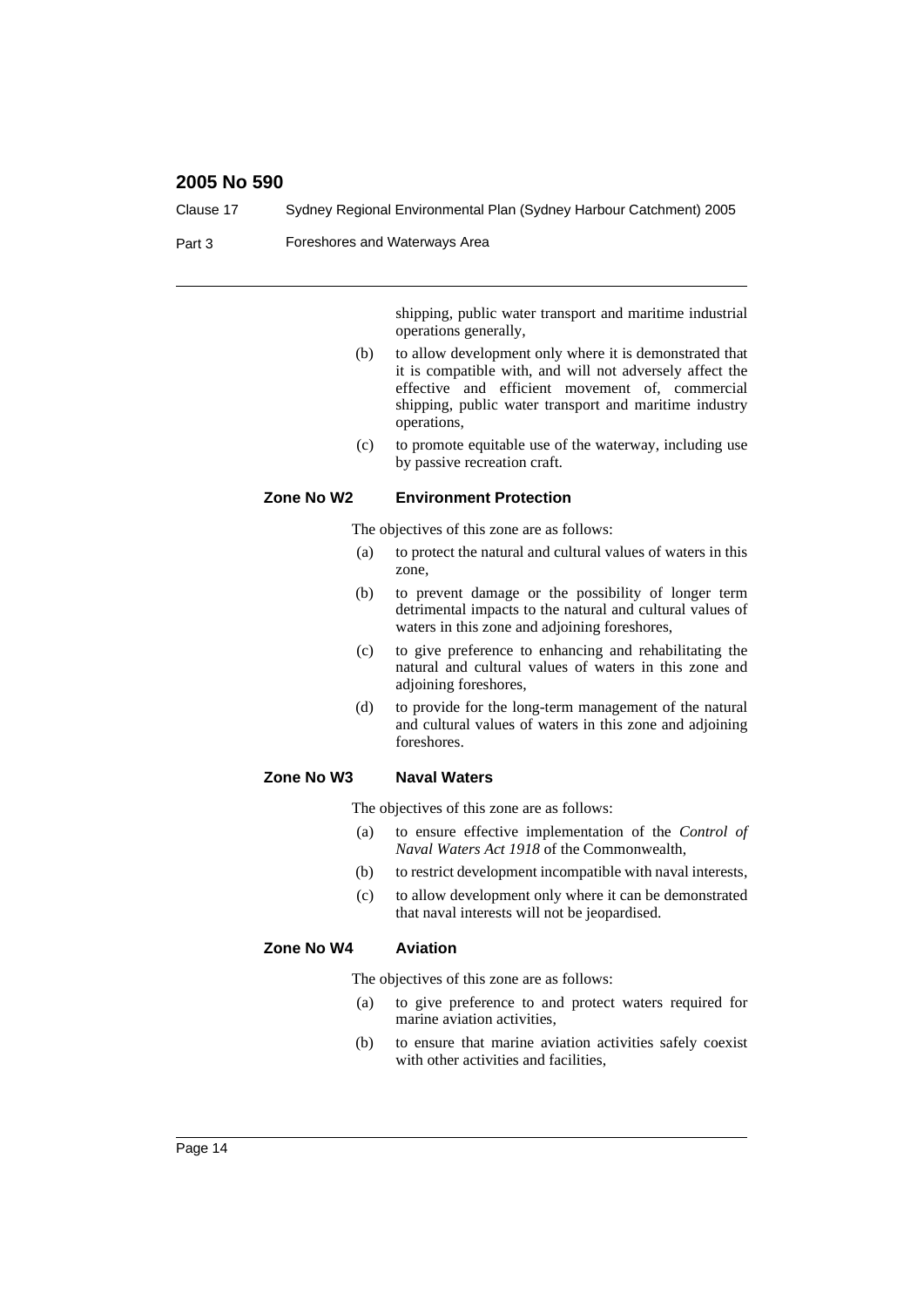Sydney Regional Environmental Plan (Sydney Harbour Catchment) 2005 Clause 17

Foreshores and Waterways Area **Part 3** Part 3

(c) to allow development only where it is demonstrated that it is compatible with and will not adversely affect marine aviation activities.

#### **Zone No W5 Water Recreation**

The objectives of this zone are as follows:

- (a) to give preference to and increase public water-dependent development so that people can enjoy and freely access the waters of Sydney Harbour and its tributaries,
- (b) to allow development only where it is demonstrated that the public use of waters in this zone is enhanced and will not be compromised now or in the future,
- (c) to minimise the number, scale and extent of artificial structures consistent with their function,
- (d) to allow commercial water-dependent development, but only where it is demonstrated that it meets a justified demand, provides benefits to the general and boating public and results in a visual outcome that harmonises with the planned character of the locality,
- (e) to minimise congestion of and conflict between people using waters in this zone and the foreshore,
- (f) to protect and preserve beach environments and ensure they are free from artificial structures,
- (g) to ensure that the scale and size of development are appropriate to the locality, and protect and improve the natural assets and natural and cultural scenic quality of the surrounding area, particularly when viewed from waters in this zone or from areas of public access.

#### **Zone No W6 Scenic Waters: Active Use**

The objectives of this zone are as follows:

- (a) to allow a range of public and private water-dependent development close to shore only where it can be demonstrated that such development minimises alienation of waters in this zone from public use and is not constrained by shallow water depth, navigational conflicts or severe wave action,
- (b) to minimise the number and extent of structures over waters in this zone through mechanisms such as the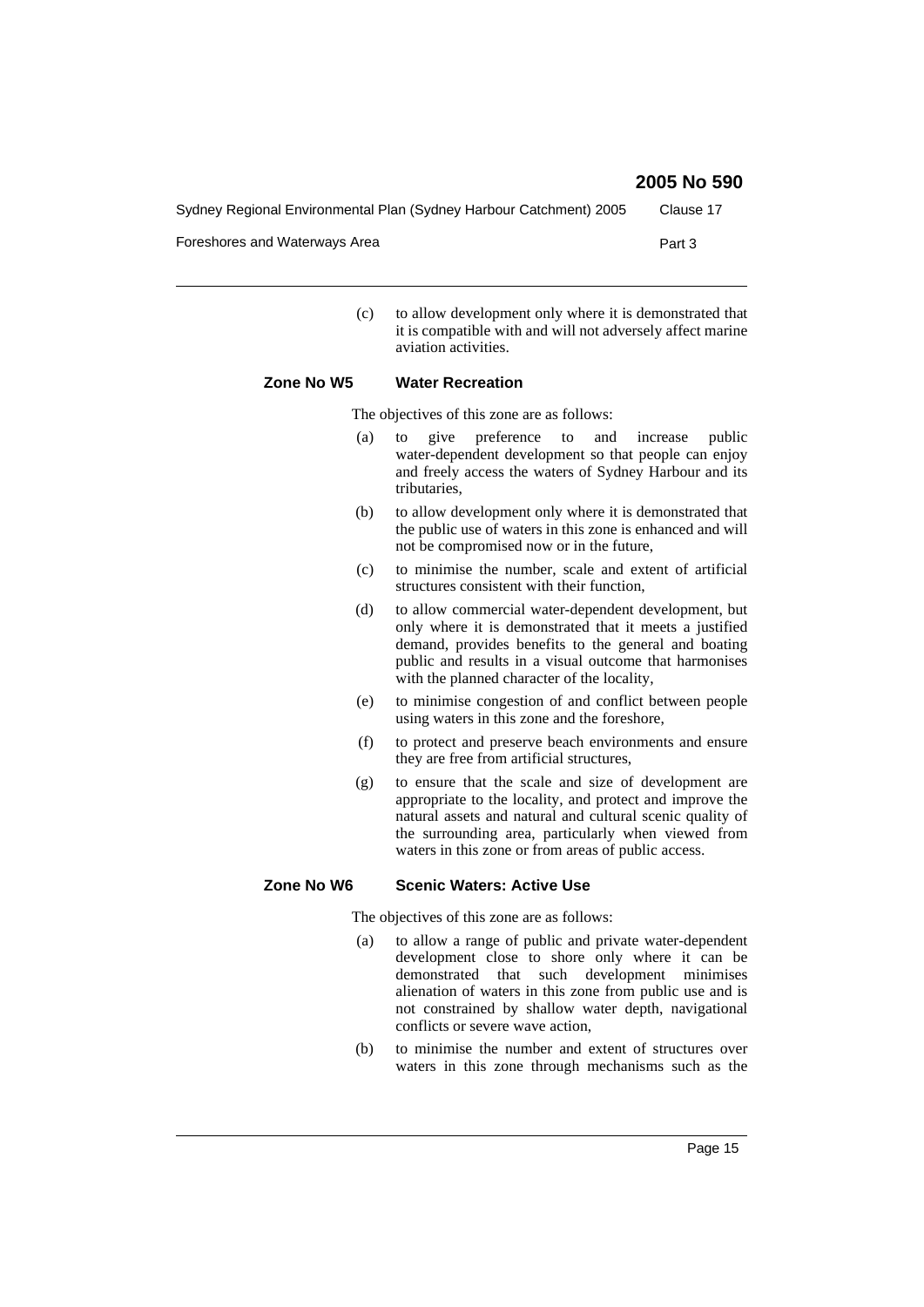| Clause 17 |            | Sydney Regional Environmental Plan (Sydney Harbour Catchment) 2005                                                                                                                                                                                                  |
|-----------|------------|---------------------------------------------------------------------------------------------------------------------------------------------------------------------------------------------------------------------------------------------------------------------|
| Part 3    |            | Foreshores and Waterways Area                                                                                                                                                                                                                                       |
|           |            | sharing of structures between adjoining waterfront<br>property owners,                                                                                                                                                                                              |
|           | (c)        | to ensure remnant natural features, aquatic habitat<br>(including wetlands) and public access along the<br>intertidal zone are not damaged or impaired in any way<br>by development,                                                                                |
|           | (d)        | to minimise any adverse effect on views to and from<br>waters in this zone and on the scenic values of the locality<br>as a result of the size of vessels capable of being<br>accommodated within the development.                                                  |
|           | Zone No W7 | <b>Scenic Waters: Casual Use</b>                                                                                                                                                                                                                                    |
|           |            | The objectives of this zone are as follows:                                                                                                                                                                                                                         |
|           | (a)        | to allow certain water-dependent development close to<br>shore to meet casual boating needs and other water access<br>needs.                                                                                                                                        |
|           | (b)        | to allow such development only where it can be<br>demonstrated that it achieves a predominantly open and<br>unobstructed waterway and does not dominate the<br>landscape setting,                                                                                   |
|           | (c)        | to restrict development for permanent boat storage in<br>locations that are unsuitable due to the adverse visual<br>impact of such development or to physical constraints<br>such as shallow water depth, severe wave action or<br>unsafe navigation,               |
|           | (d)        | to ensure that the scale and size of development are<br>appropriate to the location and protect and improve the<br>natural and cultural scenic quality of the surrounding<br>area, particularly when viewed from waters in this zone<br>and areas of public access, |
|           | (e)        | to maintain and enhance views to and from waters in this<br>zone,                                                                                                                                                                                                   |
|           | (f)        | to minimise the number and extent of structures over<br>waters in this zone through mechanisms such as the<br>sharing of structures between adjoining waterfront<br>property owners,                                                                                |
|           | (g)        | to ensure remnant natural features, aquatic habitat<br>(including wetlands) and public access along the<br>intertidal zone are not damaged or impaired in any way<br>by development.                                                                                |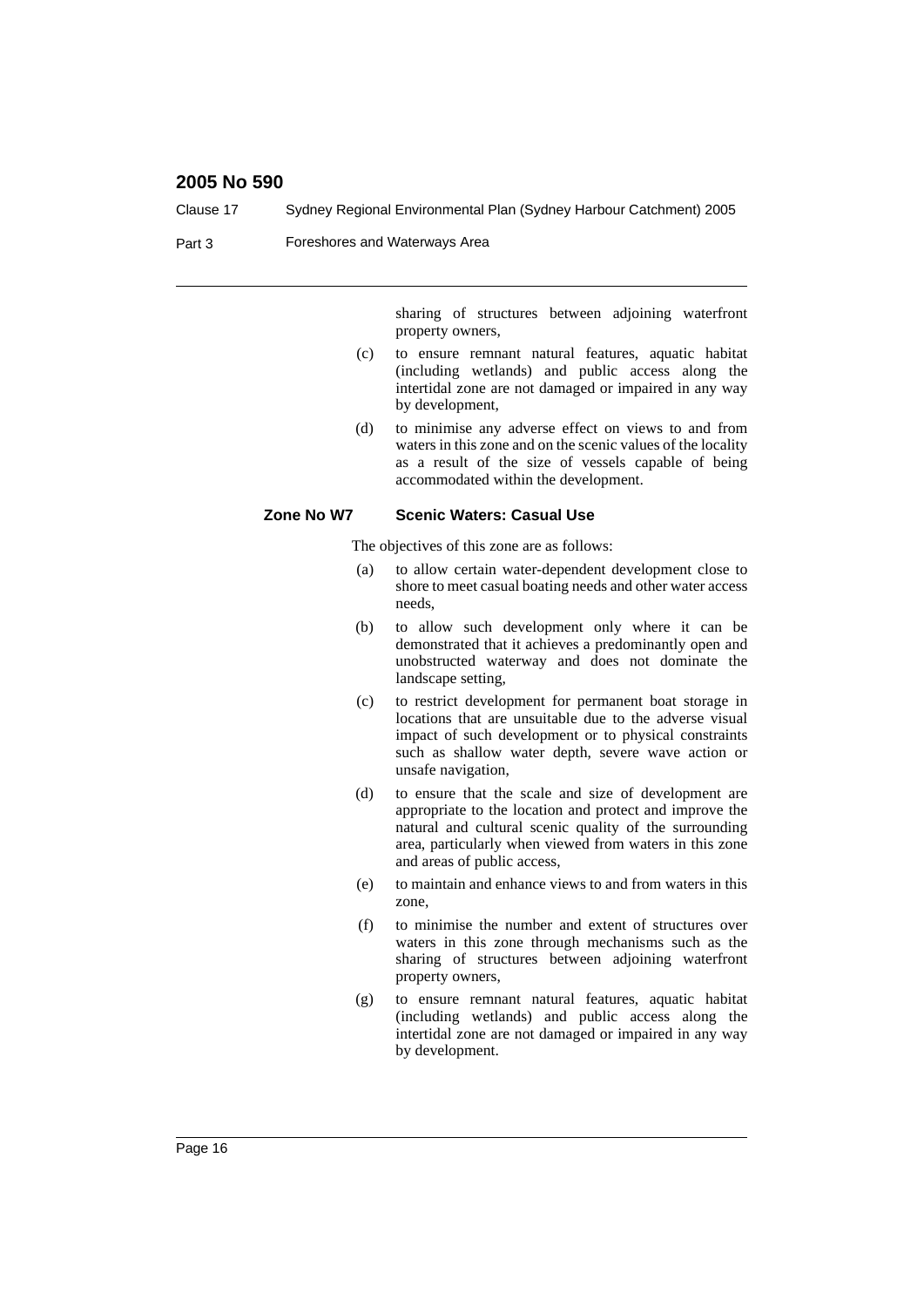| 2005 No 590 |  |  |
|-------------|--|--|
|-------------|--|--|

| Sydney Regional Environmental Plan (Sydney Harbour Catchment) 2005 | Clause 17 |
|--------------------------------------------------------------------|-----------|
| Foreshores and Waterways Area                                      | Part 3    |

| Zone No W8    | <b>Scenic Waters: Passive Use</b>                                                                                                                                                                                                                                                                                                                                                                              |
|---------------|----------------------------------------------------------------------------------------------------------------------------------------------------------------------------------------------------------------------------------------------------------------------------------------------------------------------------------------------------------------------------------------------------------------|
|               | The objectives of this zone are as follows:                                                                                                                                                                                                                                                                                                                                                                    |
| (a)           | to give preference to unimpeded public access along the<br>intertidal zone, to the visual continuity and significance<br>of the landform and to the ecological value of waters and<br>foreshores.                                                                                                                                                                                                              |
| (b)           | to allow low-lying private water-dependent development<br>close to shore only where it can be demonstrated that the<br>preferences referred to in paragraph (a) are not damaged<br>or impaired in any way, that any proposed structure<br>conforms closely to the shore, that development<br>maximises open and unobstructed waterways and<br>maintains and enhances views to and from waters in this<br>zone, |
| (c)           | to restrict development for permanent boat storage and<br>private landing facilities in unsuitable locations,                                                                                                                                                                                                                                                                                                  |
| (d)           | to allow water-dependent development only where it can<br>be demonstrated that it meets a demonstrated demand and<br>harmonises with the planned character of the locality,                                                                                                                                                                                                                                    |
| (e)           | to ensure that the scale and size of development are<br>appropriate to the locality and protect and improve the<br>natural assets and natural and cultural scenic quality of<br>the surrounding area, particularly when viewed from<br>waters in this zone or areas of public access.                                                                                                                          |
| Zone No 8 (a) | <b>National Parks</b>                                                                                                                                                                                                                                                                                                                                                                                          |
|               | The objectives of this zone are as follows:                                                                                                                                                                                                                                                                                                                                                                    |
| (a)           | to identify those islands in Sydney Harbour that are<br>reserved under the National Parks and Wildlife Act 1974,                                                                                                                                                                                                                                                                                               |
| (b)           | to permit the use of those islands for any purpose                                                                                                                                                                                                                                                                                                                                                             |

- authorised in respect of them pursuant to the *National Parks and Wildlife Act 1974*,
- (c) to facilitate public access to Clark Island, Fort Denison, Goat Island, Rodd Island and Shark Island,
- (d) to facilitate development on Clark Island, Fort Denison, Goat Island, Rodd Island and Shark Island in a manner that is compatible with the plan of management prepared under the *National Parks and Wildlife Act 1974* in respect of Sydney Harbour National Park.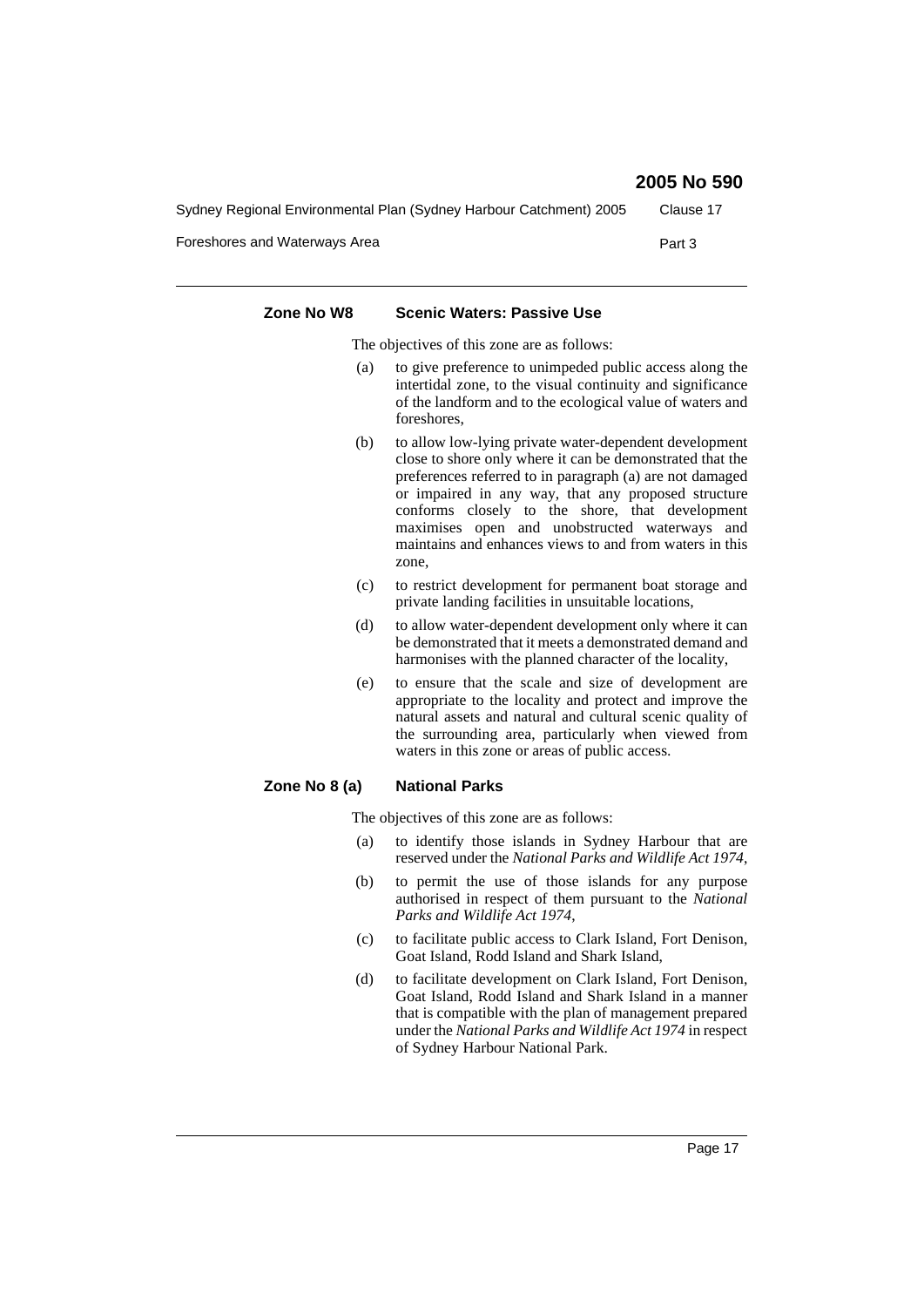Clause 18 Sydney Regional Environmental Plan (Sydney Harbour Catchment) 2005

Part 3 Foreshores and Waterways Area

#### **18 Development control in the waterways**

- (1) Except as otherwise provided by this plan, in relation to land within a zone to which a column of the Table to this clause applies:
	- (a) the development (if any) that may be carried out without development consent is indicated by the letter "P", and
	- (b) the development (if any) that may be carried out only with development consent is indicated by the letter "Y", and
	- (c) the development (if any) that is prohibited is indicated by the letter "N".
- (2) Despite subclause (1), development not referred to in the Table to this clause may be carried out with development consent, but only if the consent authority is satisfied that the development:
	- (a) is not inconsistent with the aims of this plan or the objectives of the zone in which it is proposed to be carried out, and
	- (b) is not inconsistent with any other environmental planning instrument that applies to the land, and
	- (c) will not otherwise have any adverse impacts.

#### **Table**

|                                                                             | W1 | W2 | W <sub>3</sub> | W4 | W <sub>5</sub> | W <sub>6</sub> | W7 | W8 |
|-----------------------------------------------------------------------------|----|----|----------------|----|----------------|----------------|----|----|
| Advertisements                                                              | N  | N  | N              | N  | N              | N              | N  | N  |
| Advertising structures                                                      | N  | N  | N              | N  | N              | N              | N  | N  |
| Aids to navigation                                                          | P  | P  | P              | P  | P              | P              | P  | P  |
| <b>Aviation facilities</b>                                                  | Y  | N  | Y              | Y  | N              | N              | N  | N  |
| Boat launching ramps (Public)                                               | Y  | Y  | Y              | Y  | Y              | Y              | Y  | Y  |
| Boat lifts (other than boat lifts<br>for storage of vessels above<br>water) | Y  | N  | Y              | Y  | Y              | Y              | Y  | Y  |
| Boat lifts for the storage of<br>vessels above water                        | N  | N  | N              | N  | N              | N              | N  | N  |
| Boat repair facilities                                                      | Y  | N  | Y              | Y  | Y              | Y              | Y  | Y  |
| Boat sheds (private)                                                        | N  | N  | N              | N  | N              | Y              | N  | N  |
| Charter and tourism facilities                                              | Y  | N  | Y              | Y  | Y              | Y              | N  | N  |
| Commercial marinas                                                          | Y  | N  | N              | Y  | Y              | Y              | N  | N  |
| Commercial port facilities                                                  | Y  | N  | Y              | Y  | N              | N              | N  | N  |
| Community facilities                                                        | Y  | Y  | Y              | Y  | Y              | Y              | Y  | Y  |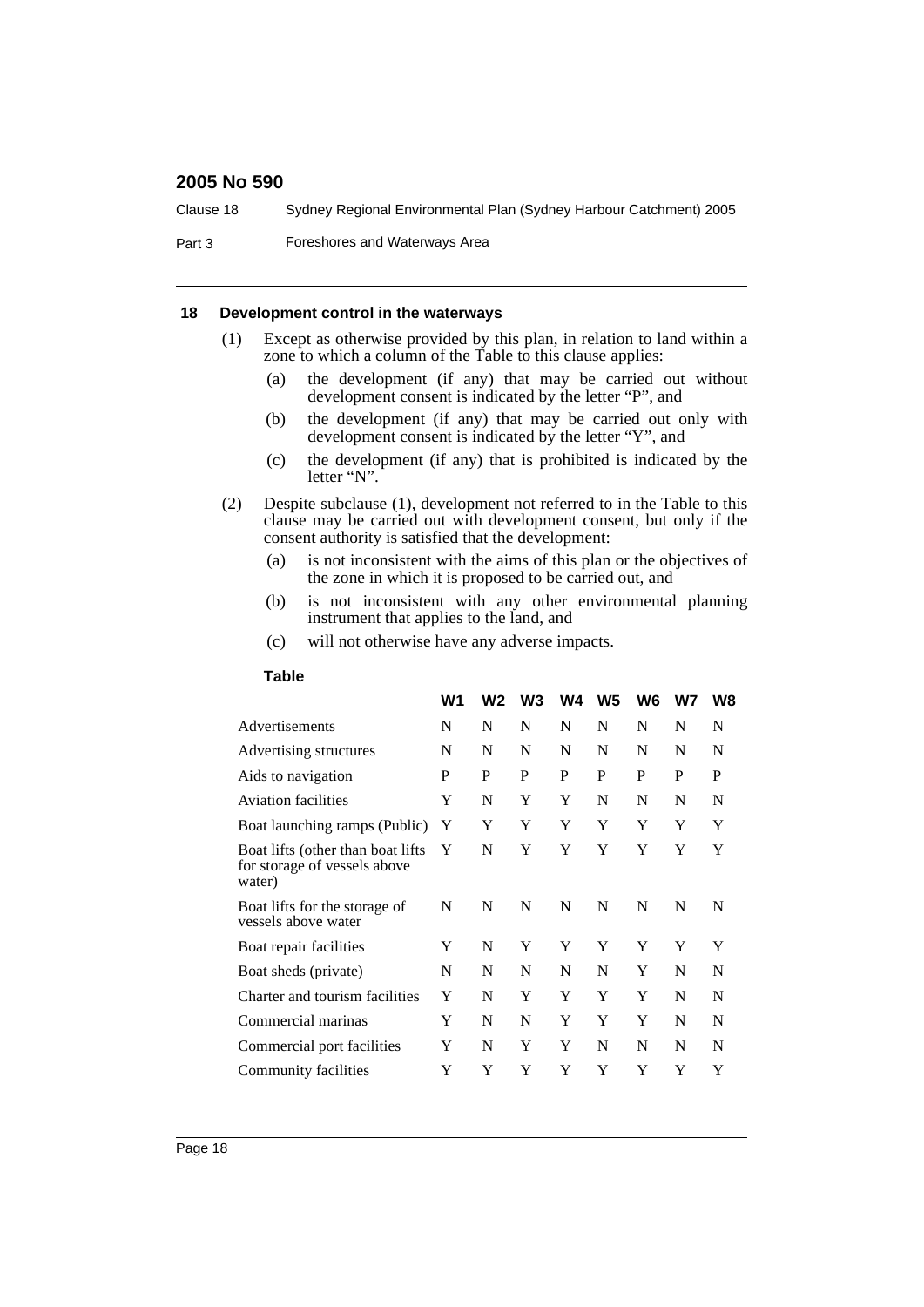Sydney Regional Environmental Plan (Sydney Harbour Catchment) 2005 Clause 18 Foreshores and Waterways Area **Part 3** Part 3

|                                                                                                         | W <sub>1</sub> | W2           | W <sub>3</sub> | W <sub>4</sub> | W <sub>5</sub> | W <sub>6</sub> | W7           | W8          |
|---------------------------------------------------------------------------------------------------------|----------------|--------------|----------------|----------------|----------------|----------------|--------------|-------------|
| Demolition (other than<br>demolition of a heritage Item)                                                | P              | $\mathbf{P}$ | $\mathbf{P}$   | $\mathbf{P}$   | $\mathbf{P}$   | $\mathbf{P}$   | $\mathbf{P}$ | P           |
| Dredging                                                                                                | Y              | Y            | Y              | Y              | Y              | Y              | Y            | Y           |
| Flora and fauna enclosures                                                                              | Y              | Y            | P              | P              | P              | P              | P            | P           |
| General restoration works                                                                               | $\mathbf{P}$   | $\mathbf P$  | P              | P              | P              | P              | P            | P           |
| Houseboats                                                                                              | N              | N            | N              | N              | N              | N              | N            | N           |
| Intertidal dredging                                                                                     | N              | N            | N              | N              | N              | N              | N            | N           |
| Maintenance dredging                                                                                    | P              | Y            | P              | P              | P              | P              | P            | P           |
| Mooring pens                                                                                            | N              | N            | N              | N              | N              | Y              | N            | N           |
| Naval activities                                                                                        | P              | $\mathbf P$  | P              | P              | P              | Y              | Y            | Y           |
| Private landing facilities                                                                              | $\mathbf N$    | N            | N              | N              | N              | Y              | Y            | N           |
| Private landing steps                                                                                   | Y              | Y            | Y              | Y              | Y              | Y              | Y            | Y           |
| Private marinas                                                                                         | N              | N            | N              | N              | N              | Y              | N            | N           |
| Public boardwalks                                                                                       | Y              | Y            | Y              | Y              | Y              | Y              | Y            | Y           |
| Public water recreational<br>facilities                                                                 | Y              | Y            | Y              | Y              | Y              | Y              | Y            | Y           |
| Public water transport facilities                                                                       | Y              | Y            | Y              | Y              | Y              | Y              | Y            | Y           |
| Reclamation works                                                                                       | N              | N            | N              | N              | N              | N              | N            | N           |
| Recreational or club facilities                                                                         | Y              | Y            | Y              | Y              | Y              | Y              | Y            | Y           |
| Residential development                                                                                 | N              | N            | N              | N              | N              | N              | N            | N           |
| Single mooring (other than<br>associated with a commercial<br>marina or a boating industry<br>facility) | P              | P            | P              | P              | P              | P              | P            | P           |
| Skids                                                                                                   | Y              | N            | N              | N              | Y              | Y              | Y            | Y           |
| Slipways                                                                                                | N              | N            | N              | N              | N              | Y              | Y            | Y           |
| Swimming enclosures (private) N                                                                         |                | N            | Y              | Y              | N              | Y              | Y            | N           |
| Swimming pools                                                                                          | N              | N            | N              | N              | N              | N              | N            | N           |
| Telecommunications facilities                                                                           | Y              | Y            | Y              | Y              | Y              | Y              | Y            | Y           |
| <b>Tourist facilities</b>                                                                               | $\mathbf N$    | N            | N              | N              | N              | N              | N            | $\mathbf N$ |
|                                                                                                         |                |              |                |                |                |                |              |             |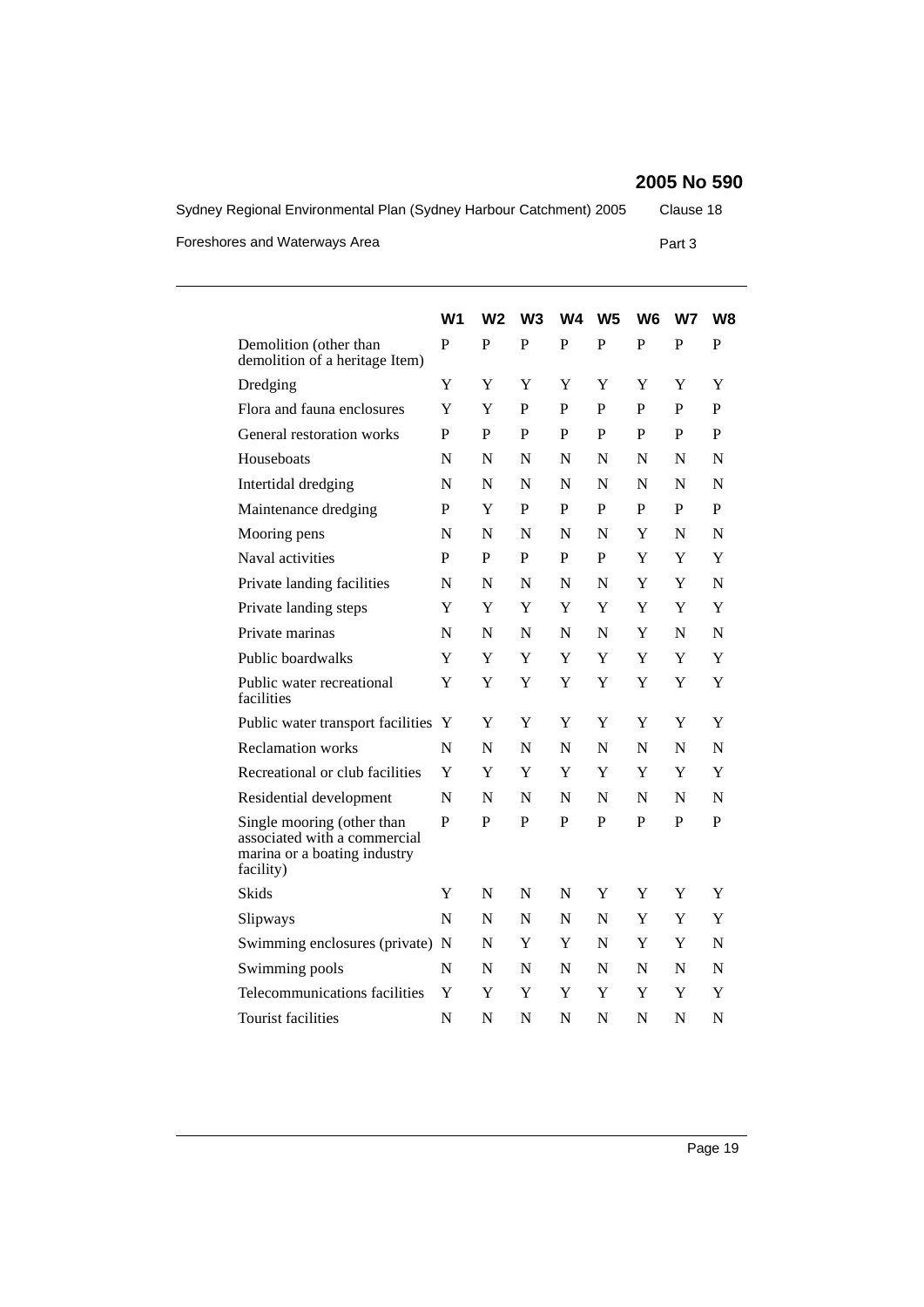Clause 19 Sydney Regional Environmental Plan (Sydney Harbour Catchment) 2005

Part 3 Foreshores and Waterways Area

|                                                                                                               | W1        | W2 | W3 | W4  | <b>W5</b> | W6  | W7  | W8  |
|---------------------------------------------------------------------------------------------------------------|-----------|----|----|-----|-----------|-----|-----|-----|
| Uses and activities prohibited<br>under the Control of Naval<br><i>Waters Act 1918</i> of the<br>Commonwealth | n/a n/a N |    |    | n/a | n/a       | n/a | n/a | n/a |
| Water-based restaurants and<br>entertainment facilities                                                       | N         | N  | N  | N   | N         | N   | N   | N   |
| Waterfront access stairs                                                                                      | N         | N  | N  | N   | N         |     |     |     |

#### **19 Development control within national parks**

Except as otherwise provided by this plan, in relation to land within Zone  $No 8 (a)$ :

- (a) the following kinds of development may be carried out without development consent:
	- (i) development for the purposes of aids to navigation,
	- (ii) development for purposes for which development is authorised to be carried out in a national park under the *National Parks and Wildlife Act 1974*,
- (b) development for any other purpose is prohibited.

# **Division 2 Matters for consideration**

#### **20 General**

The matters referred to in this Division (together with any other relevant matters):

- (a) are to be taken into consideration by consent authorities before granting consent to development under Part 4 of the Act, and
- (b) are to be taken into consideration by public authorities and others before they carry out activities to which Part 5 of the Act applies.

#### **21 Biodiversity, ecology and environment protection**

The matters to be taken into consideration in relation to biodiversity, ecology and environment protection are as follows:

- (a) development should have a neutral or beneficial effect on the quality of water entering the waterways,
- (b) development should protect and enhance terrestrial and aquatic species, populations and ecological communities and, in particular, should avoid physical damage and shading of aquatic vegetation (such as seagrass, saltmarsh and algal and mangrove communities),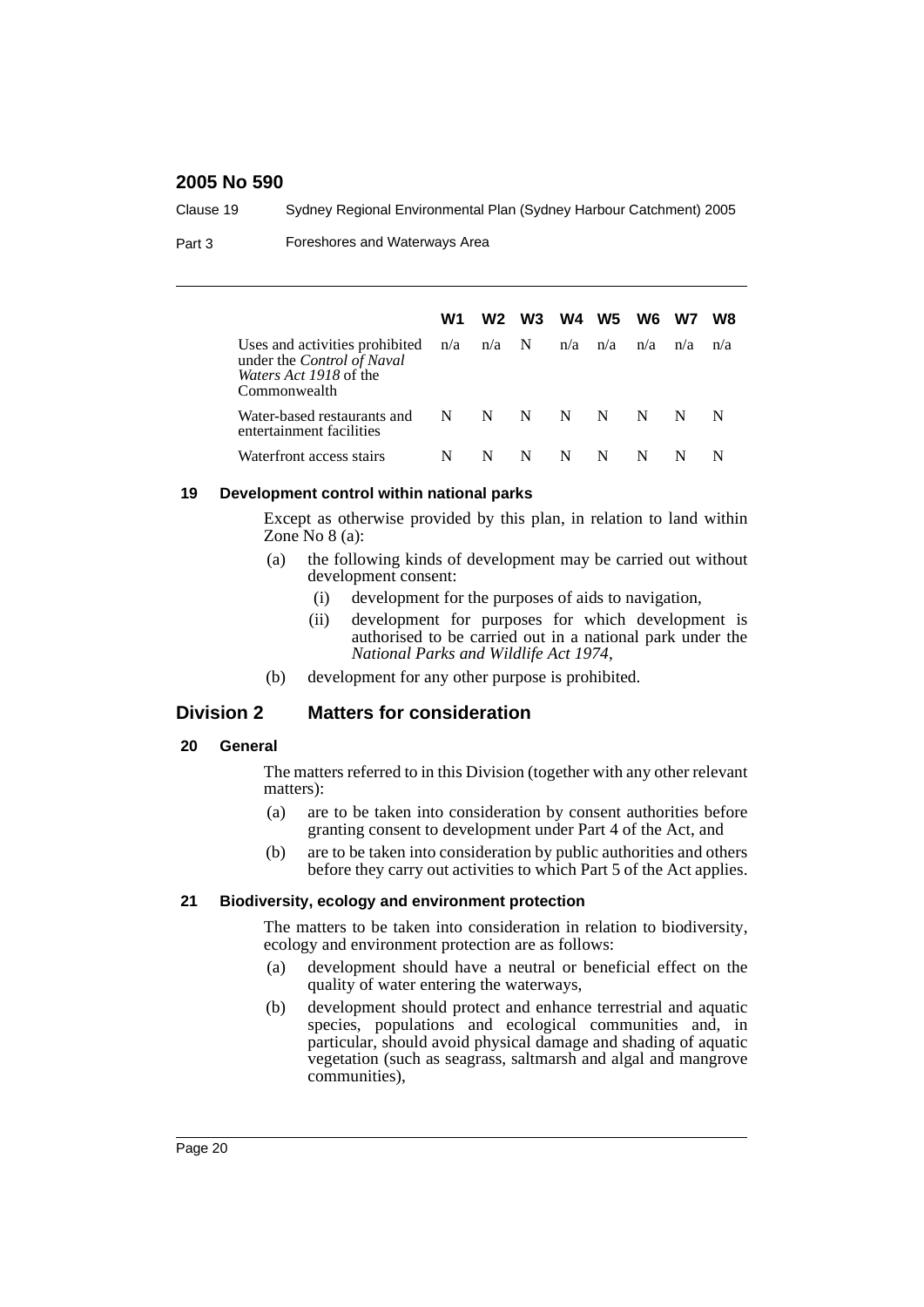Sydney Regional Environmental Plan (Sydney Harbour Catchment) 2005 Clause 22

Foreshores and Waterways Area **Part 3** Part 3

- (c) development should promote ecological connectivity between neighbouring areas of aquatic vegetation (such as seagrass, saltmarsh and algal and mangrove communities),
- (d) development should avoid indirect impacts on aquatic vegetation (such as changes to flow, current and wave action and changes to water quality) as a result of increased access,
- (e) development should protect and reinstate natural intertidal foreshore areas, natural landforms and native vegetation,
- (f) development should retain, rehabilitate and restore riparian land,
- (g) development on land adjoining wetlands should maintain and enhance the ecological integrity of the wetlands and, where possible, should provide a vegetative buffer to protect the wetlands,
- (h) the cumulative environmental impact of development,
- (i) whether sediments in the waterway adjacent to the development are contaminated, and what means will minimise their disturbance.

#### **22 Public access to, and use of, foreshores and waterways**

The matters to be taken into consideration in relation to public access to, and use of, the foreshores and waterways are as follows:

- (a) development should maintain and improve public access to and along the foreshore, without adversely impacting on watercourses, wetlands, riparian lands or remnant vegetation,
- (b) development should maintain and improve public access to and from the waterways for recreational purposes (such as swimming, fishing and boating), without adversely impacting on watercourses, wetlands, riparian lands or remnant vegetation,
- (c) if foreshore land made available for public access is not in public ownership, development should provide appropriate tenure and management mechanisms to safeguard public access to, and public use of, that land,
- (d) the undesirability of boardwalks as a means of access across or along land below the mean high water mark if adequate alternative public access can otherwise be provided,
- (e) the need to minimise disturbance of contaminated sediments.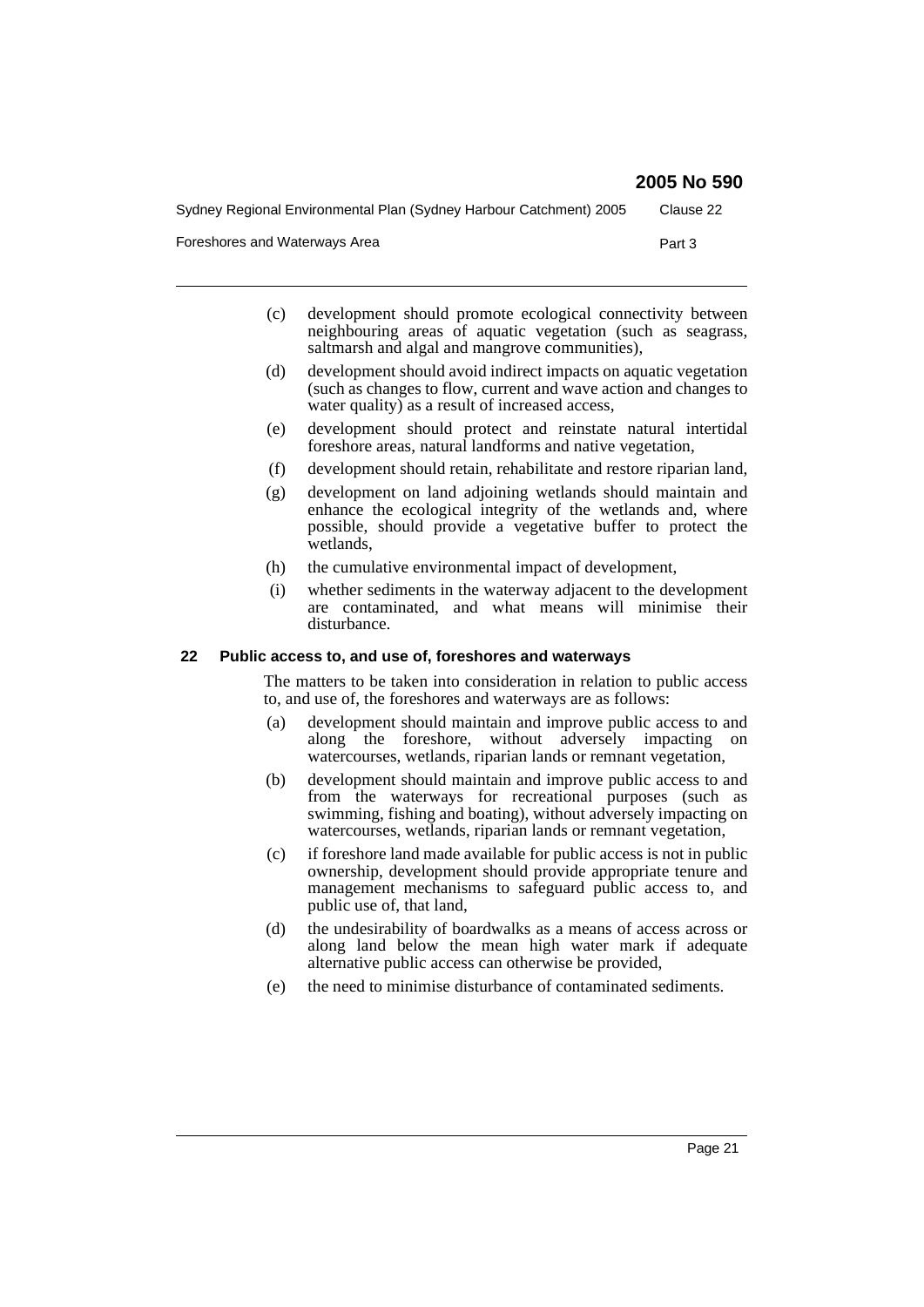Clause 23 Sydney Regional Environmental Plan (Sydney Harbour Catchment) 2005

Part 3 Foreshores and Waterways Area

#### **23 Maintenance of a working harbour**

The matters to be taken into consideration in relation to the maintenance of a working harbour are as follows:

- (a) foreshore sites should be retained so as to preserve the character and functions of a working harbour, in relation to both current and future demand,
- (b) consideration should be given to integrating facilities for maritime activities in any development,
- (c) in the case of development on land that adjoins land used for industrial and commercial maritime purposes, development should be compatible with the use of the adjoining land for those purposes,
- (d) in the case of development for industrial and commercial maritime purposes, development should provide and maintain public access to and along the foreshore where such access does not interfere with the use of the land for those purposes.

#### **24 Interrelationship of waterway and foreshore uses**

The matters to be taken into consideration in relation to the interrelationship of waterway and foreshore uses are as follows:

- (a) development should promote equitable use of the waterway, including use by passive recreation craft,
- (b) development on foreshore land should minimise any adverse impact on the use of the waterway, including the use of the waterway for commercial and recreational uses,
- (c) development on foreshore land should minimise excessive congestion of traffic in the waterways or along the foreshore,
- (d) water-dependent land uses should have priority over other uses,
- (e) development should avoid conflict between the various uses in the waterways and along the foreshores.

#### **25 Foreshore and waterways scenic quality**

The matters to be taken into consideration in relation to the maintenance, protection and enhancement of the scenic quality of foreshores and waterways are as follows:

- (a) the scale, form, design and siting of any building should be based on an analysis of:
	- (i) the land on which it is to be erected, and
	- (ii) the adjoining land, and
	- (iii) the likely future character of the locality,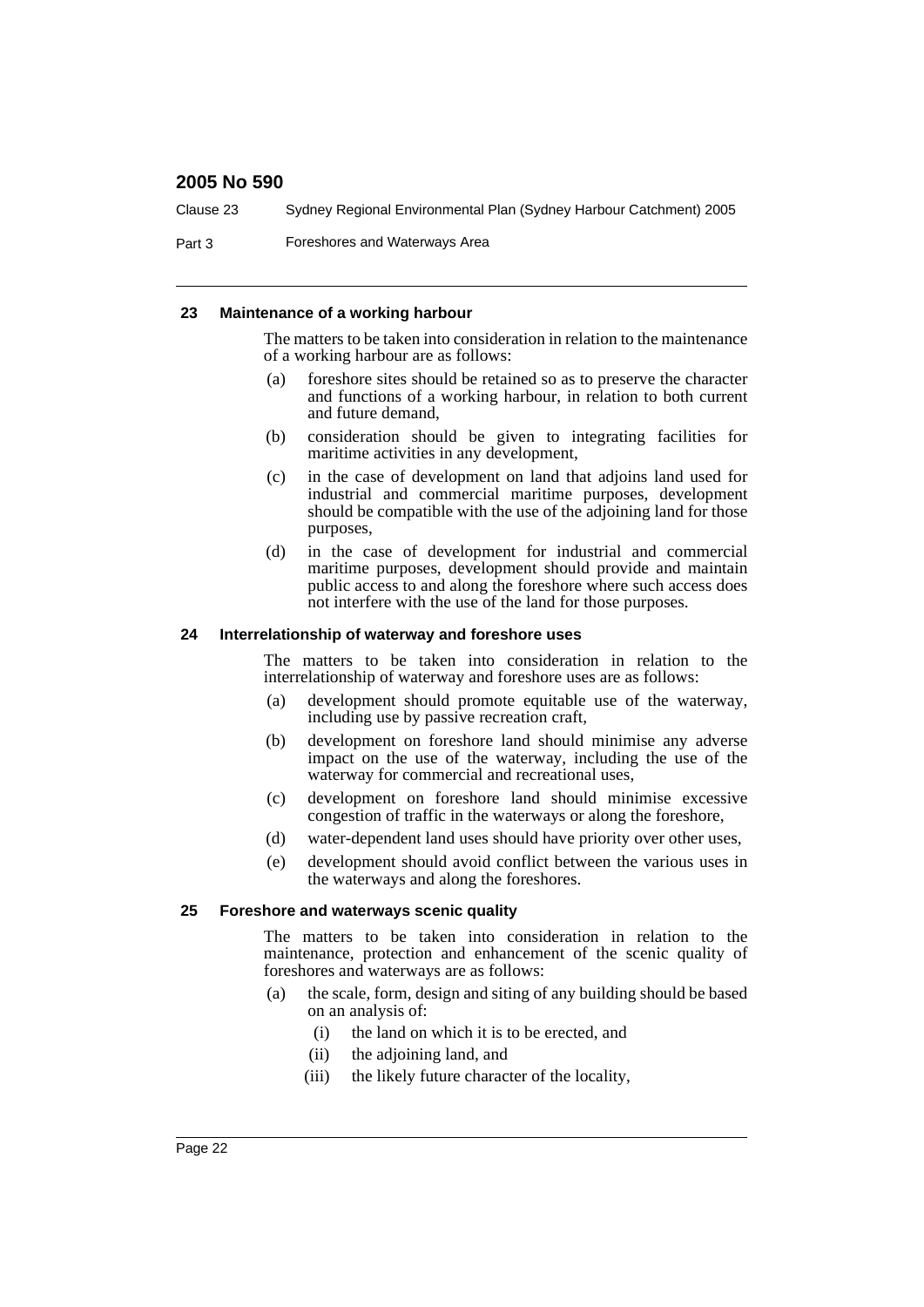Sydney Regional Environmental Plan (Sydney Harbour Catchment) 2005 Clause 26

Foreshores and Waterways Area **Part 3** Part 3

- (b) development should maintain, protect and enhance the unique visual qualities of Sydney Harbour and its islands, foreshores and tributaries,
- (c) the cumulative impact of water-based development should not detract from the character of the waterways and adjoining foreshores.

#### **26 Maintenance, protection and enhancement of views**

The matters to be taken into consideration in relation to the maintenance, protection and enhancement of views are as follows:

- (a) development should maintain, protect and enhance views (including night views) to and from Sydney Harbour,
- (b) development should minimise any adverse impacts on views and vistas to and from public places, landmarks and heritage items,
- (c) the cumulative impact of development on views should be minimised.

#### **27 Boat storage facilities**

The matters to be taken into consideration in relation to boating facilities are as follows:

- (a) development should increase the number of public boat storage facilities and encourage the use of such facilities,
- (b) development should avoid the proliferation of boat sheds and other related buildings and structures below the mean high water mark,
- (c) development should provide for the shared use of private boat storage facilities,
- (d) development should avoid the proliferation of private boat storage facilities in and over the waterways by ensuring that all such facilities satisfy a demonstrated demand,
- (e) boat storage facilities should be as visually unobtrusive as possible,
- (f) in the case of permanent boat storage, the safety and utility of the development should not be adversely affected by the wave environment, and the development should avoid adverse impacts on safe navigation and single moorings.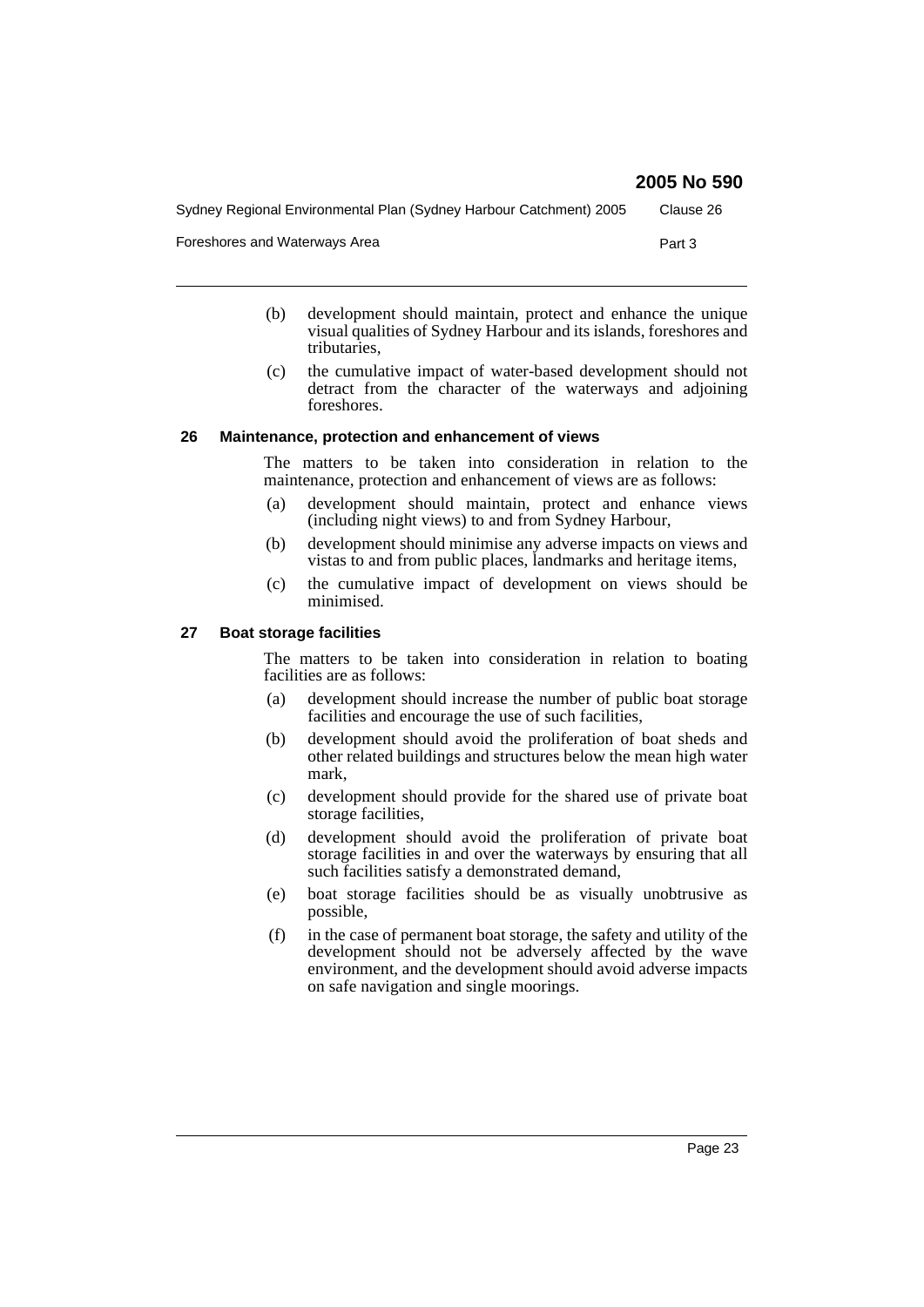| Clause 28 | Sydney Regional Environmental Plan (Sydney Harbour Catchment) 2005 |  |
|-----------|--------------------------------------------------------------------|--|
|-----------|--------------------------------------------------------------------|--|

Part 3 Foreshores and Waterways Area

#### **Division 3 Foreshores and Waterways Planning and Development Advisory Committee**

#### **28 Foreshores and Waterways Planning and Development Advisory Committee**

- (1) There is constituted by this clause the Foreshores and Waterways Planning and Development Advisory Committee the functions of which are as follows:
	- (a) to advise a consent authority on matters relevant to any decision required to be made by the consent authority under this plan or the Act,
	- (b) to advise a public authority or person carrying out certain development that does not require development consent on relevant matters before such development is carried out,
	- (c) to advise the Director-General of the Department of Environment and Conservation, at his or her request, on any matter relating to the preparation of a plan of management for land that is reserved under the *National Parks and Wildlife Act 1974*,
	- (d) to advise the Director-General of the Department of Primary Industries on any matter relating to the preparation of a plan of management for any land whose development may have an impact on an aquatic reserve within the meaning of the *Fisheries Management Act 1994*,
	- (e) to exercise any other functions conferred on it by this plan or any other environmental planning instrument.
- (2) The Advisory Committee is to consist of 3 members appointed by the Director-General.
- (3) Of the members of the Advisory Committee:
	- (a) one is to be an officer of the Waterways Authority nominated by the Authority, and
	- (b) one is to be an officer of the Department selected by the Director-General, and
	- (c) one is to be:
		- (i) in respect of a function exercised by the Advisory Committee in relation to a matter for which the council of a local government area is the consent authority, a person nominated by the council, or
		- (ii) in respect of a function exercised by the Advisory Committee in relation to a matter for which the Minister is the consent authority, a person nominated by the Minister.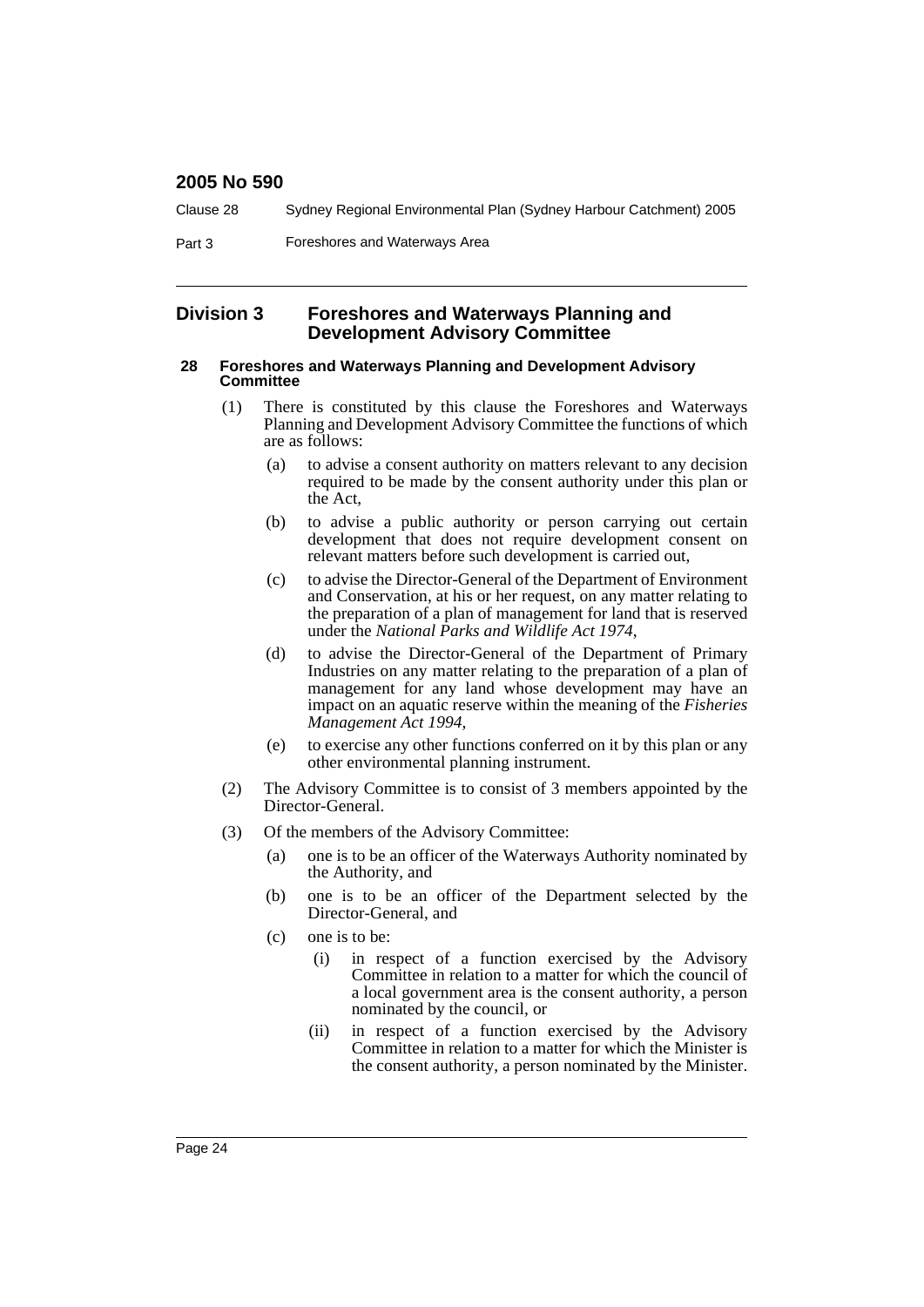Sydney Regional Environmental Plan (Sydney Harbour Catchment) 2005 Clause 29

Foreshores and Waterways Area **Part 3** Part 3

- (4) If a function of the Advisory Committee is not being exercised in respect of land within a local government area, but is being exercised in respect of any land that is reserved under the *National Parks and Wildlife Act 1974*, the Advisory Committee is to include an officer of the Department of Environment and Conservation selected by the Director-General of that Department instead of the member referred to in subclause (3) (c).
- (5) The Director-General is to appoint one of the members of the Committee to be the Chairperson of the Advisory Committee.
- (6) The procedures for the calling of meetings of the Advisory Committee and for the conduct of business at those meetings are, subject to this plan and to any direction of the Director-General, to be as determined by the Advisory Committee.

#### **29 Consultation required for certain development applications**

- (1) The consent authority must not grant development consent to the carrying out in the Foreshores and Waterways Area of development listed in Schedule 2, unless:
	- (a) it has referred the development application to the Advisory Committee, and
	- (b) it has taken into consideration any submission received from the Advisory Committee within 30 days after the date on which the application was forwarded to the Committee.
- (2) In the case of an application to carry out development for more than one purpose, of which one or more is listed in Schedule 2 and one or more is not, the consent authority is only required to refer to the Advisory Committee that part of the application relating to development for a purpose so listed.
- (3) This clause does not apply to development that consists solely of alterations or additions to existing buildings or works and that, in the opinion of the consent authority, is minor and does not, to any significant extent, increase the scale, size or intensity of use of those buildings or works.

#### **30 Consultation available for other matters**

- (1) The person or body by whom a draft local environmental plan, draft development control plan or draft master plan for land having frontage to a waterway is prepared must refer a copy of the plan to the Advisory Committee before the plan is publicly exhibited.
- (2) The Director-General should refer a copy of any draft development control plan for land to which this plan applies prepared by the Director-General to the Advisory Committee before it is adopted.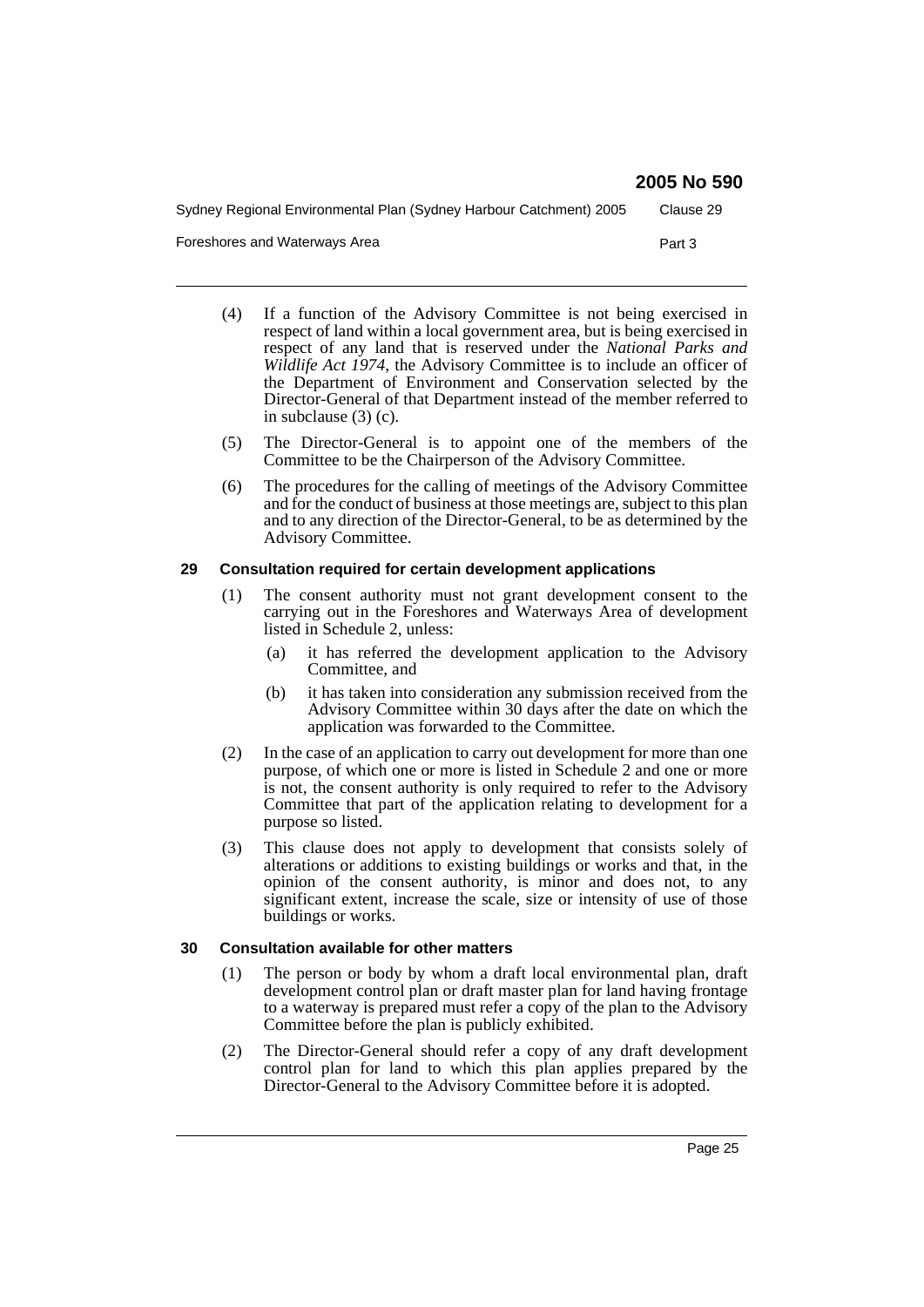Clause 31 Sydney Regional Environmental Plan (Sydney Harbour Catchment) 2005

- Part 3 Foreshores and Waterways Area
	- (3) If the Department or any other government agency prepares any guidelines for development control affecting land having frontage to the waterway (whether or not the guidelines are in the form of a plan of management), the Director-General must, and the government agency should, refer a copy of the draft guidelines to the Advisory Committee before they are adopted.
	- (4) The Director-General must, and a council or government agency concerned should, have regard to any submission received from the Advisory Committee within 30 days after the date on which the draft local environmental plan, draft development control plan, draft master plan or draft guidelines were forwarded to the Advisory Committee.

#### **31 Referral of development proposals not requiring development consent**

- (1) This clause applies to the following development:
	- (a) development listed in Schedule 2, and
	- (b) development that requires the provision of services (including water, sewerage or stormwater systems).
- (2) Before carrying out any development to which this clause applies which does not require development consent, the person, whether or not a public authority, carrying out the development must:
	- (a) give notice of the proposed development:
		- (i) in the case of development listed in Schedule 2, to the Advisory Committee, or
		- (ii) in the case of development that requires the provision of services, to the public authority responsible for providing the service concerned, and
	- (b) consider any matters concerning the development raised by those bodies which have been notified to the person not later than 30 days after the giving of such notice.

# **Division 4 Special provisions**

#### **32 Subdivision of existing and future public domain identified on master plans**

- (1) This clause applies to the subdivision of land:
	- (a) that is in (or forms part of land in) the Foreshores and Waterways Area, and
	- (b) that has frontage to (or forms part of land having frontage to) Sydney Harbour, and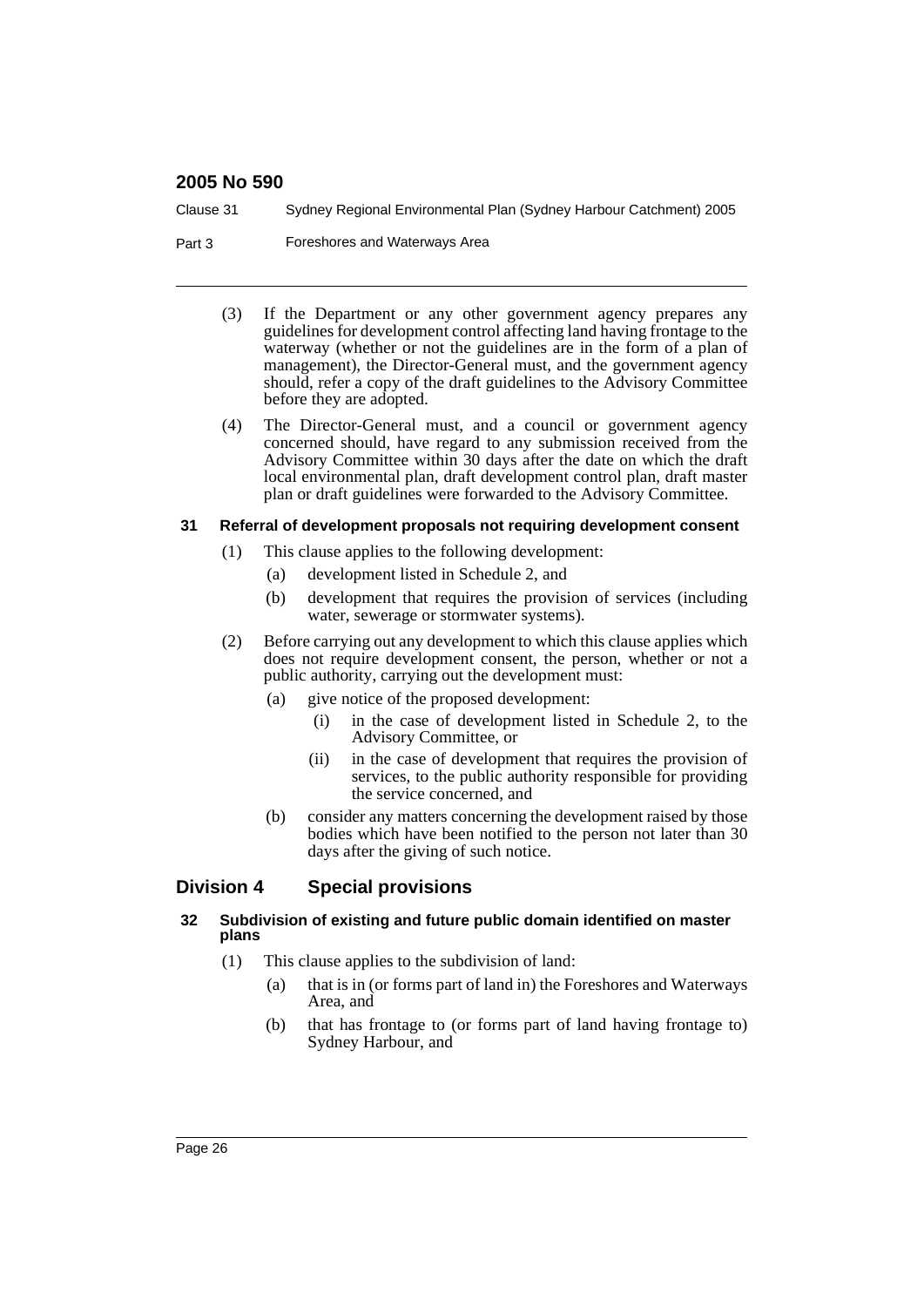| Sydney Regional Environmental Plan (Sydney Harbour Catchment) 2005 | Clause 33 |
|--------------------------------------------------------------------|-----------|
| Foreshores and Waterways Area                                      | Part 3    |

- (c) that is (or forms part of land that is) identified as existing or future public domain by a master plan adopted under this or any other environmental planning instrument.
- (2) Development consent to the subdivision of land is not to be granted unless the consent authority is satisfied that public access to and along the foreshore has been or will be secured by appropriate arrangements made under the Act, under this plan or under any other environmental planning instrument.
- (3) Any such arrangements may (without limitation) include the zoning of the land for public open space, dedication of the land as a public reserve or the granting of easements or rights of way.

#### **33 Commercial marinas within Zone No W1**

The consent authority must not grant development consent to development for the purpose of a commercial marina on land within Zone No W1 unless it is satisfied that access between the marina and the foreshore will not be provided on or across land within Zone No W2, W3, W7 or W8.

#### **34 Boat repair facilities and commercial marinas in Zone No W2**

- (1) The objects of this clause are as follows:
	- (a) to maintain the working harbour character and functions of certain existing boat repair facilities by retaining the sites of those facilities for maritime purposes,
	- (b) to ensure that any development carried out on those sites, including any alteration or extension of those facilities, does not substantially increase the scale of those facilities or the intensity of their use.
- (2) Despite any other provision of this plan, development for the purposes of a boat repair facility or commercial marina may be carried out, but only with development consent, on a site shown edged heavy black on the Special Purposes (Boat Repair Facilities and Commercial Marinas) Map.

#### **35 Homebush Bay—Rhodes Peninsula bridge**

Despite any other provision of this plan, development for the purposes of a pedestrian and cycle bridge over Homebush Bay, between Homebush Bay West and Rhodes Peninsula, may be carried out, in accordance with the provisions of the *Homebush Bay West Development Control Plan* with respect to such a bridge, but only with development consent.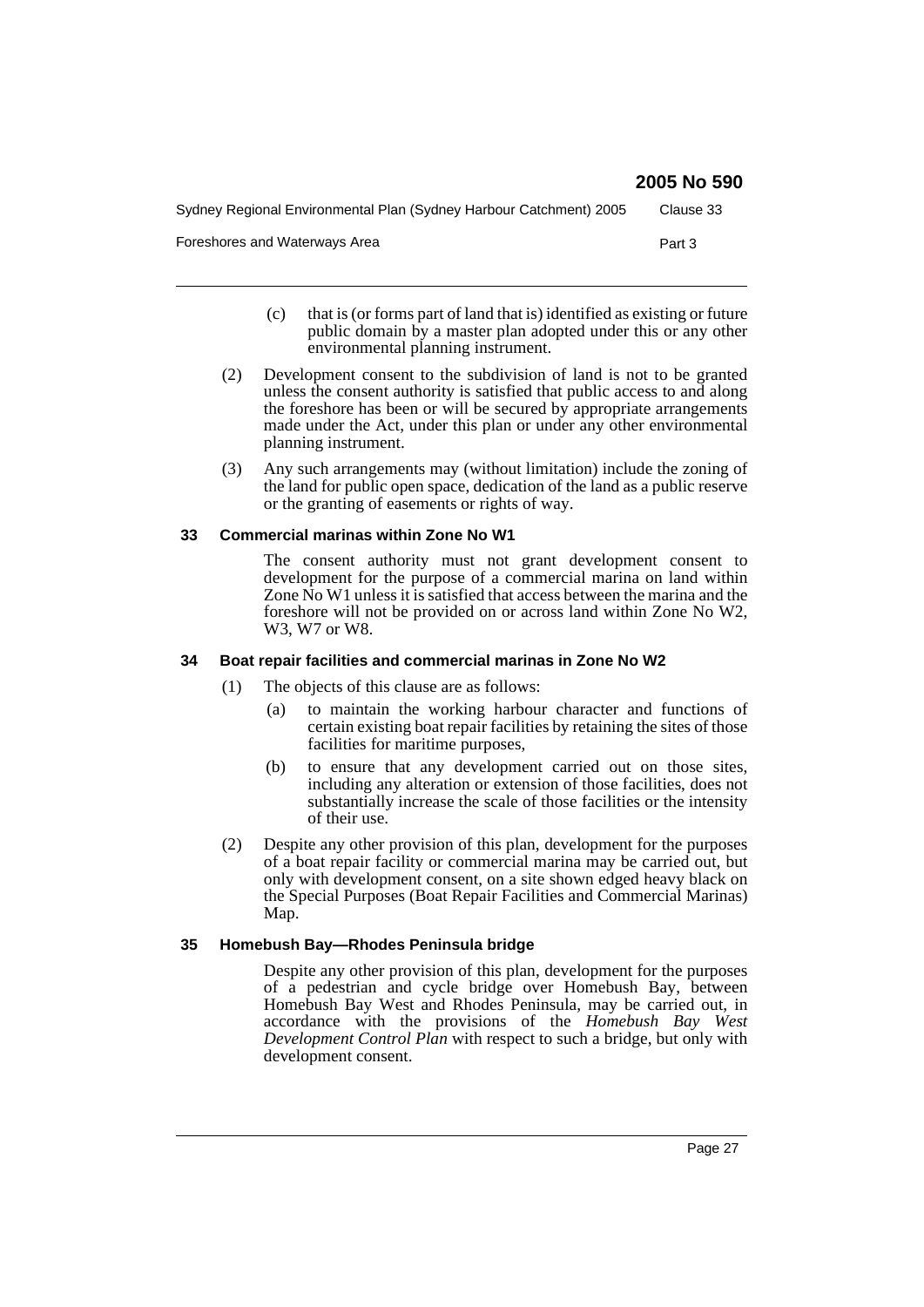Clause 36 Sydney Regional Environmental Plan (Sydney Harbour Catchment) 2005

Part 3 Foreshores and Waterways Area

#### **36 Development on land comprising acid sulfate soils**

- (1) This clause applies to such of the land in the Foreshores and Waterways Area as is within Zone No W1, W2, W3, W4, W5, W6, W7, W8 or 8 (a).
- (2) Works that involve the excavation, dredging, filling or contouring of land to which this clause applies, or the extraction of soil or other extractive material from such land, may be carried out only with development consent.
- (3) Despite subclause (2), such works may be carried out without development consent if:
	- (a) a copy of a preliminary assessment of the proposed works undertaken in accordance with the *Acid Sulfate Soils Assessment Guidelines* has been given to the consent authority, and
	- (b) the consent authority has provided written advice to the person carrying out the works confirming that results of the preliminary assessment indicate the proposed works need not be carried out pursuant to an acid sulfate soils management plan prepared in accordance with the *Acid Sulfate Soils Assessment Guidelines*.
- (4) The consent authority must not grant development consent as required by this clause unless it has considered:
	- (a) the adequacy of an acid sulfate soils management plan prepared for the proposed development in accordance with the *Acid Sulfate Soils Assessment Guidelines*, and
	- (b) the likelihood of the proposed development resulting in the discharge of acid water, and
	- (c) any comments received from the Department within 21 days of the consent authority having sent the Department a copy of the development application and of the related acid sulfate soils management plan.
- (5) This clause requires development consent for the carrying out of works:
	- (a) by councils or county councils (within the meaning of the *Local Government Act 1993*), or
	- (b) by private drainage boards (within the meaning of the *Water Management Act 2000*),

despite any other provision of this plan and despite clause 10 of *State Environmental Planning Policy No 4—Development Without Consent and Miscellaneous Exempt and Complying Development*.

(6) This clause does not apply to or in respect of works carried out by or on behalf of the Waterways Authority or Sydney Ports Corporation.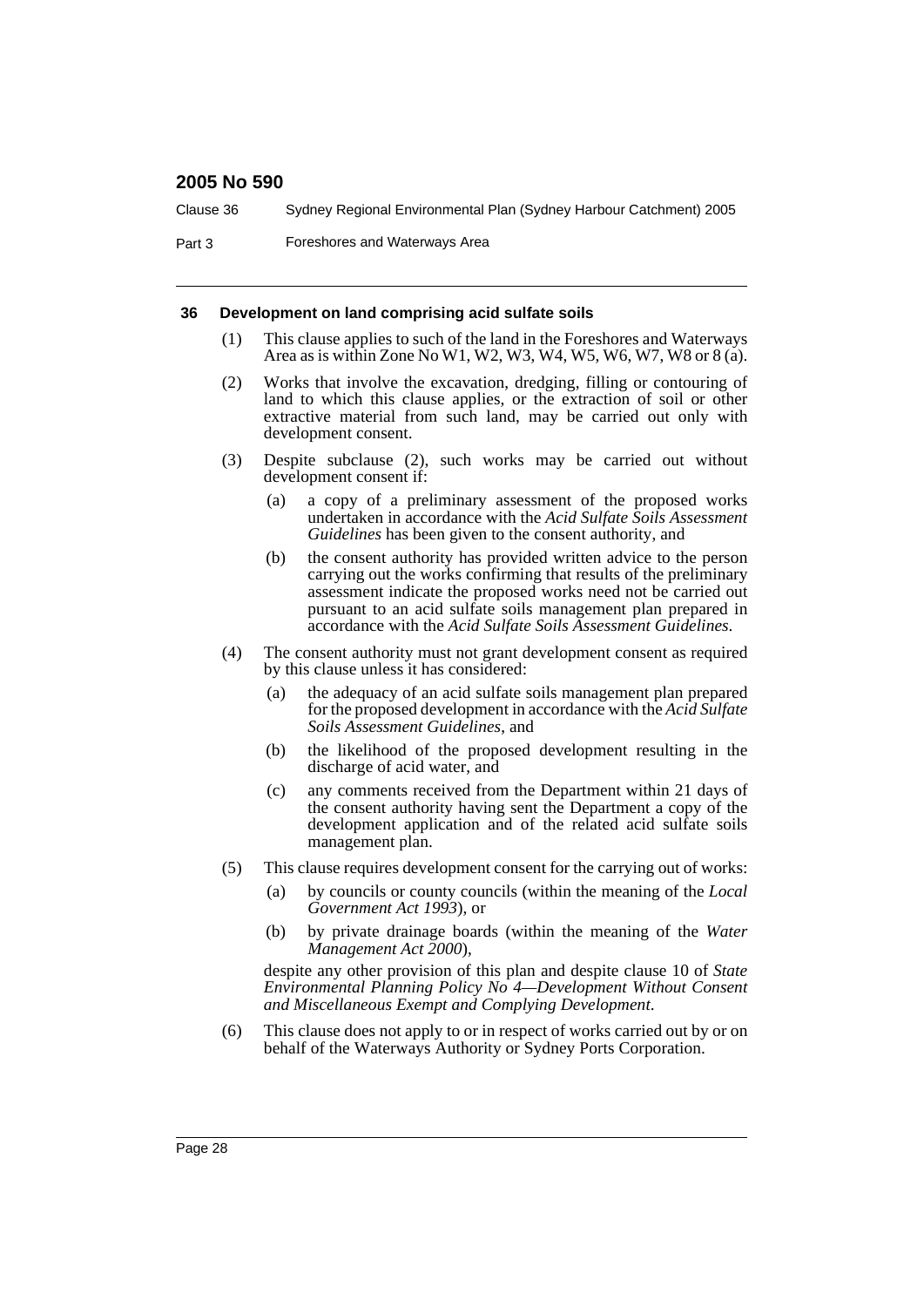|                                                                    | 2005 No 590 |
|--------------------------------------------------------------------|-------------|
| Sydney Regional Environmental Plan (Sydney Harbour Catchment) 2005 | Clause 37   |
| Foreshores and Waterways Area                                      | Part 3      |

(7) In this clause:

*acid sulfate soils* means actual or potential acid sulfate soils, as defined in the *Acid Sulfate Soils Assessment Guidelines*.

*Acid Sulfate Soils Assessment Guidelines* means the *Acid Sulfate Soils Assessment Guidelines* as published by the NSW Acid Sulfate Soils Management Advisory Committee and adopted for the time being by the Director-General.

#### **37 Development within 20 metres of boundary of Zone No W2**

Despite any other provision of this plan, a consent authority may grant development consent to the development of land that is within 20 metres of the boundary of Zone No W2 and another zone for a purpose for which development may be carried out in either Zone No W2 or the adjoining zone.

#### **38 Development on land in waterways adjoining national parks**

Development for any purpose for which development is authorised to be carried out under the *National Parks and Wildlife Act 1974* may be carried out without development consent in the waterway adjoining land that is reserved under that Act, where the development spans the mean high water mark and is part of any other development or activity being carried out on that land.

#### **39 Development and activities in vicinity of national parks**

- (1) If of the opinion that development in any part of the waterway would be likely to affect land that is reserved under the *National Parks and Wildlife Act 1974*:
	- (a) a consent authority must not grant development consent for any such development, and
	- (b) a public authority must not carry out any such development,

unless it has given notice of the proposed development to the Director-General of the Department of Environment and Conservation and has considered any comments received from that Director-General within 30 days after the day on which notice of the proposal was given.

(2) Any such notice by a consent authority must be sent to the Director-General of the Department of Environment and Conservation within 2 days after the date of lodgment of the relevant development application.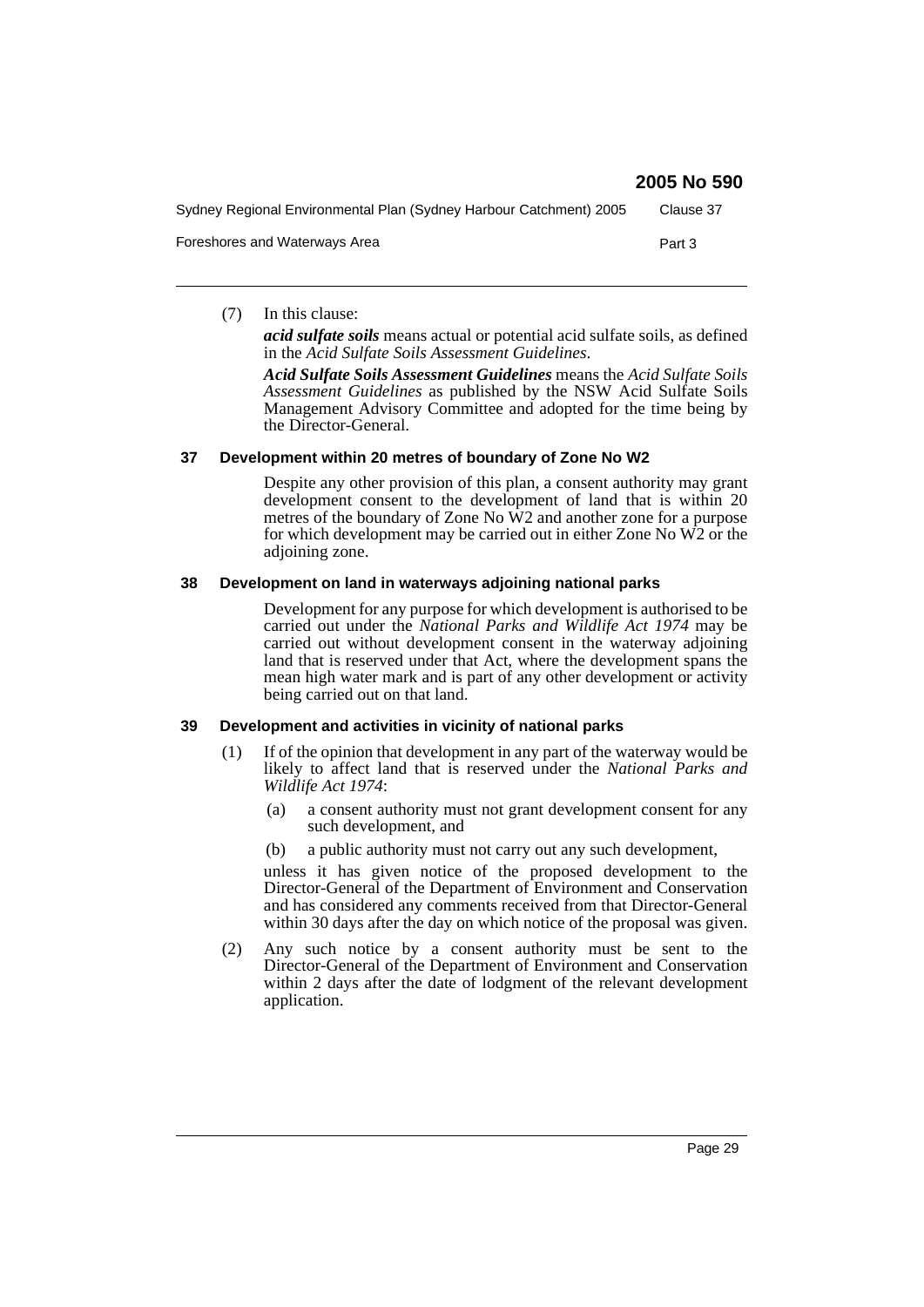Clause 40 Sydney Regional Environmental Plan (Sydney Harbour Catchment) 2005

Part 4 Strategic foreshore sites

# **Part 4 Strategic foreshore sites**

# **Division 1 Requirement for master plan**

# **40 Application of Division**

- (1) This Division applies to development that is carried out on a strategic foreshore site.
- (2) In this Division, a reference to a strategic foreshore site extends to the whole of any structure (such as a wharf):
	- (a) that is located partly on land within the site and partly on waters adjacent to the site, and
	- (b) that is related to the site.

# **41 Requirement for master plans**

- (1) Development consent must not be granted for the carrying out of development on a strategic foreshore site unless:
	- (a) there is a master plan for the site, and
	- (b) the consent authority has taken the master plan into consideration.
- (2) The Minister may waive compliance with the requirements of subclause (1):
	- (a) if satisfied that preparation of a master plan is unnecessary because of:
		- (i) the nature of the proposed development, or
		- (ii) the fact that the proposed development will affect only a small proportion of the site, or
		- (iii) the adequacy of other planning controls applying to the proposed development, or
	- (b) for such other reason as the Minister considers sufficient,

so long as the Minister is satisfied that the proposed development will not compromise the application of the planning principles set out in clauses  $\overline{13}$ , 14 and 15.

- (3) If the Minister is not the consent authority, the Minister is to notify the relevant consent authority, in writing, of a waiver of the requirements of subclause  $(1)$ .
- (4) A master plan does not have to be prepared for the City Foreshores Area or for Garden Island, as shown on the Strategic Foreshore Sites Map, unless the Minister so directs.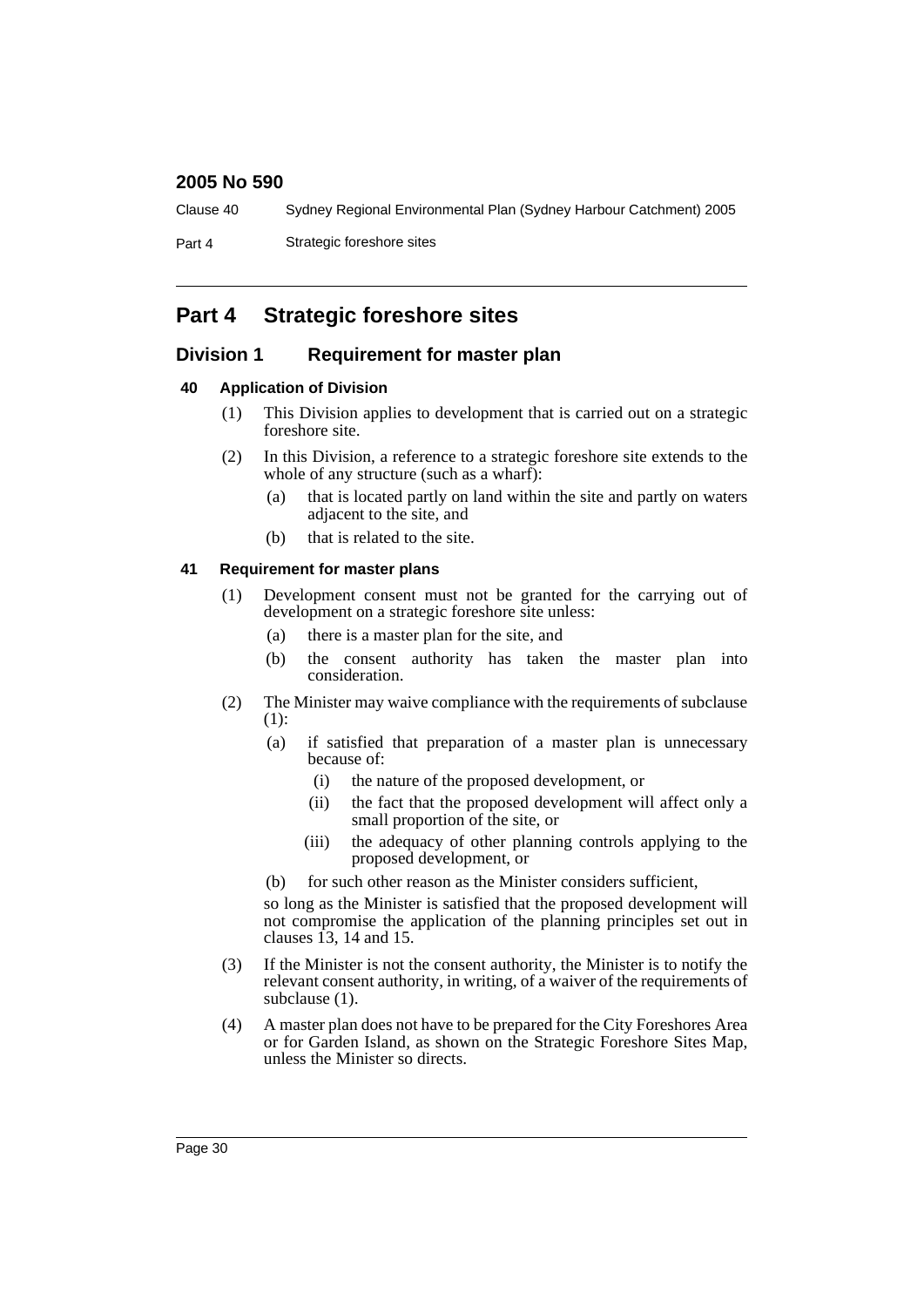Sydney Regional Environmental Plan (Sydney Harbour Catchment) 2005 Clause 42

Strategic foreshore sites **Part 4** 

(5) This clause does not apply to minor development specified in Schedule 3.

### **Division 2 Master plans**

#### **42 Master plans to which Part applies**

This Division applies to and in respect of any master plan that is required by Division 1 to be prepared for any land.

#### **43 Appropriate authority**

For the purposes of this Part, the *appropriate authority* is:

- (a) the Minister, in relation to any land for which the Minister is the consent authority for any development (whether or not the relevant council or any other public authority is the consent authority for other development), and
- (b) the relevant council, in relation to any other land.

#### **44 Nature of master plans**

A *master plan* is a document (consisting of written information, maps and diagrams):

- (a) that outlines provisions relating to development of land to which the master plan applies, and
- (b) that explains how the principles in Part 2 and in any other relevant environmental planning instrument are addressed.

#### **45 Land for which master plan to be prepared**

- (1) A master plan for a strategic foreshore site for which the Minister is the appropriate authority may be prepared for the whole of the site or for part only of the site.
- (2) A master plan for a strategic foreshore site for which the relevant council is the appropriate authority must be prepared for the whole of the site unless the Minister directs that it may be prepared for part only of the site.
- (3) Such a direction must not be given unless the Minister is satisfied that the adoption of a master plan for the specified part will not compromise the application of the planning principles set out in clauses 13, 14 and 15.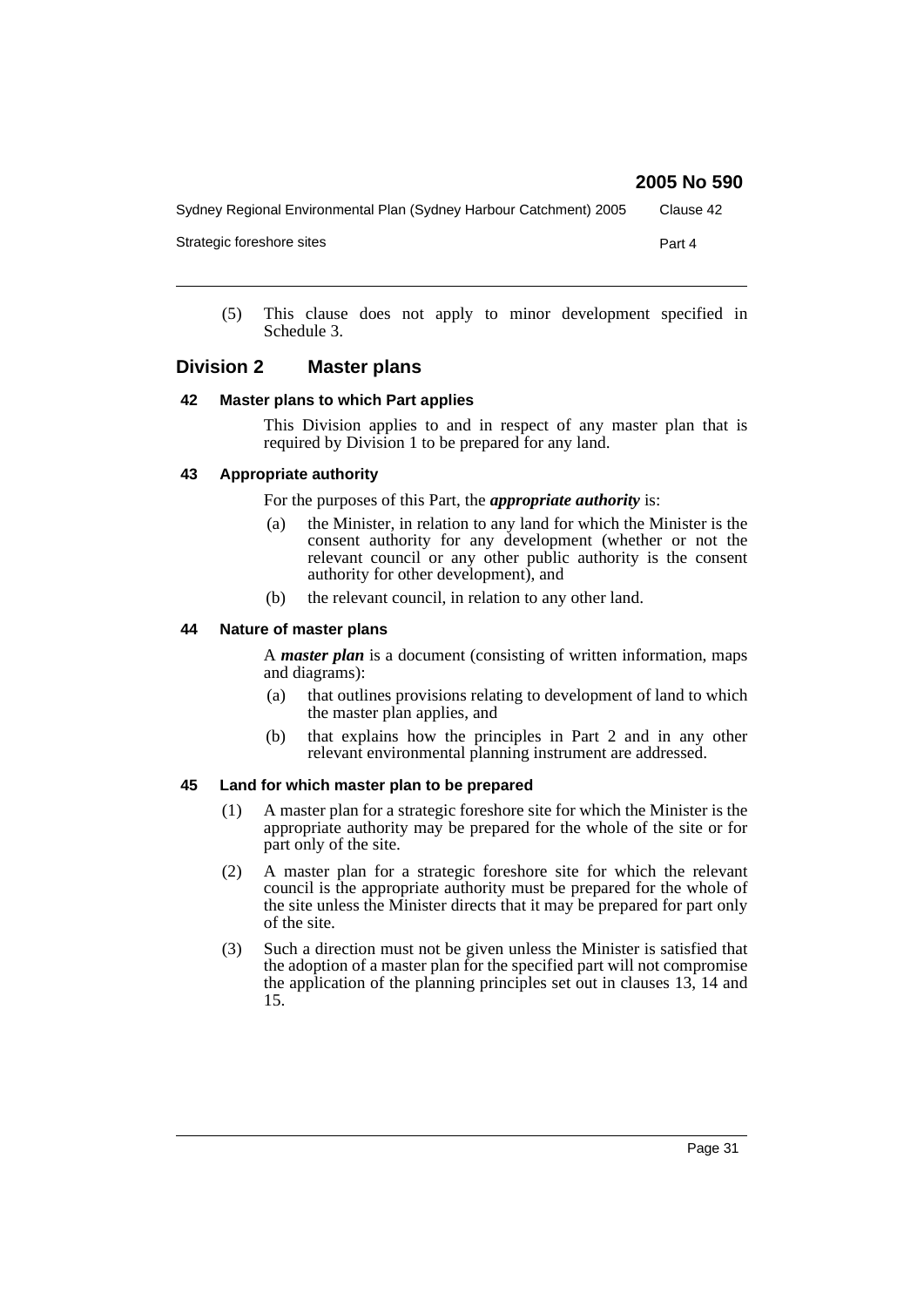Clause 46 Sydney Regional Environmental Plan (Sydney Harbour Catchment) 2005

Part 4 Strategic foreshore sites

#### **46 Preparation of master plans**

- (1) A draft master plan may be prepared by or on behalf of the owner or lessee of the land concerned, the relevant council or the Director-General.
- (2) A draft master plan is to be prepared following consultation with the appropriate authority and is to illustrate and explain, where appropriate, proposals for the following:
	- (a) design principles drawn from an analysis of the site and its context,
	- (b) phasing of development,
	- (c) distribution of land uses including foreshore public access and open space,
	- (d) pedestrian, cycle and motor vehicle access and circulation networks,
	- (e) parking provision,
	- (f) subdivision pattern,
	- (g) infrastructure provision,
	- (h) building envelopes and built form controls,
	- (i) heritage conservation (including the protection of archaeological relics and places, sites and objects of Aboriginal heritage significance), implementing the guidelines set out in any applicable conservation policy or conservation management plan,
	- (j) remediation of the site,
	- (k) provision of public facilities,
	- (l) provision of open space, its function and landscaping,
	- (m) the impact on any adjoining land that is reserved under the *National Parks and Wildlife Act 1974*,
	- (n) protection and enhancement of the natural assets of the site and adioining land,
	- (o) protection and enhancement of the waterway (including water quality) and any aquatic vegetation on or adjoining the site (such as seagrass, saltmarsh, mangroves and algal communities).
- (3) The requirement for consultation under subclause (2) does not apply if the draft master plan is prepared by or on behalf of the relevant council or the Director-General.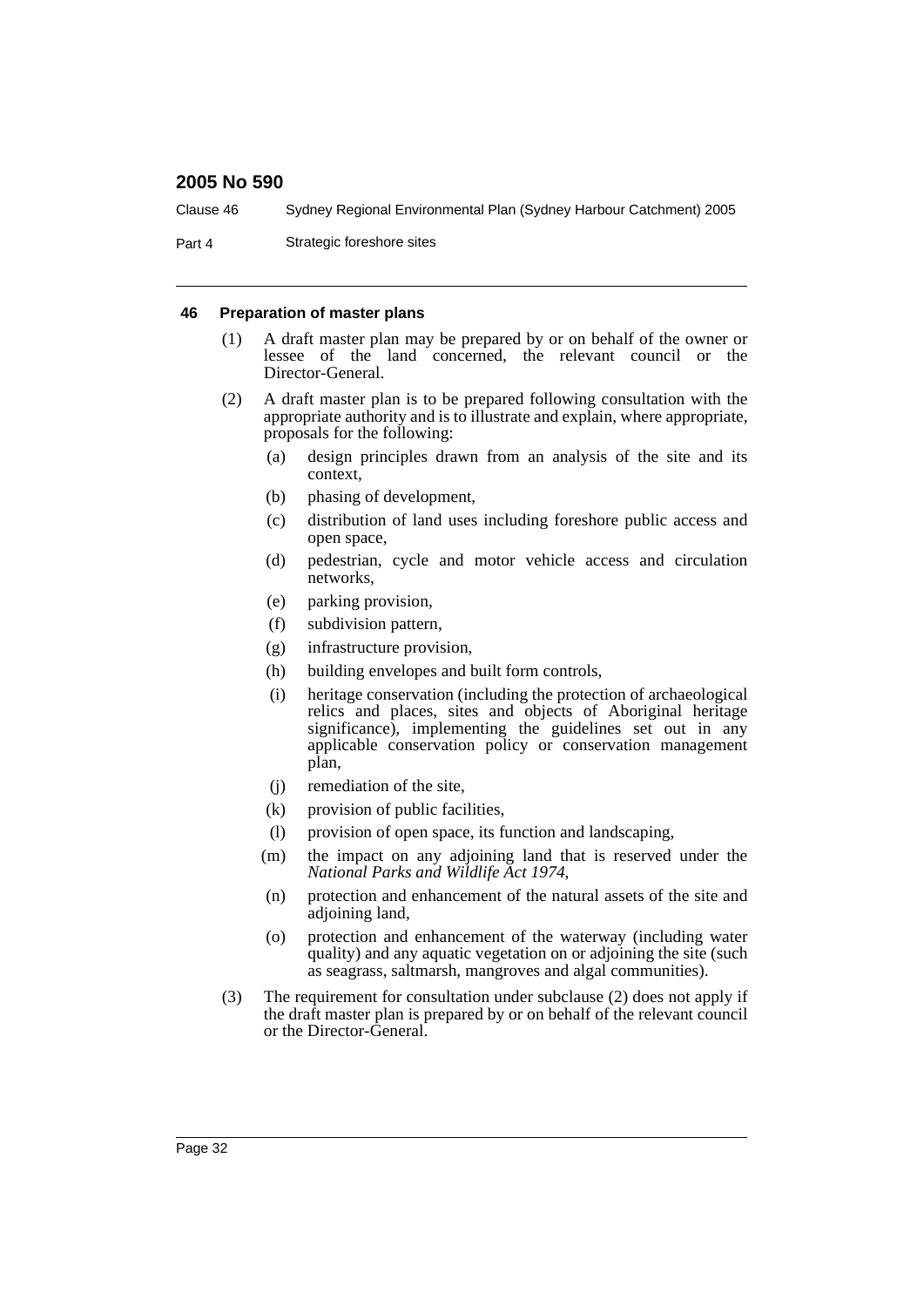Sydney Regional Environmental Plan (Sydney Harbour Catchment) 2005 Clause 47 Strategic foreshore sites **Part 4** 

(4) If a draft master plan is prepared by or on behalf of the relevant council or the Director-General, the relevant council or the Director-General is required to consult with the owner or lessee of the land concerned.

#### **47 Consultation**

- (1) A draft master plan submitted to the appropriate authority by or on behalf of the owner or lessee of the land concerned, the relevant council or the Director-General must be advertised in a newspaper circulating in the locality and exhibited for not less than 21 days for public comment.
- (2) A draft master plan (other than a draft master plan prepared by the Director-General) must be submitted to the Director-General for comment and the views of relevant public authorities and community organisations sought.
- (3) If the appropriate authority is the Minister, a draft master plan must be submitted to the relevant council for comment.
- (4) Any comments made by the Director-General or the relevant council must be taken into consideration prior to finalising the draft master plan.
- (5) The appropriate authority must take into account any written submissions made about the content of the draft master plan during the exhibition period.

#### **48 Adoption of master plans**

- (1) A draft master plan must be submitted to the appropriate authority for adoption.
- (2) The Director-General may recommend that a draft master plan be adopted without any variations or that it be adopted with such variations as the Director-General considers appropriate.
- (3) The Minister may adopt a draft master plan for land for which a council is the appropriate authority under clause 43 (b) if the council has rejected, or has not adopted, that plan within 6 months after the date on which it was submitted to the council for adoption.
- (4) The Minister must seek the views of the relevant council concerning the draft master plan before the Minister adopts it.
- (5) A draft master plan becomes a master plan if it is adopted by the appropriate authority or by the Minister under subclause (3).
- (6) When a master plan is adopted, the appropriate authority must advertise the adoption of the master plan in a newspaper circulating in the locality.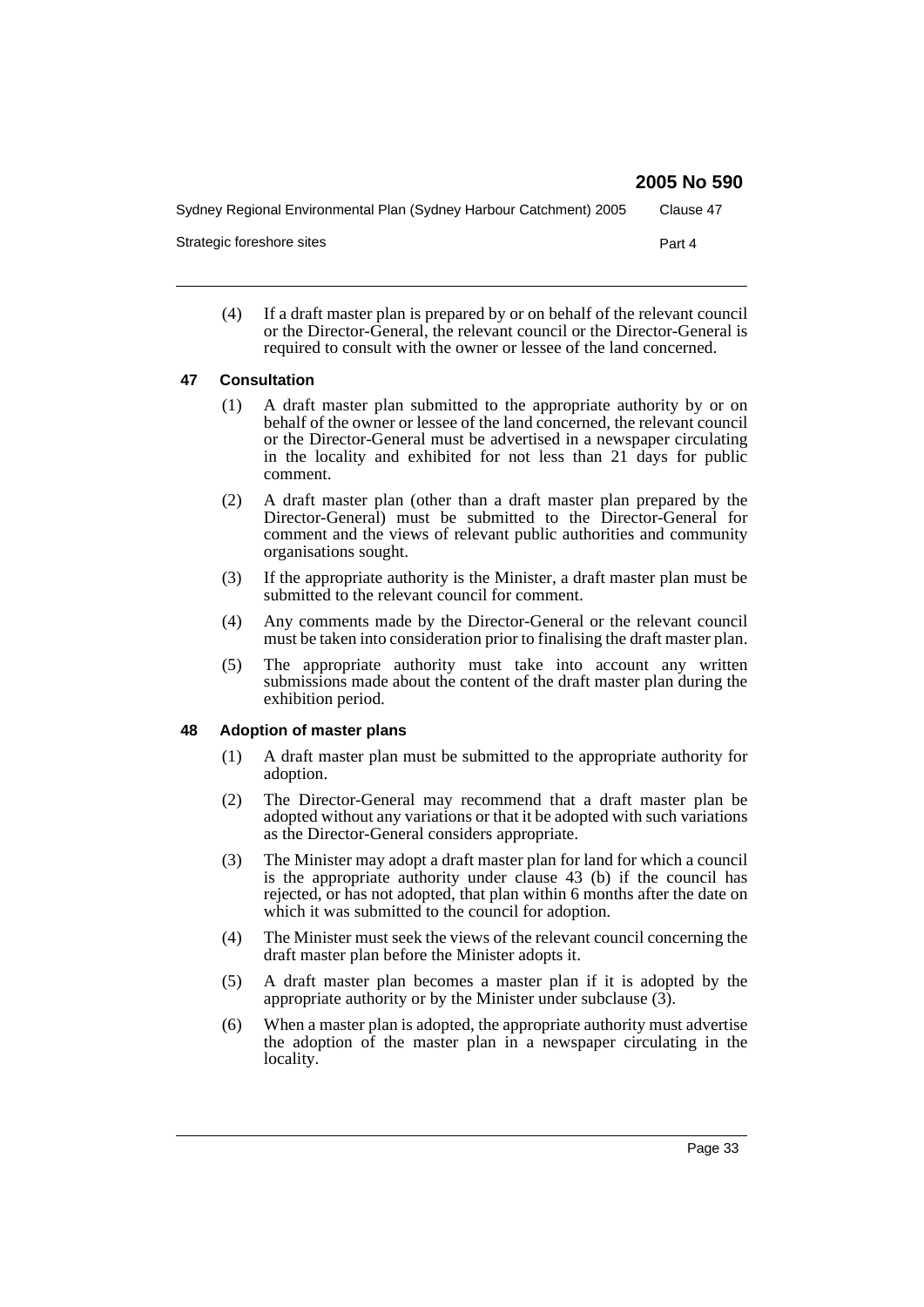Clause 49 Sydney Regional Environmental Plan (Sydney Harbour Catchment) 2005

Part 4 Strategic foreshore sites

#### **49 Amendment of master plans**

- (1) A master plan may be amended by another master plan.
- (2) An amendment to a master plan may be dealt with concurrently with a development application.

#### **50 Availability of master plans**

A copy of each master plan must be available for inspection at the head office of the Department and the relevant council.

#### **51 Master plans not required for land dedicated or reserved under National Parks and Wildlife Act 1974**

Nothing in this plan:

- (a) requires a master plan to be prepared:
	- (i) for land that is reserved under the *National Parks and Wildlife Act 1974*, or
	- (ii) for waterfront land that is adjacent to, and managed in the same manner as, land that is reserved under the *National Parks and Wildlife Act 1974*, or
- (b) prohibits the carrying out of development on land that is reserved under the *National Parks and Wildlife Act 1974* otherwise than in accordance with such a plan.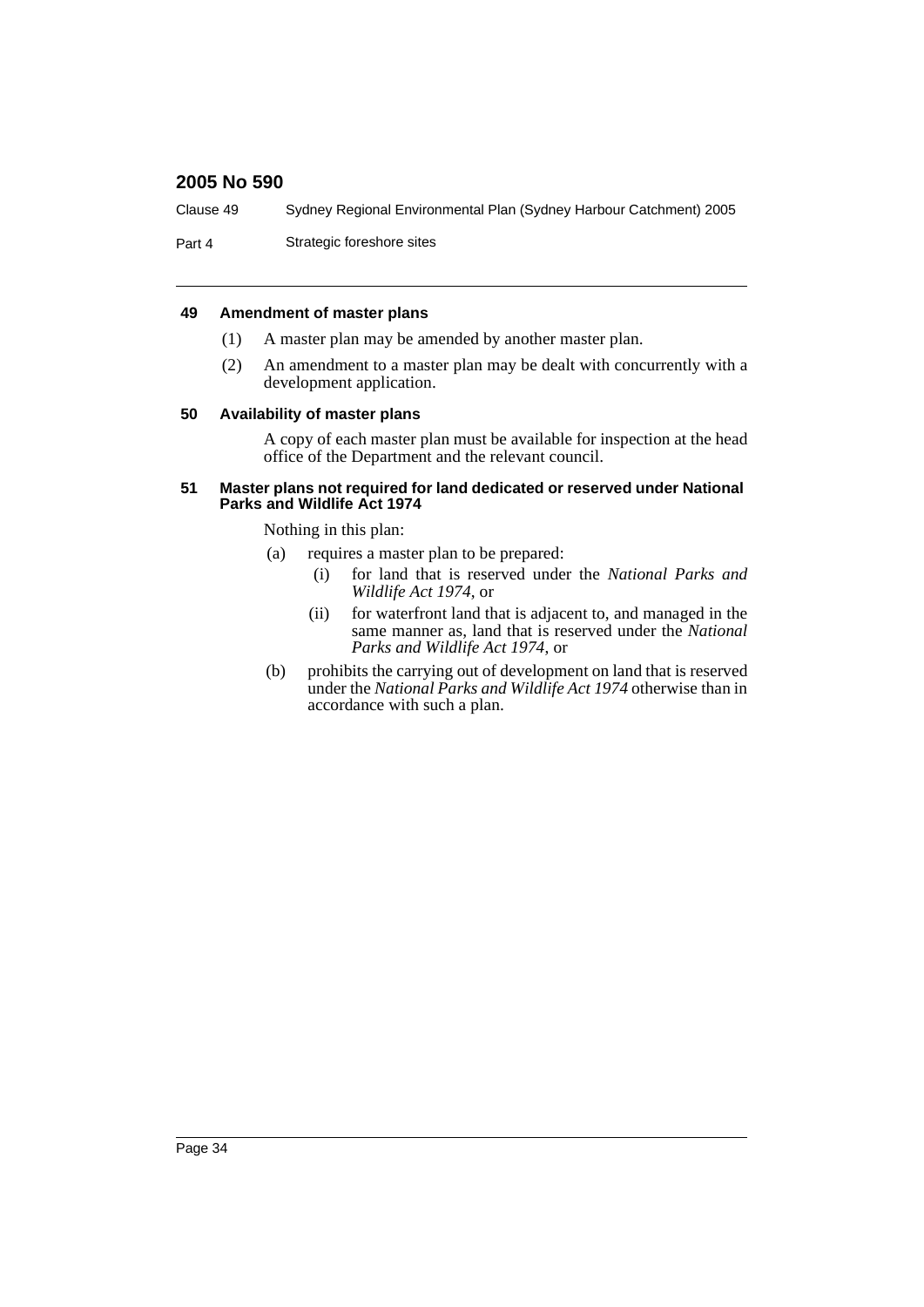Sydney Regional Environmental Plan (Sydney Harbour Catchment) 2005 Clause 52 Heritage provisions **Part 5** 

# **Part 5 Heritage provisions**

# **Division 1 General**

#### **52 General**

The matters referred to in this Part (together with any other relevant matters):

- (a) are to be taken into consideration by consent authorities before granting consent to development under Part 4 of the Act, and
- (b) are to be taken into consideration by public authorities and others before they carry out activities to which Part 5 of the Act applies.

#### **53 Objectives**

The objectives of this plan in relation to heritage are:

- (a) to conserve the environmental heritage of the land to which this Part applies, and
- (b) to conserve the heritage significance of existing significant fabric, relics, settings and views associated with the heritage significance of heritage items, and
- (c) to ensure that archaeological sites and places of Aboriginal heritage significance are conserved, and
- (d) to allow for the protection of places which have the potential to have heritage significance but are not identified as heritage items.

**Note.** Attention is drawn to the provisions of the *Heritage Act 1977* and the *National Parks and Wildlife Act 1974* under which an approval or permit under either or both of those Acts may be required for certain activities, whether or not development consent is required by this clause.

# **Division 2 Protection of heritage items**

#### **54 Land to which Part applies**

This Part applies to and in respect of the land shown on the Heritage Map and to the heritage items identified on that map. **Note.** The heritage items are also listed in Schedule 4.

#### **55 Protection of heritage items**

- (1) The following development may be carried out only with development consent:
	- (a) demolishing or moving a heritage item,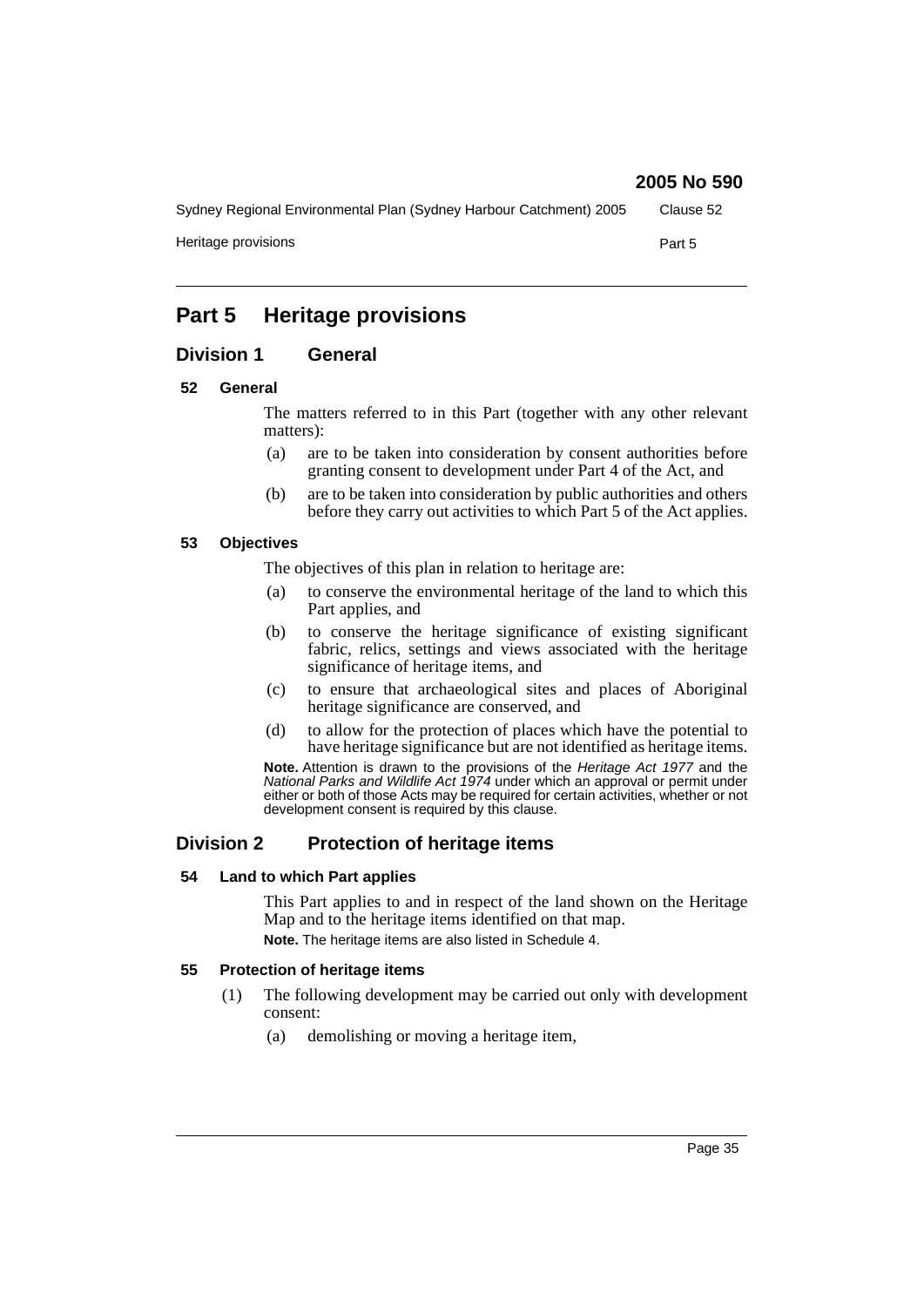Clause 55 Sydney Regional Environmental Plan (Sydney Harbour Catchment) 2005

Part 5 **Heritage provisions** 

- (b) altering a heritage item by making structural or non-structural changes to its exterior, including changes to its detail, fabric, finish or appearance,
- (c) altering a heritage item by making structural changes to its interior,
- (d) disturbing or damaging a place of Aboriginal heritage significance or an Aboriginal object,
- (e) erecting a building on, or subdividing, land on which a heritage item is located.
- (2) Development consent is not required by this clause if:
	- (a) in the opinion of the consent authority:
		- (i) the proposed development is of a minor nature or consists of maintenance of the heritage item, and
		- (ii) the proposed development would not adversely affect the significance of the heritage item, and
	- (b) the proponent has notified the consent authority in writing of the proposed development and the consent authority has advised the applicant in writing before any work is carried out that it is satisfied that the proposed development will comply with this subclause and that development consent is not otherwise required by this plan.
- (3) Development consent is not required by this clause for the following development in a cemetery or burial ground if there will be no disturbance to human remains, to relics in the form of grave goods or to a place of Aboriginal heritage significance:
	- (a) the creation of a new grave or monument, or
	- (b) an excavation or disturbance of land for the purpose of carrying out conservation or repair of monuments or grave markers.
- (4) Before granting development consent as required by this clause, the consent authority must assess the extent to which the carrying out of the proposed development would affect the heritage significance of the heritage item concerned.
- (5) The assessment must include consideration of a heritage impact statement that addresses at least the following issues (but is not to be limited to assessment of those issues, if the heritage significance concerned involves other issues):
	- (a) the heritage significance of the item as part of the environmental heritage of the land to which this Part applies, and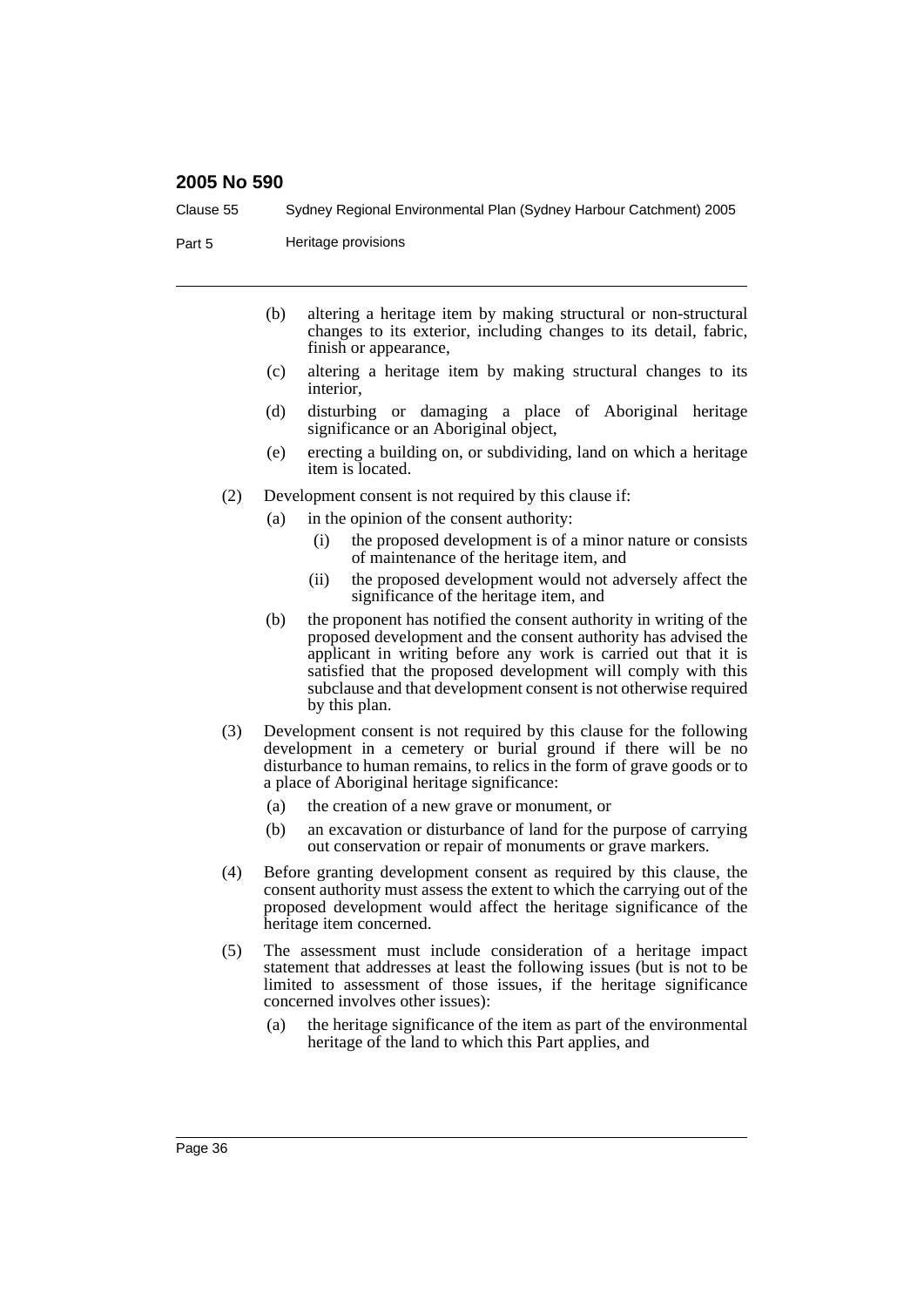Sydney Regional Environmental Plan (Sydney Harbour Catchment) 2005 Clause 56

Heritage provisions **Part 5** 

- (b) the impact that the proposed development will have on the heritage significance of the item and its setting, including any landscape or horticultural features, and
- (c) the measures proposed to conserve the heritage significance of the item and its setting, and
- (d) whether any archaeological site or potential archaeological site would be adversely affected by the proposed development, and
- (e) the extent to which the carrying out of the proposed development would affect the form of any historic subdivision.
- (6) The consent authority may also decline to grant development consent until it has considered a conservation management plan, if it considers the development proposed should be assessed with regard to such a plan.

### **56 Advertised development**

The following development is identified as advertised development:

- (a) the demolition of a heritage item, and
- (b) the carrying out of any development allowed by clause 60.

## **Division 3 Protection of places of potential heritage significance**

### **57 Development affecting matters of Aboriginal heritage significance**

- (1) Before granting development consent for development that is likely to have an impact on a place of Aboriginal heritage significance or a potential place of Aboriginal heritage significance, or that will be carried out on an archaeological site of a relic that has Aboriginal heritage significance, the consent authority:
	- (a) must consider an Aboriginal heritage impact assessment that has been prepared in accordance with any relevant guidelines established by the Department of Environment and Conservation and that documents the views of local Aboriginal communities, and
	- (b) except where the proposed development is integrated development by virtue of the requirement for consent under section 90 of the *National Parks and Wildlife Act 1974*, must notify the local Aboriginal communities (in such way as it thinks appropriate) and the Director-General of the Department of Environment and Conservation of its intention to do so and take into consideration any comments received in response within 28 days after the relevant notice is sent.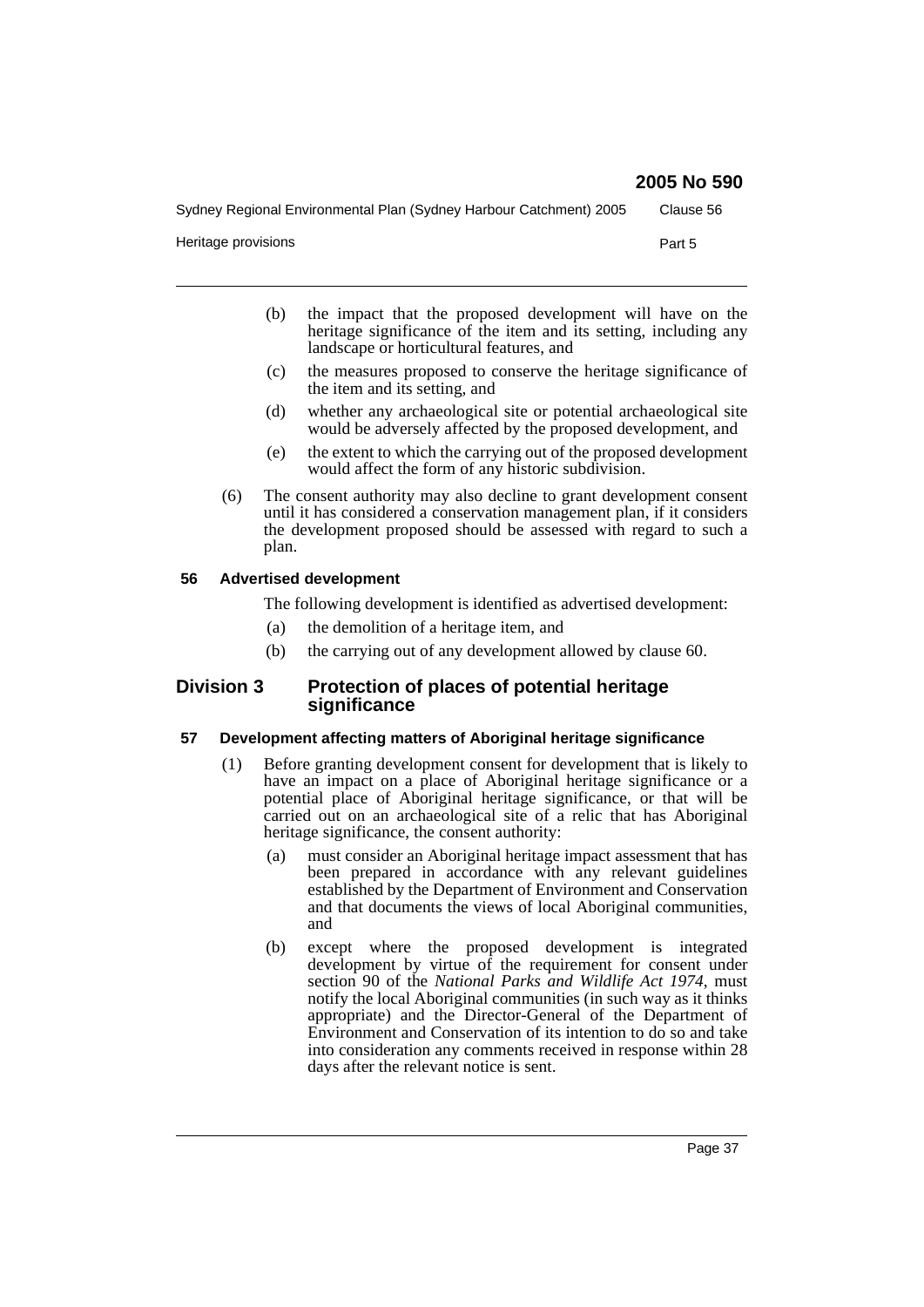Clause 58 Sydney Regional Environmental Plan (Sydney Harbour Catchment) 2005

- Part 5 **Heritage provisions** 
	- (2) The notice referred to in subclause (1) (b) must be sent to the local Aboriginal communities and the Director-General of the Department of Environment and Conservation by the consent authority within 2 days after the date of lodgment of the relevant development application.

#### **58 Development affecting matters of non-Aboriginal heritage significance**

- (1) Before granting development consent for development that will be carried out on an archaeological site or a potential archaeological site of a relic that has non-Aboriginal heritage significance (whether or not it is, or has the potential to be, also the site of a relic of Aboriginal heritage significance), the consent authority:
	- (a) must consider a heritage impact statement explaining how the proposed development will affect the conservation of the site and any relic known or reasonably likely to be located at the site, and
	- (b) must notify the Heritage Council of its intention to do so and take into consideration any comments received in response within 28 days after the notice is sent.
- (2) The notice referred to in subclause (1) (b) must be sent to the Heritage Council by the consent authority within 2 days after the date of lodgment of the relevant development application.
- (3) This clause does not apply:
	- (a) if the proposed development does not involve disturbance of below-ground deposits, and if the consent authority is of the opinion that the heritage significance of any above-ground relics would not be adversely affected by the proposed development, or
	- (b) if the proposed development is integrated development by virtue of:
		- (i) the requirement for consent under section 90 of the *National Parks and Wildlife Act 1974*, or
		- (ii) the requirement for approval under section 57 of the *Heritage Act 1977*.

### **Division 4 Miscellaneous**

#### **59 Development in vicinity of heritage items**

(1) Before granting development consent to development in the vicinity of a heritage item, the consent authority must assess the impact of the proposed development on the heritage significance of the heritage item.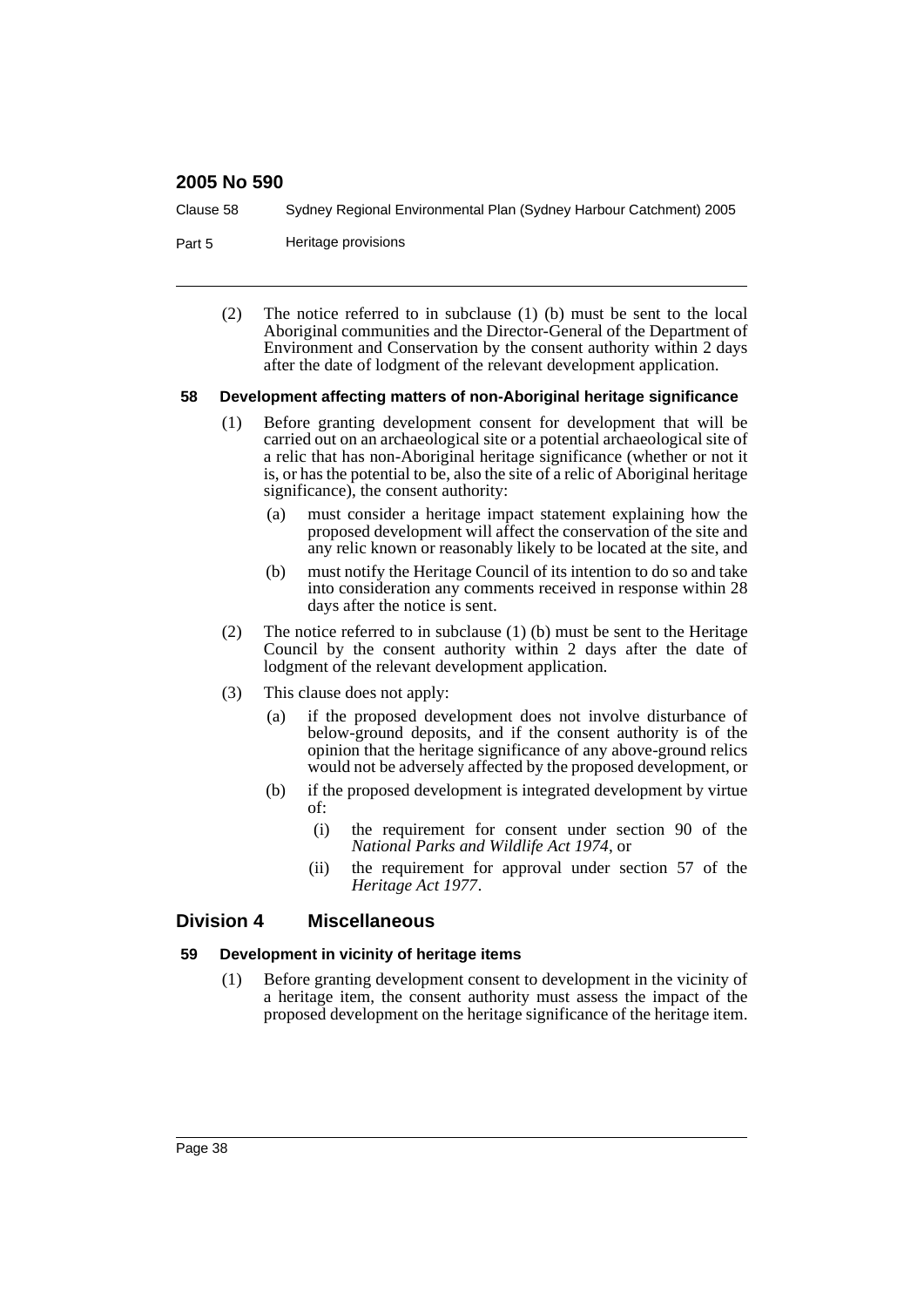- (2) This clause extends to development:
	- (a) that may have an impact on the setting of a heritage item, for example, by affecting a significant view to or from the item or by overshadowing, or
	- (b) that may undermine or otherwise cause physical damage to a heritage item, or
	- (c) that will otherwise have any adverse impact on the heritage significance of a heritage item.
- (3) The consent authority may refuse to grant development consent unless it has considered a heritage impact statement that will help it assess the impact of the proposed development on the heritage significance, visual curtilage and setting of the heritage item.
- (4) The heritage impact statement should include details of the size, shape and scale of, setbacks for, and the materials to be used in, any proposed buildings or works and details of any modification that would reduce the impact of the proposed development on the heritage significance of the heritage item.

### **60 Conservation incentives**

The consent authority may grant development consent to the use for any purpose of a building that is a heritage item, or of the land on which such a building is erected, even though the use would otherwise not be allowed by this plan, if:

- (a) it is satisfied that the retention of the heritage item depends on the granting of development consent, and
- (b) the proposed use is in accordance with a conservation management plan which has been endorsed by the consent authority, and
- (c) the granting of development consent to the proposed use would ensure that all necessary conservation work identified in the conservation management plan is carried out, and
- (d) the proposed use would not adversely affect the heritage significance of the heritage item or its setting, and
- (e) the proposed use would not adversely affect the amenity of the surrounding area otherwise than to an insignificant extent.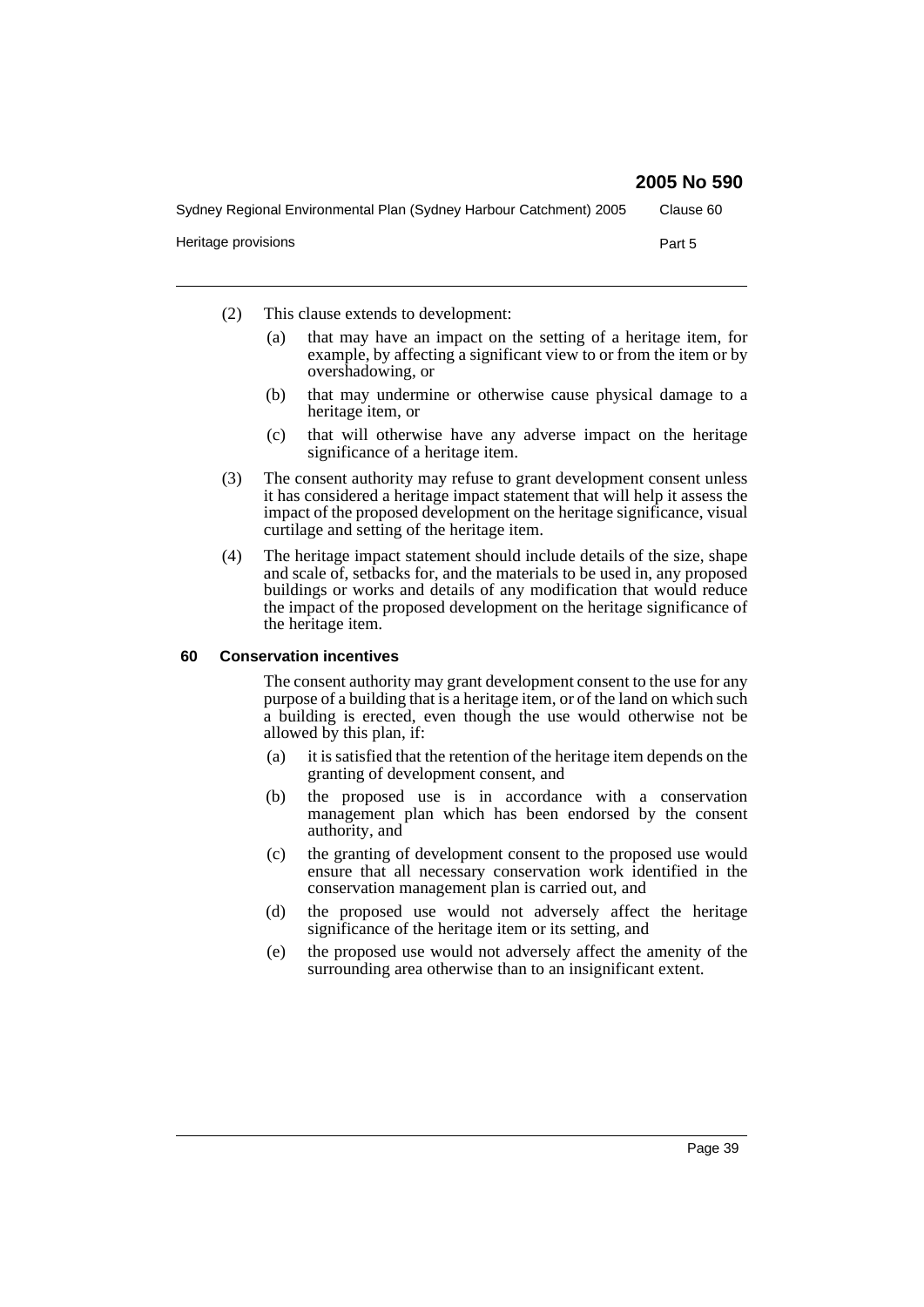Clause 61 Sydney Regional Environmental Plan (Sydney Harbour Catchment) 2005

Part 6 Wetlands protection

# **Part 6 Wetlands protection**

### **61 Objectives**

The objectives of this plan in relation to wetlands are:

- (a) to preserve, protect and encourage the restoration and rehabilitation of wetlands, and
- (b) to maintain and restore the health and viability of wetlands, and
- (c) to prevent the fragmentation of wetlands, and
- (d) to preserve the scenic qualities of wetlands, and
- (e) to ensure that wetlands continue to perform their natural ecological functions (such as the provision of wetland habitat, the preservation of water quality, the control of flooding and erosion).

**Note.** Attention is drawn to the provisions of the *National Parks and Wildlife Act 1974* under which approval under that Act may be required for certain activities (such as the disturbance of Aboriginal objects or places) whether or not development consent is required by this clause. Attention is also drawn to the requirements of the *Fisheries Management Act 1994* for all dredging proposals to be referred to the Minister administering that Act.

#### **62 Requirement for development consent**

- (1) Development within a wetlands protection area may be carried out only with development consent.
- (2) Development consent is not required by this clause:
	- (a) for anything (such as dredging) that is done for the sole purpose of maintaining an existing navigational channel, or
	- (b) for any works that restore or enhance the natural values of wetlands (including works to restore or enhance plant communities, water levels, water flows or soil composition), being works:
		- (i) that are carried out to rectify damage arising from a contravention of this plan, and
		- (ii) that are not carried out in association with any other development, and
		- (iii) that have no significant impact on the environment beyond the site on which they are carried out.
- (3) Development consent is not required by this clause for any other development if:
	- (a) in the opinion of the consent authority:
		- (i) the proposed development is of a minor nature, and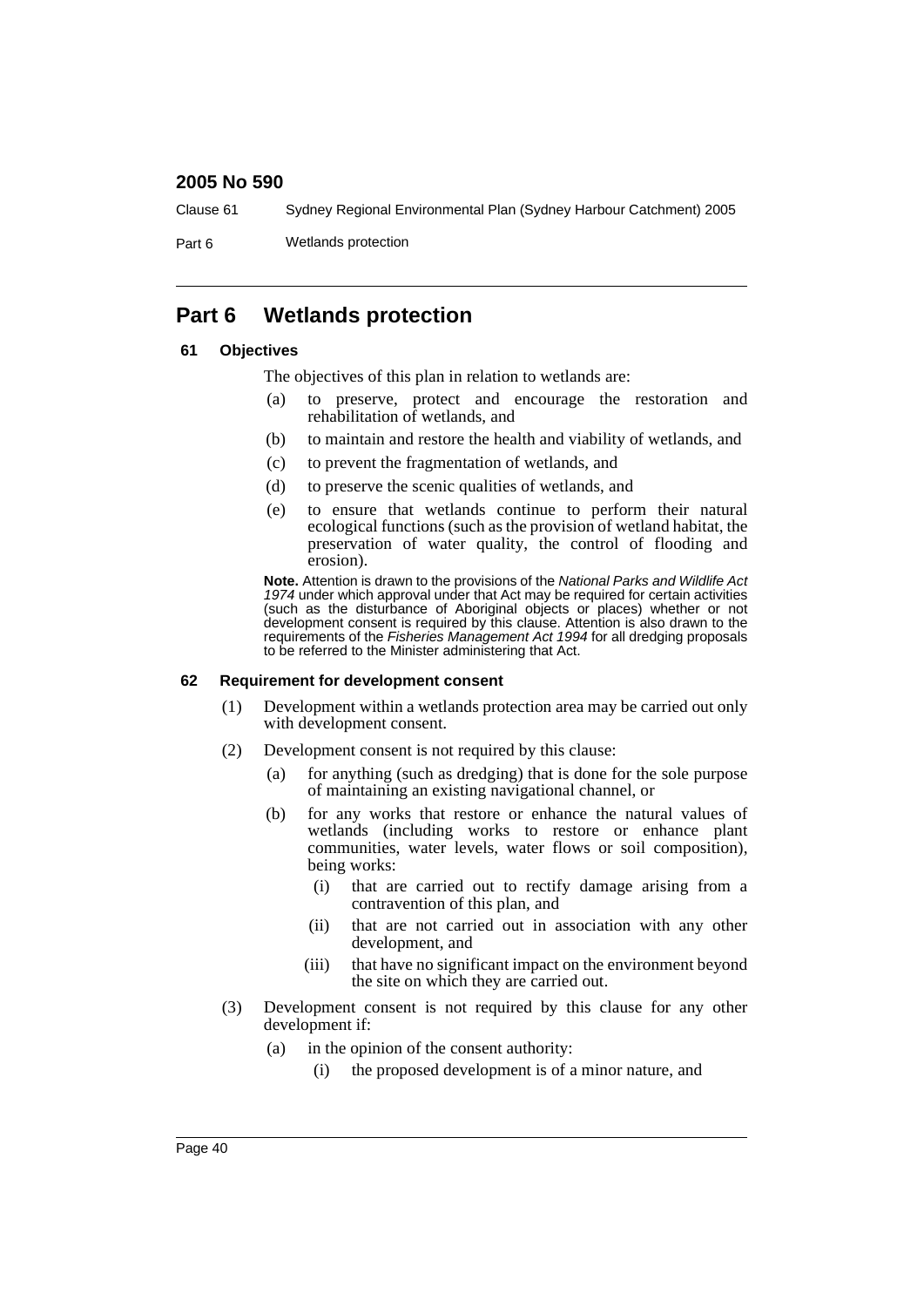Sydney Regional Environmental Plan (Sydney Harbour Catchment) 2005 Clause 63

Wetlands protection **Part 6** 

- (ii) the proposed development would not adversely affect the wetland or wetlands protection area, and
- (b) the proponent has notified the consent authority in writing of the proposed development and the consent authority has advised the applicant in writing before any work is carried out that it is satisfied that the proposed development will comply with this subclause and that development consent is not otherwise required by this plan.
- (4) This clause does not apply to development carried out by or on behalf of the Waterways Authority or Sydney Ports Corporation.
- (5) This clause does not apply to development that is prohibited by any other environmental planning instrument.

### **63 Matters for consideration**

- (1) The matters referred to in this clause (together with any other relevant matters):
	- (a) are to be taken into consideration by consent authorities before granting consent to development under Part 4 of the Act, and
	- (b) are to be taken into consideration by public authorities and others before they carry out activities to which Part 5 of the Act applies.
- (2) The matters to be taken into consideration in relation to any development are as follows:
	- (a) the development should have a neutral or beneficial effect on the quality of water entering the waterways,
	- (b) the environmental effects of the development, including effects on:
		- (i) the growth of native plant communities,
		- (ii) the survival of native wildlife populations,
		- (iii) the provision and quality of habitats for both indigenous and migratory species,
		- (iv) the surface and groundwater characteristics of the site on which the development is proposed to be carried out and of the surrounding areas, including salinity and water quality and whether the wetland ecosystems are groundwater dependent,
	- (c) whether adequate safeguards and rehabilitation measures have been, or will be, made to protect the environment,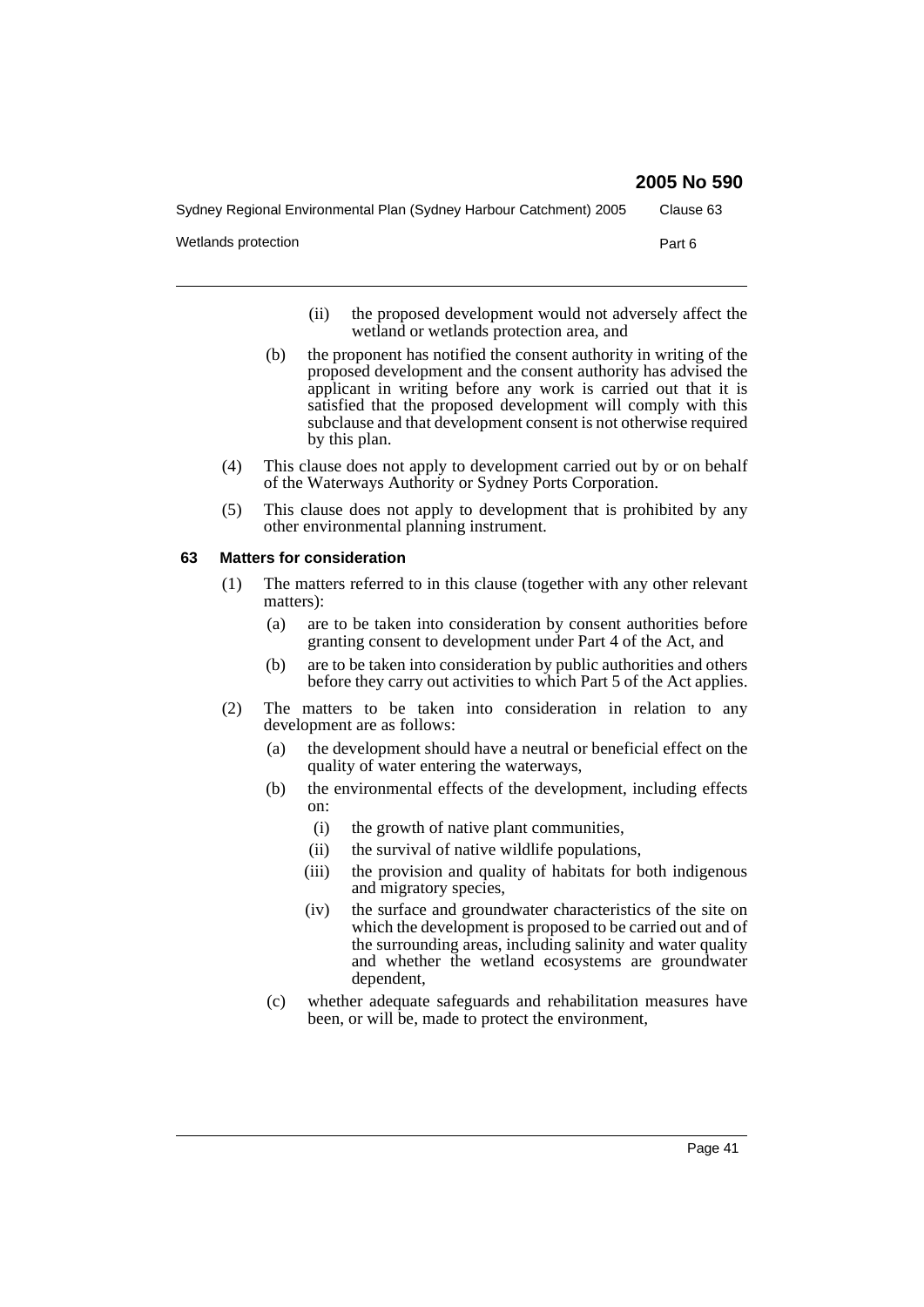Clause 63 Sydney Regional Environmental Plan (Sydney Harbour Catchment) 2005

Part 6 Wetlands protection

- (d) whether carrying out the development would be consistent with the principles set out in *The NSW Wetlands Management Policy* (as published in March 1996 by the then Department of Land and Water Conservation),
- (e) whether the development adequately preserves and enhances local native vegetation,
- (f) whether the development application adequately demonstrates:
	- (i) how the direct and indirect impacts of the development will preserve and enhance wetlands, and
	- (ii) how the development will preserve and enhance the continuity and integrity of the wetlands, and
	- (iii) how soil erosion and siltation will be minimised both while the development is being carried out and after it is completed, and
	- (iv) how appropriate on-site measures are to be implemented to ensure that the intertidal zone is kept free from pollutants arising from the development, and
	- (v) that the nutrient levels in the wetlands do not increase as a consequence of the development, and
	- (vi) that stands of vegetation (both terrestrial and aquatic) are protected or rehabilitated, and
	- (vii) that the development minimises physical damage to aquatic ecological communities, and
	- (viii) that the development does not cause physical damage to aquatic ecological communities,
- (g) whether conditions should be imposed on the carrying out of the development requiring the carrying out of works to preserve or enhance the value of any surrounding wetlands.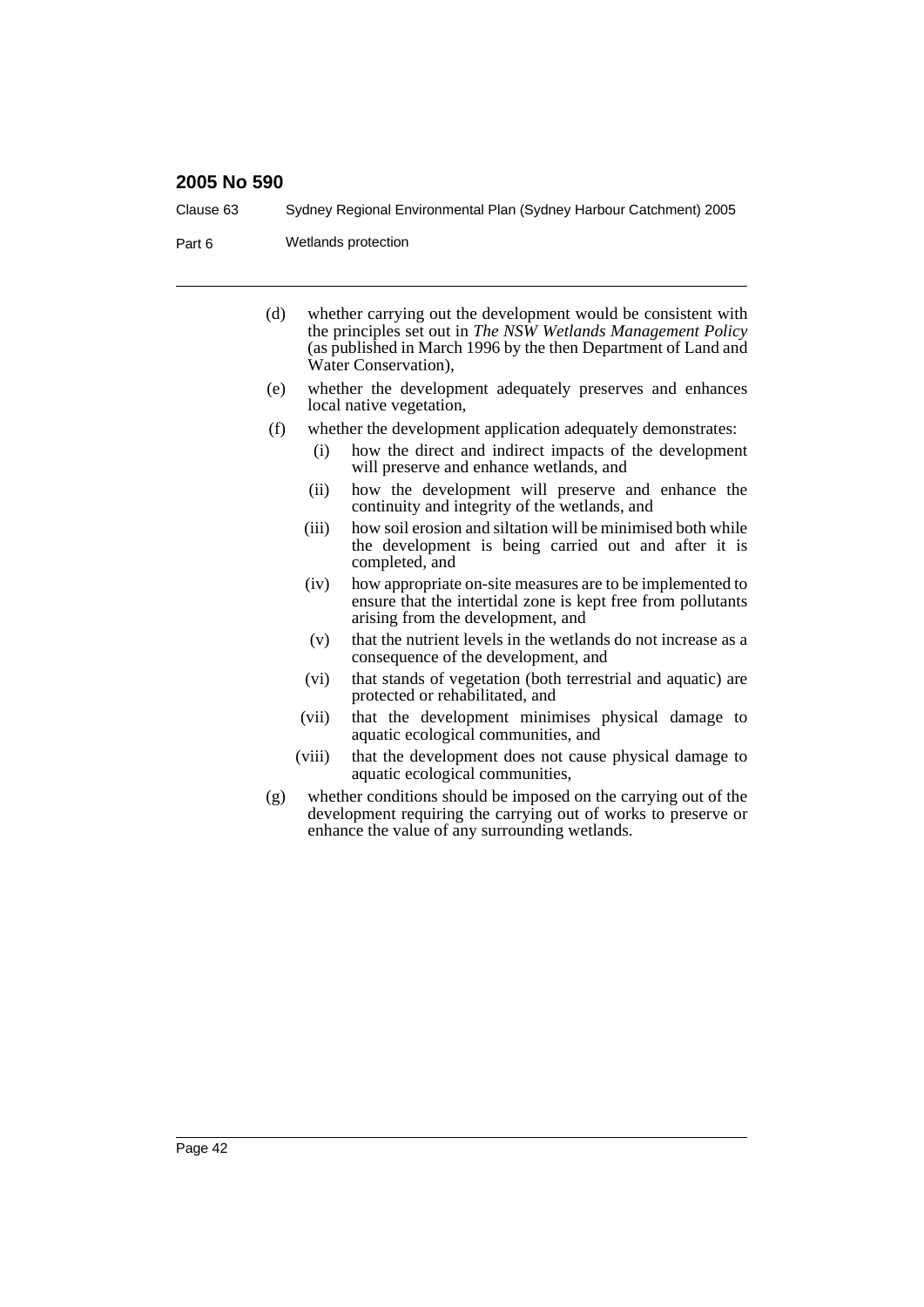Sydney Regional Environmental Plan (Sydney Harbour Catchment) 2005

Maps incorporated in plan Schedule 1 and Schedule 1 and Schedule 1 and Schedule 1 and Schedule 1 and Schedule 1

# **Schedule 1 Maps incorporated in plan**

(Clause 6)

*Critical Habitat Area Map*, being the map entitled "Sydney Regional Environmental Plan (Sydney Harbour Catchment) 2005—Little Penguin Critical Habitat Map".

*Foreshores and Waterways Area Map*, being the map entitled "Sydney Regional Environmental Plan (Sydney Harbour Catchment) 2005—Foreshores and Waterways Area Map".

*Heritage Map*, being the map entitled "Sydney Regional Environmental Plan (Sydney Harbour Catchment) 2005—Heritage Map".

*Special Purposes (Boat Repair Facilities and Commercial Marinas) Map*, being the map entitled "Sydney Regional Environmental Plan (Sydney Harbour Catchment) 2005—Special Purposes (Boat Repair Facilities and Commercial Marinas) Map", comprising the sheets marked as follows:

Sheet 1—Davis Marina

Sheet 2—Manly Boatshed

Sheet 3—Sailors Bay Boatshed

*Strategic Foreshore Sites Map*, being the map entitled "Sydney Regional Environmental Plan (Sydney Harbour Catchment) 2005—Strategic Foreshore Sites Map", comprising the sheets marked as follows:

Sheet 1—City Foreshores Area

Sheet 2—Garden Island

Sheet 3—North Head

Sheet 4—St Patrick's Estate, North Head Peninsula

Sheet 5—Manly Wharf

Sheet 6—Middle Head

Sheet 7—Taronga Zoological Gardens

Sheet 8—HMAS Platypus

Sheet 9—Luna Park

Sheet 10—SRA land, Lavender Bay

Sheet 11—BP site, Berrys Bay

Sheet 12—Coal Loader site, Balls Head

Sheet 13—HMAS Waterhen

Sheet 14—Woolwich Defence Land

Sheet 15—Gladesville Hospital site

Sheet 16—ADI site, Ryde

Sheet 17—Shepherds Bay, Meadowbank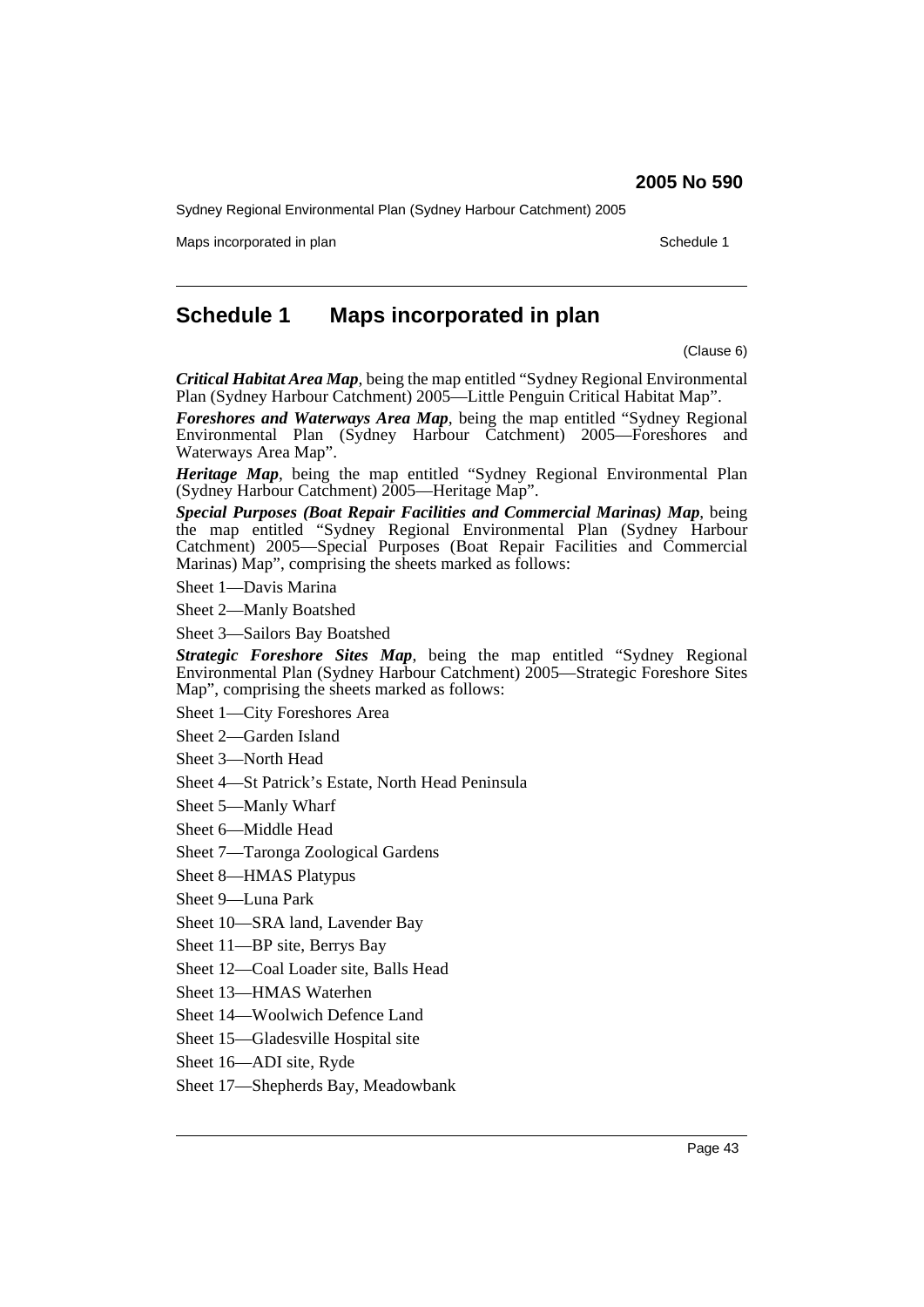Sydney Regional Environmental Plan (Sydney Harbour Catchment) 2005

Schedule 1 Maps incorporated in plan

Sheet 18—Naval Stores site, Ermington

Sheet 19—Leeds Street, Rhodes

Sheet 20—Rivendell Adolescent Unit

Sheet 21—Concord Repatriation General Hospital

Sheet 22—The Dame Eadith Walker Hospital

Sheet 23—AGL site, Mortlake

Sheet 24—Cockatoo Island, Spectacle Island and Snapper Island

Sheet 25—Caltex site, Ballast Point

Sheet 26—Fletcher site, Blackwattle Bay

Sheet 27—Strickland House, Vaucluse

Sheet 28—HMAS Watson, South Head

*Sydney Harbour Catchment Map*, being the map entitled "Sydney Regional Environmental Plan (Sydney Harbour Catchment) 2005—Sydney Harbour Catchment Map".

*Wetlands Protection Area Map*, being the map entitled "Sydney Regional Environmental Plan (Sydney Harbour Catchment) 2005—Wetlands Protection Area Map".

Zoning Map, being the map entitled "Sydney Regional Environmental Plan (Sydney Harbour Catchment) 2005—Zoning Map".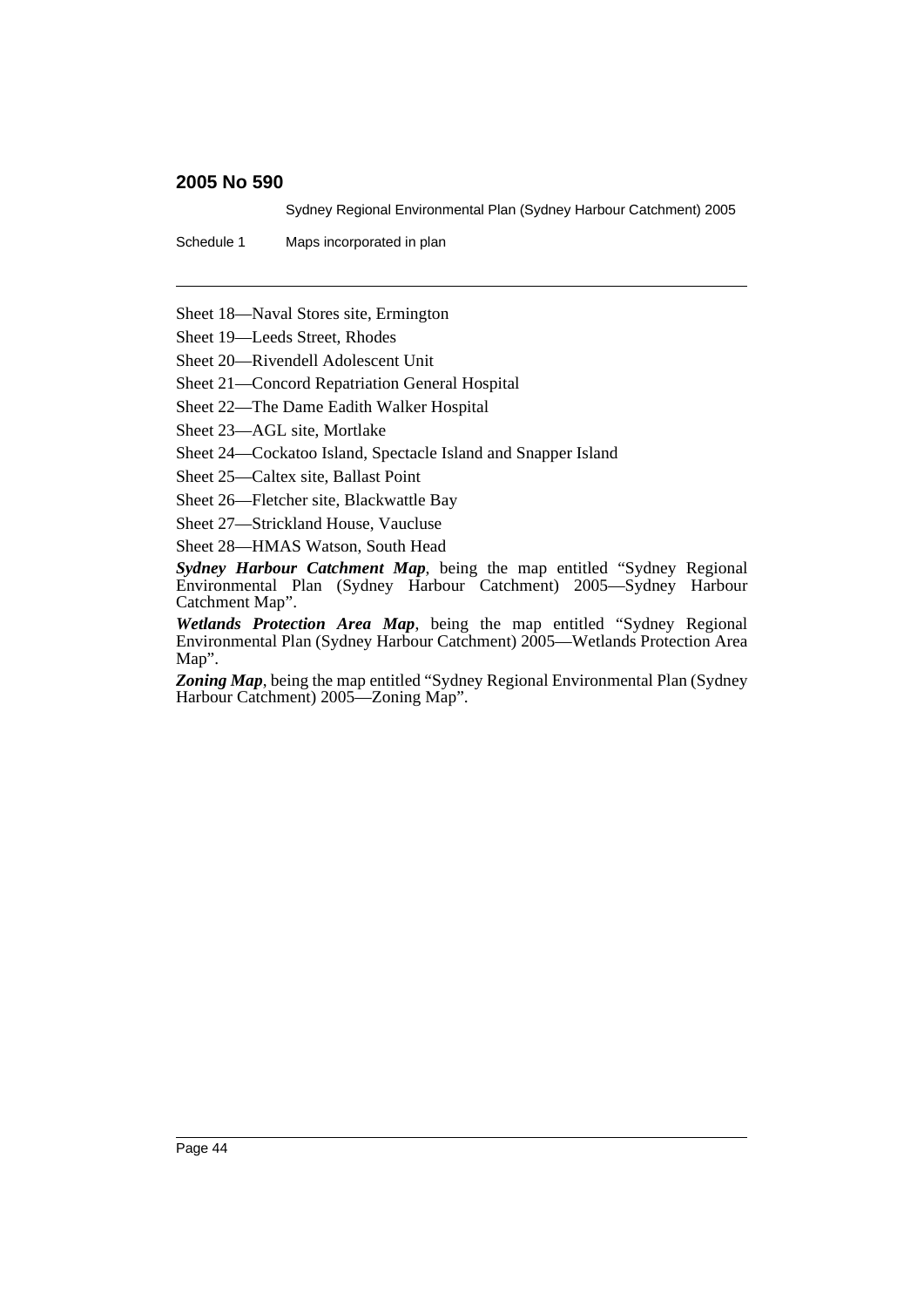Sydney Regional Environmental Plan (Sydney Harbour Catchment) 2005

Development to be referred to Foreshores and Waterways Planning and Development Advisory Committee Schedule 2

# **Schedule 2 Development to be referred to Foreshores and Waterways Planning and Development Advisory Committee**

(Clauses 29 and 31)

Development for any of the following purposes: advertisements advertising structures aviation facilities boat launching ramps boat lifts boat repair facilities boat sheds charter and tourism boating facilities commercial marinas commercial port facilities commercial or retail use of land below or partly below mean high water mark dredging flora and fauna enclosures houseboats inclinators private landing facilities (including jetties, wharves and pontoons) private marinas public boardwalks public water recreational facilities public water transport facilities reclamation works recreational or club facilities residential use of land below or partly below mean high water mark retaining walls sea walls skids swimming enclosures water-based restaurants and entertainment facilities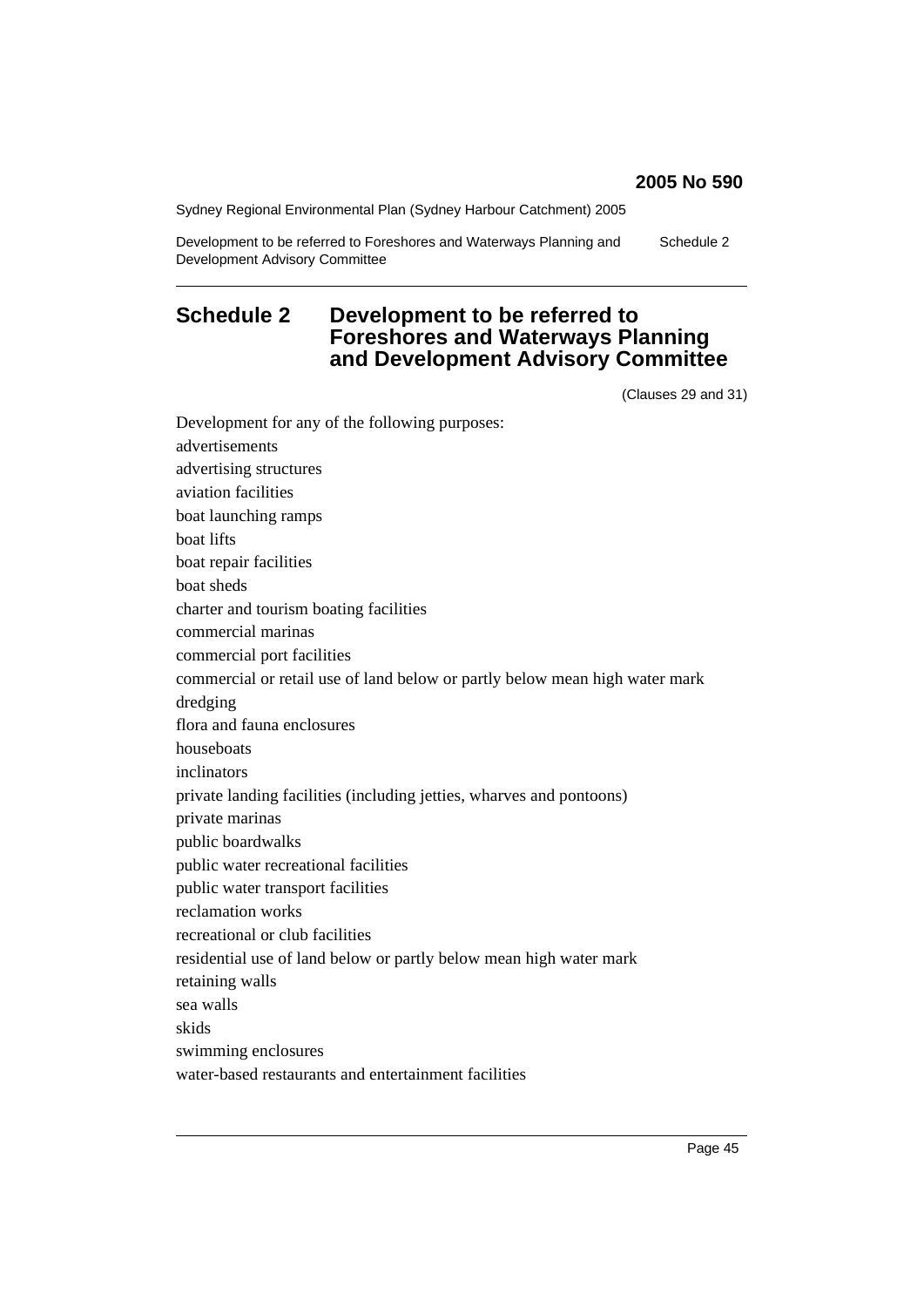Sydney Regional Environmental Plan (Sydney Harbour Catchment) 2005

Schedule 2 Development to be referred to Foreshores and Waterways Planning and Development Advisory Committee

waterfront access stairs

Demolition (including demolition, in its extended meaning, in relation to heritage items)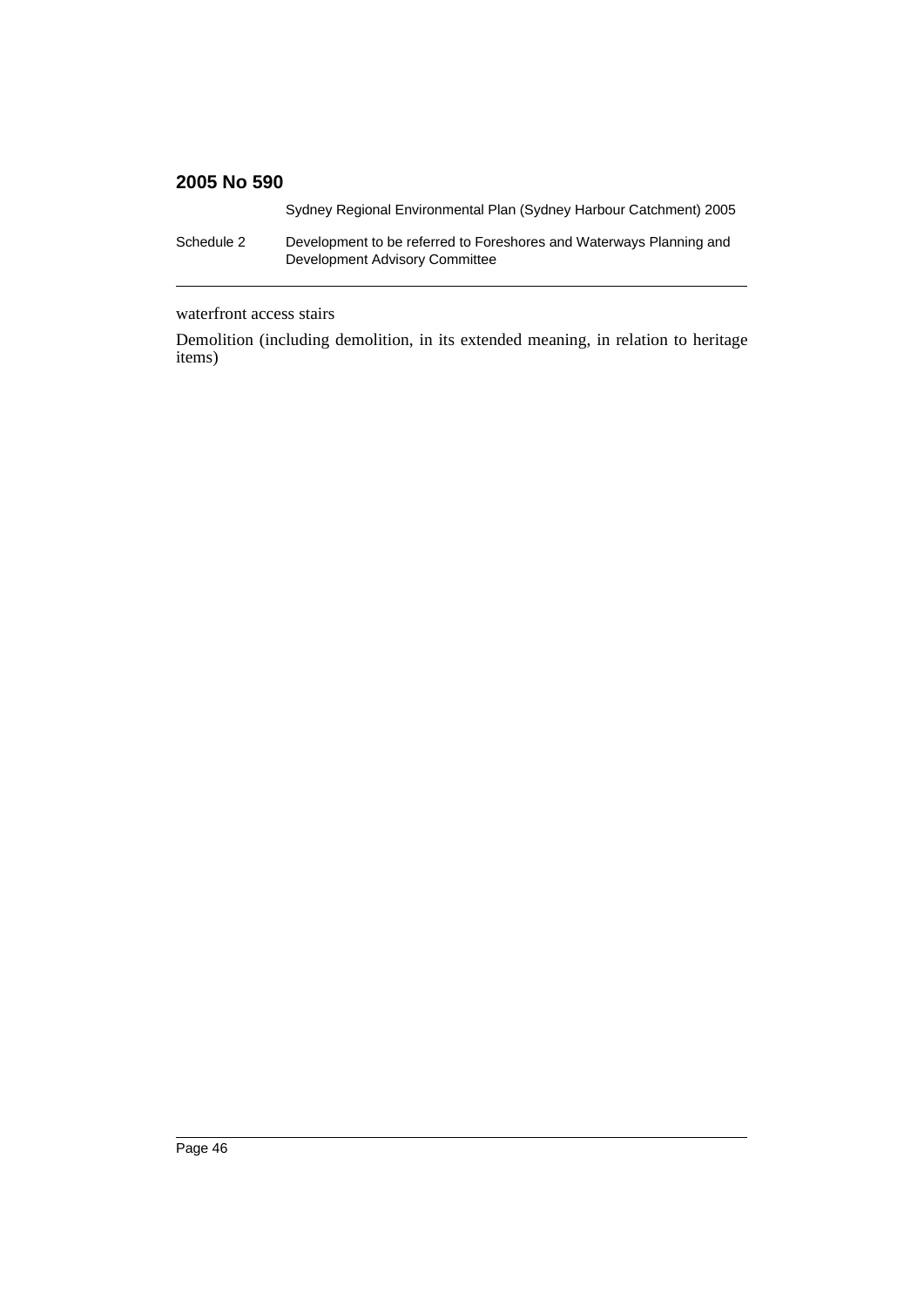Sydney Regional Environmental Plan (Sydney Harbour Catchment) 2005

Minor development and schedule 3 and schedule 3 and schedule 3 and schedule 3 and schedule 3 and schedule 3 and schedule 3 and schedule 3 and schedule 3 and schedule 3 and schedule 3 and schedule 3 and schedule 3 and sched

# **Schedule 3 Minor development**

(Clause 41)

#### **1 Change of use**

A different use of an existing building resulting from a change of use of the building.

#### **2 Extension or variation of operating or trading hours**

Any intensification of a use resulting from an extension or other variation of operating or trading hours.

#### **3 Temporary uses**

A temporary use for 2 years or less (not being the use of a temporary structure referred to in item 6).

#### **4 Internal building work**

Structural or non-structural alterations (such as commercial or retail fitouts) within an existing building.

### **5 External building work**

- (1) Erection or installation of any telecommunications device (such as an aerial, antenna, microwave dish or satellite dish) other than a device that, when erected or installed, would be visible from a waterway.
- (2) Erection or installation of any awning or canopy.
- (3) Erection or installation of any minor structure (such as a flue, solar panel or flag pole).
- (4) Minor structural or non-structural alterations (such as the enclosure of a balcony, changes to a window or door or the installation of an automatic telling machine) to the outside of an existing building.

### **6 Temporary structures**

- (1) The erection of a temporary structure for a period of not more than 60 days, whether consecutive or not, in any period of 12 months.
- (2) In this clause, *temporary structure* includes a booth, tent or other temporary enclosure (whether or not part of the booth, tent or enclosure is permanent), and also includes a mobile structure.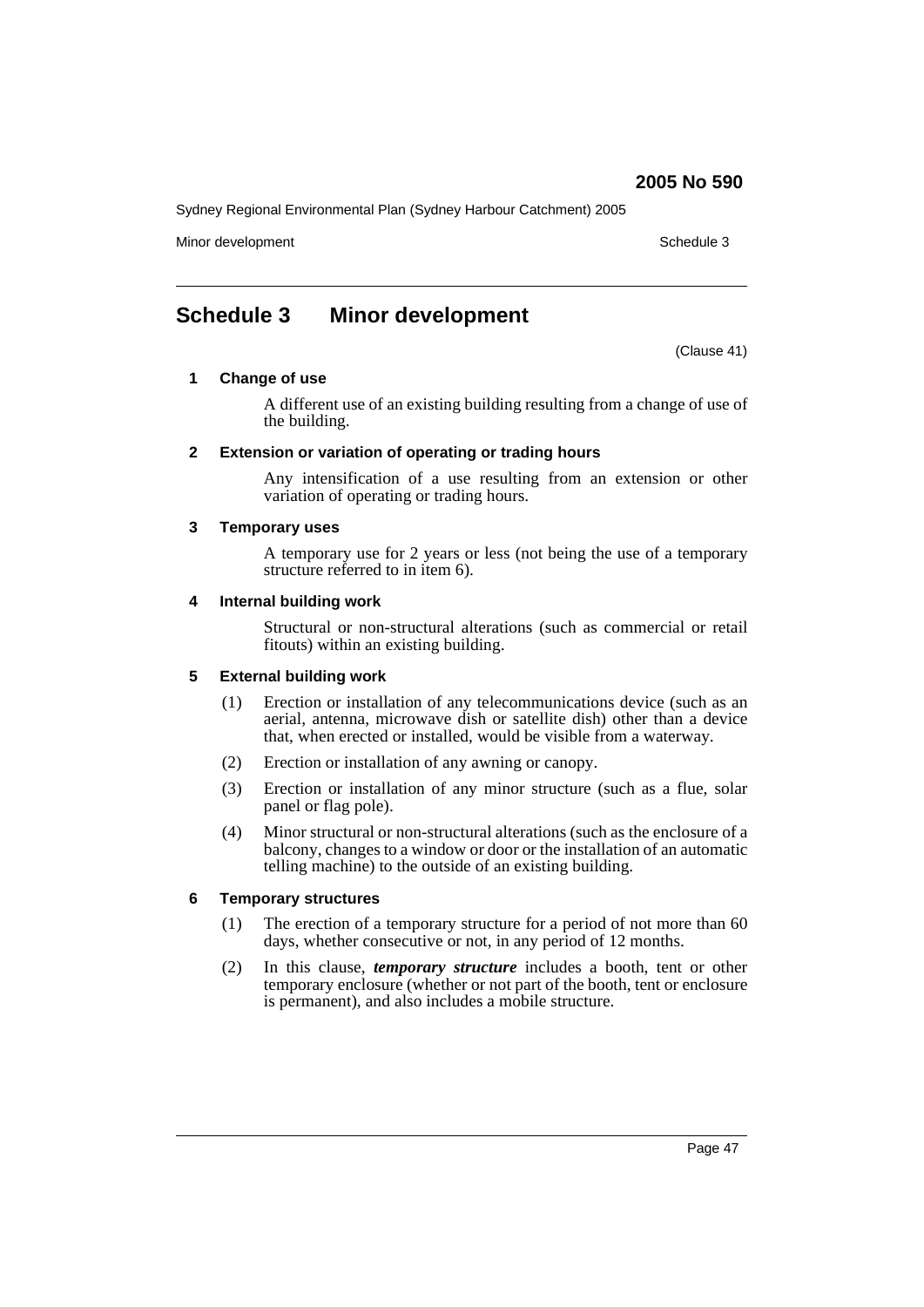Sydney Regional Environmental Plan (Sydney Harbour Catchment) 2005

Schedule 3 Minor development

### **7 Development within the public domain**

- (1) The provision and use of outdoor seating or tables or street furniture (such as benches, bollards, public artwork installations, street lights, telephone kiosks and tree surrounds) on a footpath, or in a plaza or other public place.
- (2) The use of the public domain for temporary purposes (such as the conduct of a festival, performance or promotion or the exhibition of artwork) for a period of not more than 30 days, whether consecutive or not, in any period of 12 months.
- (3) The construction of an access way for pedestrians or vehicles and any associated works.

### **8 Signage**

The erection, installation or display of any signage (such as signage for building or business identification or for business or product advertisement) other than signage that, when erected, installed or displayed, would be visible from a waterway.

### **9 Advertising**

The erection of any advertising structure, or the display of any advertisement, other than an advertising structure or advertisement that, when erected or displayed, would be visible (whether from a waterway or otherwise) outside the premises in which it is situated.

#### **10 Demolition**

- (1) The demolition of any building or other structure, other than a building or structure that is identified as a heritage item or an item of the environmental heritage in an environmental planning instrument or in a heritage study prepared by or on behalf of a consent authority.
- (2) The demolition of any structure whose erection is minor development pursuant to some other provision of this Schedule, except where the demolition forms part of or is associated with State significant development.

### **11 Strata and community subdivision**

(1) Any strata or neighbourhood subdivision of land with respect to any building or work for which a development consent is in force, except where the land forms part of the public domain or is situated over water.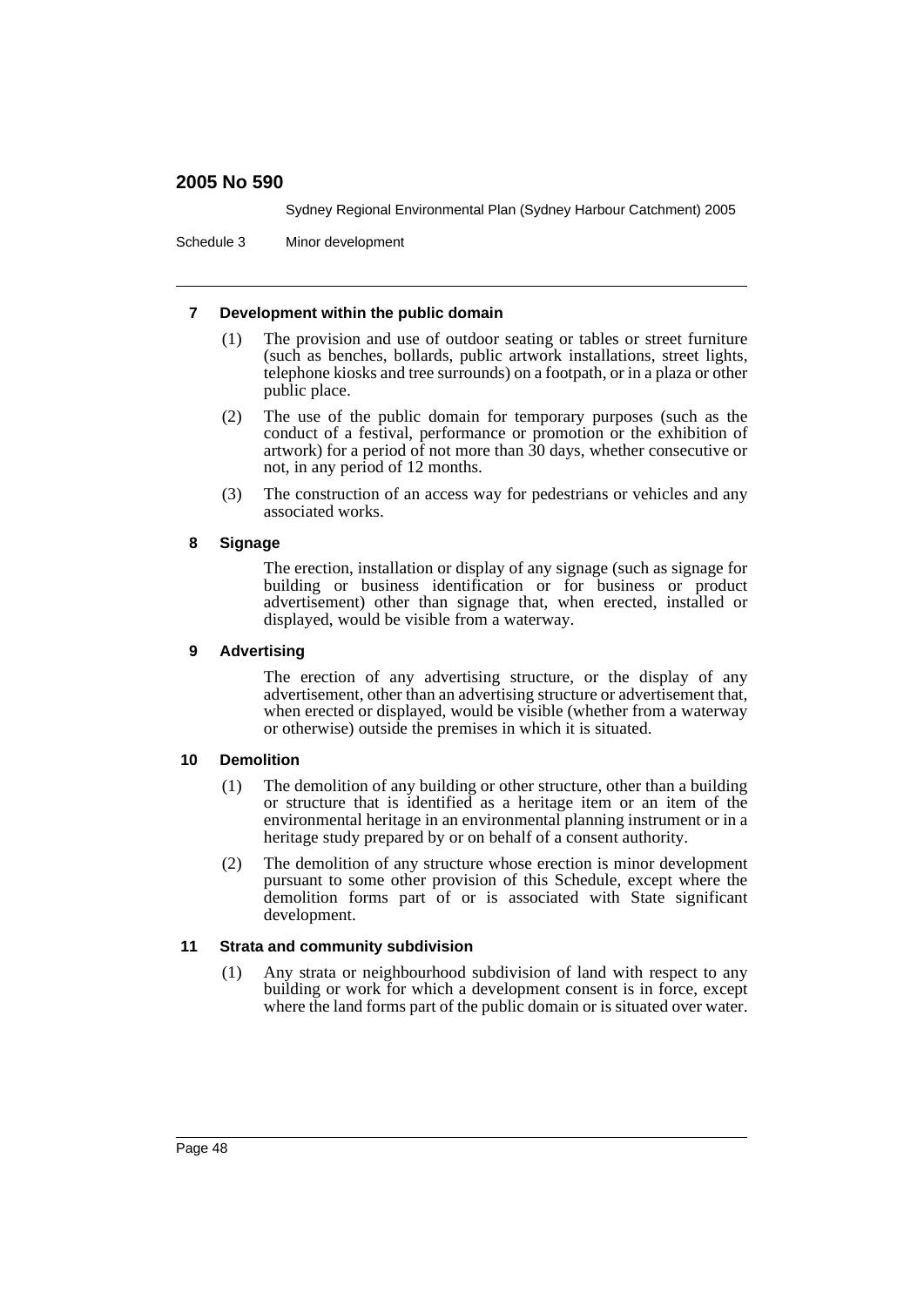Sydney Regional Environmental Plan (Sydney Harbour Catchment) 2005

Minor development Schedule 3

(2) In this clause:

*neighbourhood subdivision* means subdivision by means of a neighbourhood plan, a neighbourhood plan of consolidation or a neighbourhood plan of subdivision within the meaning of the *Community Land Development Act 1989*.

*strata subdivision* means subdivision by means of a strata plan, a strata plan of consolidation or a strata plan of subdivision within the meaning of the *Strata Schemes (Freehold Development) Act 1973* or the *Strata Schemes (Leasehold Development) Act 1986*.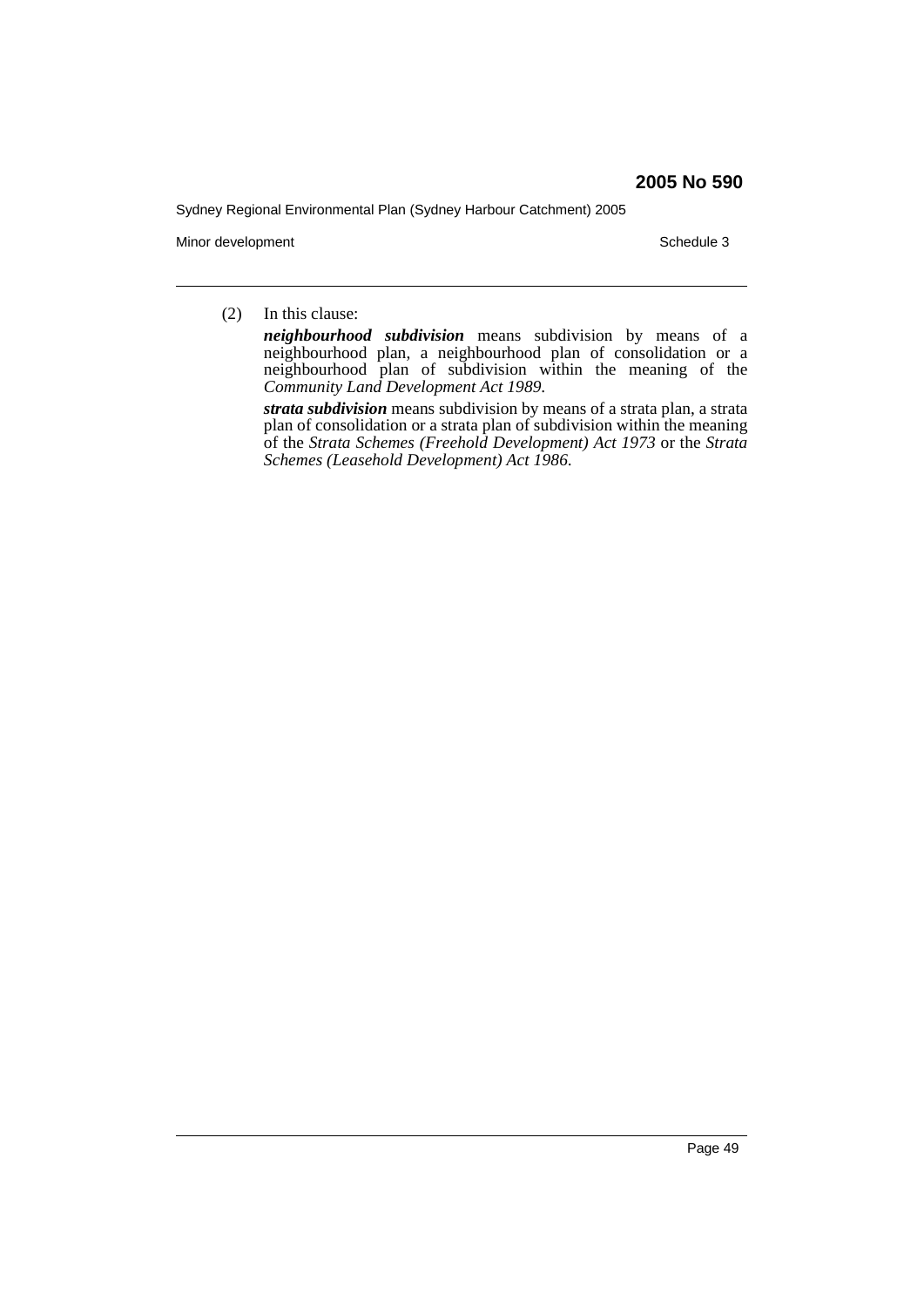Sydney Regional Environmental Plan (Sydney Harbour Catchment) 2005

Schedule 4 Heritage items

# **Schedule 4 Heritage items**

(Dictionary)

# **Part 1 Heritage items in Parramatta River Area**

**Note.** Further details on these items can be found in the *Parramatta River Regional Environmental Study—Heritage Study*. "S" (State significance) identifies those items that are listed on the State Heritage Register, that have been assessed in a relevant heritage study as being of State heritage significance or that are listed in a register kept under section 170 of the *Heritage Act 1977*.

| <b>Item</b><br>no | Local<br>government<br>area | <b>Address</b><br>Name or<br>description of<br>heritage item                                    |                                                                                    | $S = State$<br>significance |
|-------------------|-----------------------------|-------------------------------------------------------------------------------------------------|------------------------------------------------------------------------------------|-----------------------------|
| $\mathbf{1}$      |                             | Cockatoo Island                                                                                 |                                                                                    | S                           |
| 2                 |                             | Spectacle Island                                                                                |                                                                                    | S                           |
| 3                 |                             | Snapper Island                                                                                  |                                                                                    |                             |
| 4                 |                             | <b>Balmain to Greenwich</b><br>Tunnel, including<br>docking facilities and<br>service buildings | Under harbour,<br>from Long Nose<br>Point, Balmain to<br>Manns Point,<br>Greenwich | S                           |
| 5                 | Leichhardt                  | Long Nose Point<br>Wharf                                                                        | Louisa Road,<br><b>Birchgrove</b>                                                  |                             |
| 6                 | Leichhardt                  | Boat sheds only,<br>Louisa Road                                                                 | Louisa Road,<br>opposite steps to<br>Deloitte Avenue,<br>Birchgrove                |                             |
| 7                 | Leichhardt                  | <b>Elliott Street Wharf</b>                                                                     | Elliott Street,<br>Balmain                                                         |                             |
| 8                 | Leichhardt                  | <b>Punch Street Wharf</b>                                                                       | Punch Street.<br>Balmain                                                           |                             |
| 9                 | Leichhardt                  | Cove Street Wharf                                                                               | Cove Street,<br>Balmain                                                            |                             |
| 10                | Leichhardt                  | Former Callan Park<br><b>Hospital Wharf</b>                                                     | Rozelle Hospital,<br>Rozelle                                                       |                             |
| 11                | Leichhardt                  | Leichhardt Wharf                                                                                | Leichhardt Park,<br>Leichhardt                                                     |                             |
| 12                | Leichhardt                  | Stone retaining walls                                                                           | Iron Cove                                                                          |                             |
| 13                | Canada Bay                  | Stone retaining walls                                                                           | Five Dock Bay                                                                      |                             |
|                   |                             |                                                                                                 |                                                                                    |                             |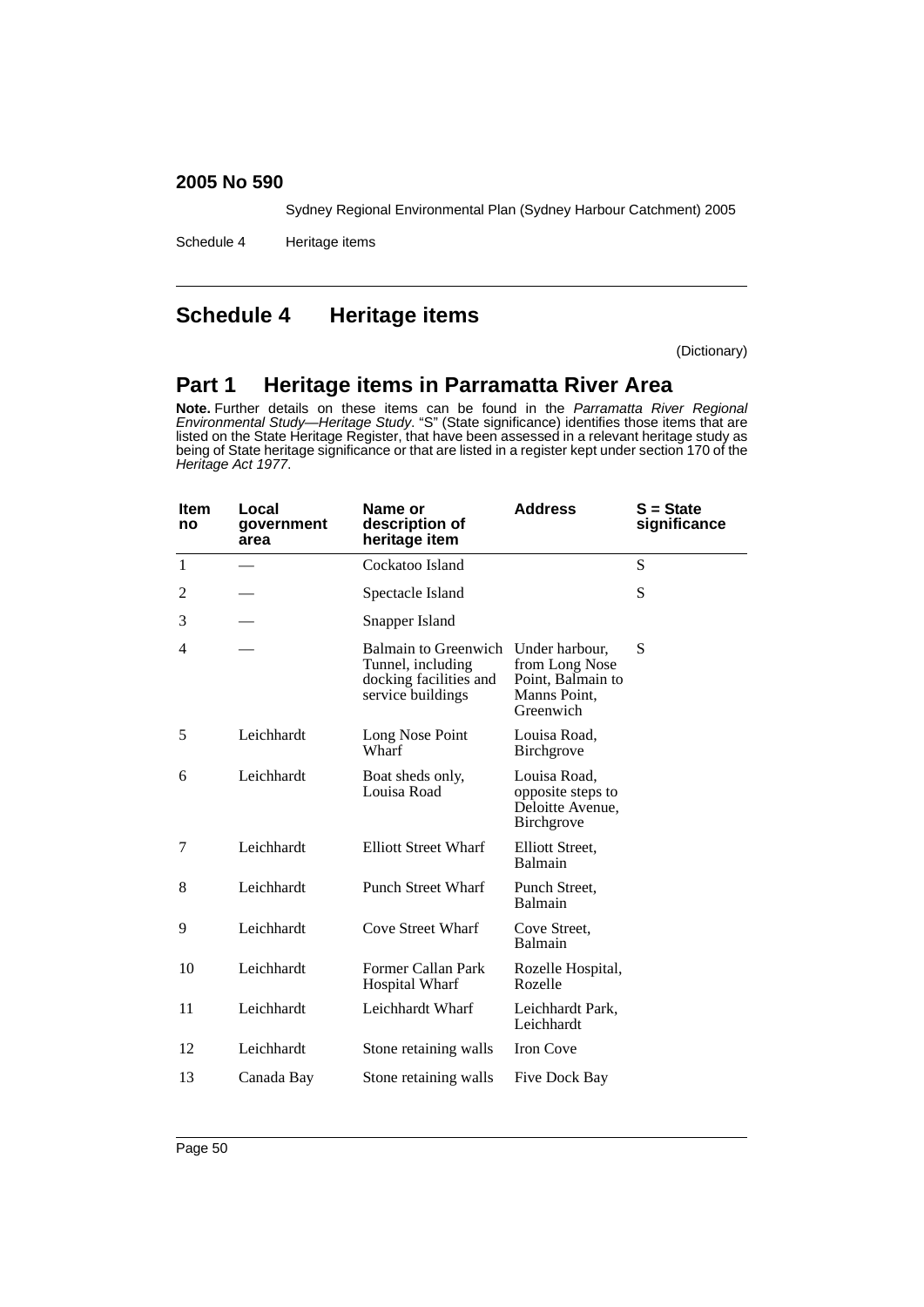Sydney Regional Environmental Plan (Sydney Harbour Catchment) 2005

Heritage items **Schedule 4** 

| ltem<br>no | Local<br>government<br>area | Name or<br>description of<br>heritage item                                         | Address                                                            | S = State<br>significance |
|------------|-----------------------------|------------------------------------------------------------------------------------|--------------------------------------------------------------------|---------------------------|
| 14         | Canada Bay                  | Stone retaining walls                                                              | Hen and Chicken<br>Bay                                             |                           |
| 15         |                             | Rodd Island                                                                        | <b>Iron Cove</b>                                                   | S                         |
| 16         | Canada Bay                  | <b>Thompson Street</b><br>Wharves                                                  | <b>Thompson Street</b><br>and Henley<br>Marine Drive,<br>Drummoyne |                           |
| 17         |                             | Iron Cove Bridge                                                                   | <b>Iron Cove</b>                                                   |                           |
| 18         | Canada Bay                  | Wharves/Reclaimed<br>Land, access from<br>Peppercorn Reserve<br>and Salton Reserve | <b>St Georges</b><br>Crescent,<br>Drummoyne                        |                           |
| 19         | Canada Bay                  | <b>Wolseley Street Wharf</b>                                                       | Wolseley Street,<br>Drummoyne                                      |                           |
| 20         | Canada Bay                  | Clovelly House boat<br>shed                                                        | Drummoyne<br>Avenue,<br>Drummoyne                                  |                           |
| 21         | Canada Bay                  | Federation House boat<br>shed                                                      | Drummoyne<br>Avenue,<br>Drummoyne                                  |                           |
| 22         |                             | Gladesville Bridge,<br>including abutments                                         |                                                                    | ${\bf S}$                 |
| 23         | Canada Bay                  | Stone Wharf,<br><b>Blackwall Point</b>                                             | 11 Bortfield<br>Drive, Chiswick                                    |                           |
| 24         | Canada Bay                  | Abbotsford Jetty                                                                   | Great North Road,<br>Abbotsford                                    |                           |
| 25         | Canada Bay                  | Newington College<br>boat shed and grounds                                         | Checkley Street,<br>Abbotsford                                     |                           |
| 26         | Canada Bay                  | Site of former<br>swimming baths at<br>Hen and Chicken Bay                         | Bayview Park,<br>Concord                                           |                           |
| 27         | Canada Bay                  | Former Cabarita<br>Wharf                                                           | Cabarita Park,<br>Cabarita                                         |                           |
| 28         | Canada Bay                  | Sanders Marina                                                                     | Cabarita Park,<br>Cabarita                                         |                           |
| 29         | Canada Bay                  | Federation House boat<br>shed only                                                 | 87 Llewellyn<br>Street, Rhodes                                     |                           |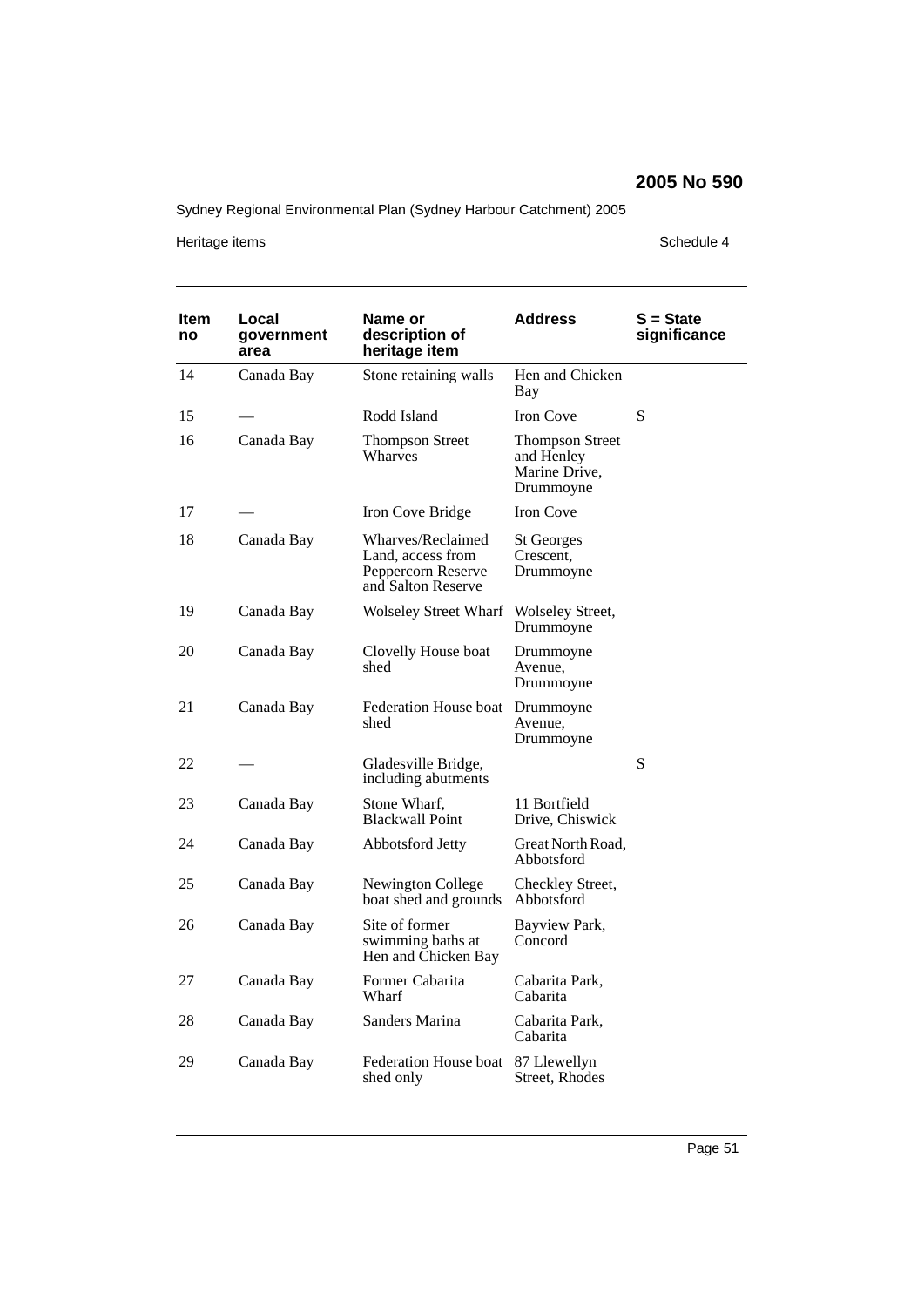Sydney Regional Environmental Plan (Sydney Harbour Catchment) 2005

Schedule 4 Heritage items

| ltem<br>no | Local<br>government<br>area | Name or<br>description of<br>heritage item         | <b>Address</b>                                                       | $S = State$<br>significance |
|------------|-----------------------------|----------------------------------------------------|----------------------------------------------------------------------|-----------------------------|
| 30         | Canada Bay                  | <b>Stone Wharf</b>                                 | 91 Llewellyn<br>Street, Uhrs Point,<br>Rhodes                        |                             |
| 31         |                             | Ryde Bridge                                        | Church Street.<br>Ryde to Concord<br>Road, Rhodes                    |                             |
| 32         |                             | Ryde Railway Bridge                                | Northern Railway<br>Line, bridge<br>between Rhodes<br>and Meadowbank |                             |
| 33         | Auburn                      | Log Ponds and<br><b>Wharves to Timber</b><br>Yards | Bennelong Point,<br>Homebush Bay                                     |                             |
| 34         | Auburn                      | Newington Arms<br>Depot Wharf                      | Newington Arms<br>Depot,<br>Silverwater                              |                             |
| 35         | Parramatta                  | Shell Oil Refinery<br>Wharf                        | Duck River                                                           |                             |
| 36         | Parramatta                  | <b>Industrial Wharves</b>                          | 33 Grand Avenue,<br>Camellia                                         |                             |
| 37         | Parramatta                  | Former Spurway Street Spurway Street,<br>Wharf     | Ermington                                                            |                             |
| 38         | Parramatta                  | Former McDonald<br>Farm Wharf                      | George Kendall<br>Reserve,<br>Ermington                              |                             |
| 39         | Parramatta                  | <b>Wharf and Reserve</b>                           | George Kendall<br>Reserve,<br>Ermington                              |                             |
| 40         | Parramatta                  | <b>Former Pennant Hills</b><br>Wharf               | Wharf Road.<br>Ermington                                             |                             |
| 41         | Ryde                        | Former Log Road and<br>Private Wharf               | Continuation of<br>Cobham Street.<br>Melrose Park,<br>West Ryde      |                             |
| 42         | Ryde                        | <b>Timber Wharves</b>                              | Either side of<br>Ryde Railway<br>Bridge, Ryde                       |                             |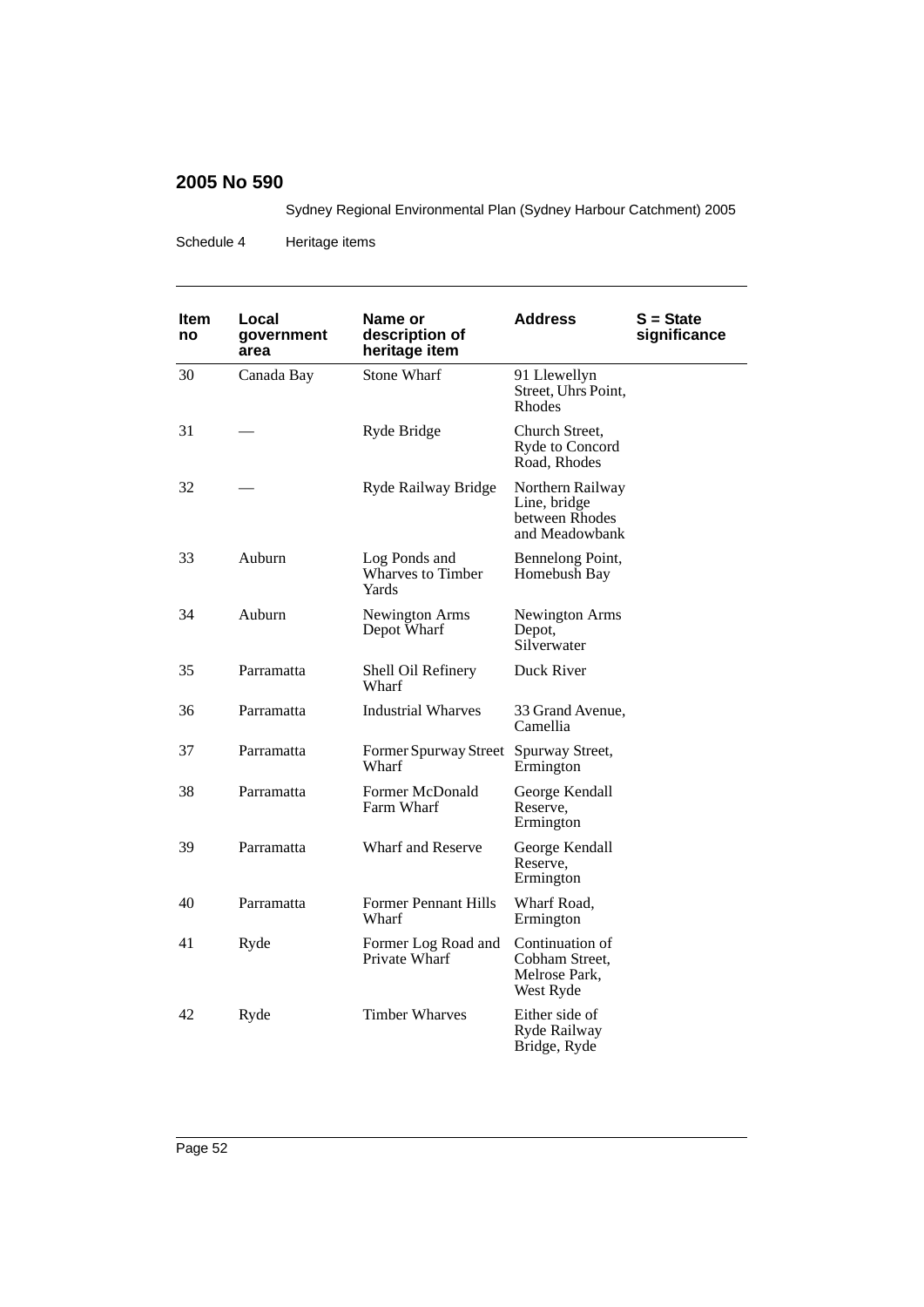Sydney Regional Environmental Plan (Sydney Harbour Catchment) 2005

Heritage items **Schedule 4** 

| <b>Item</b><br>no | Local<br>government<br>area | Name or<br>description of<br>heritage item | <b>Address</b>                                                       | $S = State$<br>significance |
|-------------------|-----------------------------|--------------------------------------------|----------------------------------------------------------------------|-----------------------------|
| 43                | Ryde                        | Private Wharf                              | <b>Below Rothesay</b><br>Avenue,<br>Meadowbank                       |                             |
| 44                | Ryde                        | Former Ryde Wharf                          | Parsonage and<br>Belmore Streets,<br>Ryde                            |                             |
| 45                | Ryde                        | Former Swimming<br><b>Baths</b>            | End of Regent<br>Street and<br>Osborne Avenue,<br>Ryde               |                             |
| 46                | Ryde                        | Naval Refit Centre                         | Waterview Street, S<br>Putney                                        |                             |
| 47                | Ryde                        | Putney Wharf                               | Putney Parade,<br>Putney                                             |                             |
| 48                | Ryde                        | Scots College boat<br>shed                 | 3 Delmar Parade,<br>Gladesville                                      |                             |
| 49                | Ryde                        | Former Gladesville<br>Wharf                | Wharf Road,<br><b>Looking Glass</b><br>Point, Gladesville            |                             |
| 50                | Ryde                        | Sydney Grammar<br>School boat shed         | 88 Wharf Road,<br>Gladesville                                        |                             |
| 51                | Ryde                        | Punt Road Wharf                            | Punt Road,<br>Gladesville                                            |                             |
| 52                |                             | Searles Monument                           | The Brothers, off<br>Blackwall Point,<br>Henley,<br>Parramatta River | S                           |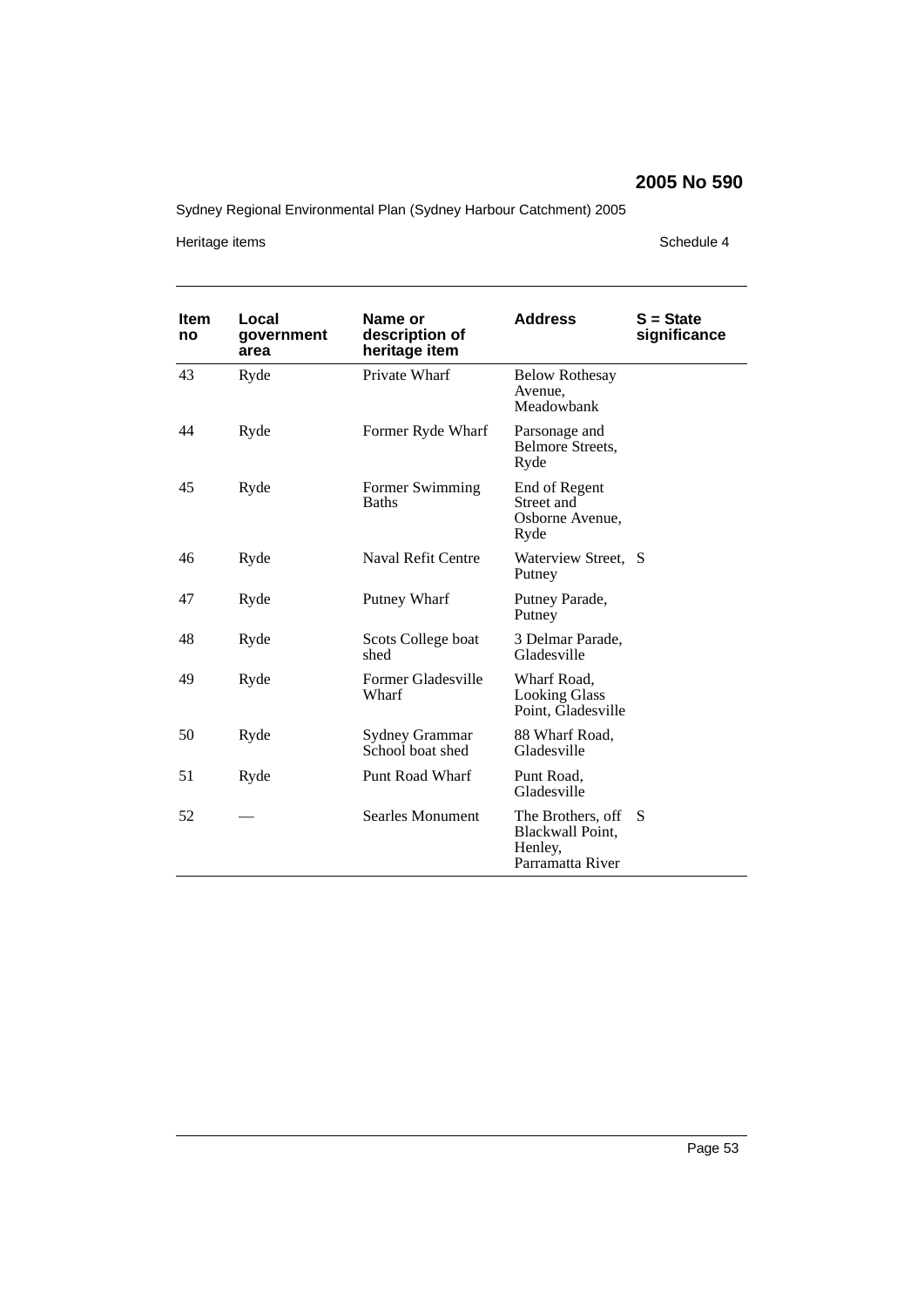Sydney Regional Environmental Plan (Sydney Harbour Catchment) 2005

Schedule 4 Heritage items

# **Part 2 Heritage items identified in Sydney and Middle Harbour Areas**

**Note.** Further details on these items can be found in the *Sydney and Middle Harbours Heritage Study* or the State Historic Shipwrecks Register.

| Item<br>no | Local<br>government<br>area | Name or<br>description of<br>heritage item                                                                                                                                                                                                      | <b>Address</b>                                                 | $S = State$<br>significance |
|------------|-----------------------------|-------------------------------------------------------------------------------------------------------------------------------------------------------------------------------------------------------------------------------------------------|----------------------------------------------------------------|-----------------------------|
| 1          | Sydney                      | Ferry Wharves                                                                                                                                                                                                                                   | Alfred Street,<br>Circular Quay                                | S                           |
| 2          | Sydney                      | Man O'War Steps                                                                                                                                                                                                                                 | Farm Cove<br>Crescent, Sydney                                  | S                           |
| 3          | Sydney                      | Remains of the former<br>Andrew (Boy)<br><b>Charlton Pool</b>                                                                                                                                                                                   | Mrs Macquarie's<br>Road, Sydney                                |                             |
| 4          | Sydney                      | Site of Robinson's<br><b>Baths</b>                                                                                                                                                                                                              | Mrs Macquarie's<br>Road, Sydney                                |                             |
| 5          | Sydney                      | Former<br>Woolloomooloo Deep<br>Sea Wharves Nos 6, 7,<br>8, 9 and 11, and Cargo<br>Sheds at Cowper<br>Wharf Road and<br>Lincoln Crescent,<br>Woolloomooloo, and<br>the land and the<br>waterway between<br>Wharf No 11 and the<br>other Wharves | Cowper Wharf<br>Road and Lincoln<br>Crescent,<br>Woolloomooloo | S                           |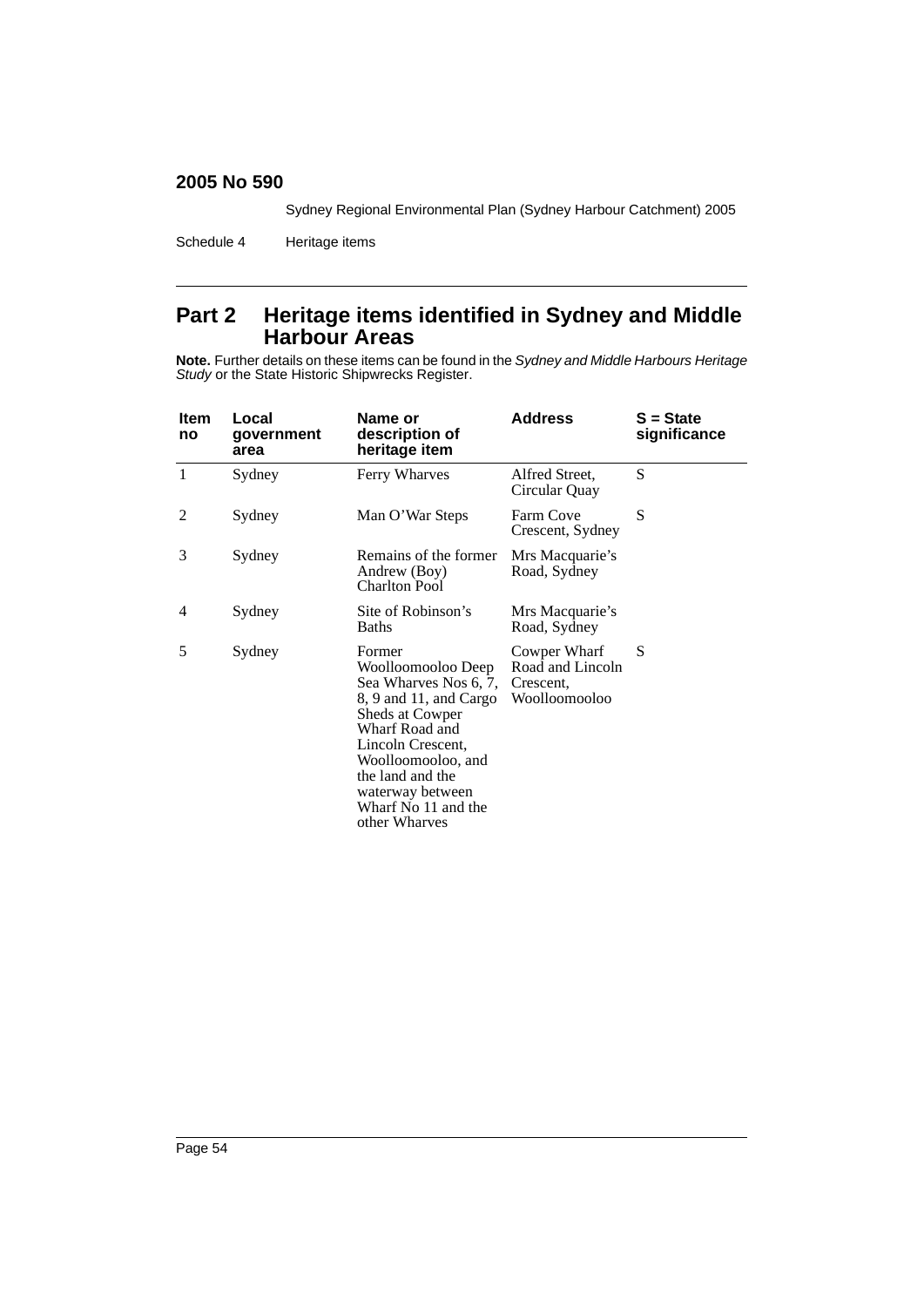Sydney Regional Environmental Plan (Sydney Harbour Catchment) 2005

Heritage items **Schedule 4** 

| <b>Item</b><br>no | Local<br>government<br>area | Name or<br>description of<br>heritage item |                                                      | <b>Address</b>                             | $S = State$<br>significance |
|-------------------|-----------------------------|--------------------------------------------|------------------------------------------------------|--------------------------------------------|-----------------------------|
| 6                 | Sydney                      |                                            |                                                      | Garden Island Precinct: Off Cowper Wharf S |                             |
|                   |                             | (a)                                        | Former<br>Residences for<br>Overseers                | Road, Garden<br>Island                     |                             |
|                   |                             | (b)                                        | Building 37-<br>Rigging Shed,<br>including<br>Chapel |                                            |                             |
|                   |                             | (c)                                        | Buildings 31<br>and $32-$<br><b>Registry Offices</b> |                                            |                             |
|                   |                             | (d)                                        | Building 88—<br><b>Battery Shed</b>                  |                                            |                             |
|                   |                             | (e)                                        | Buildings 95<br>and $99-$<br>Workshop and<br>Factory |                                            |                             |
|                   |                             | (f)                                        | Building 89-<br><b>Naval Stores</b>                  |                                            |                             |
|                   |                             | (g)                                        | Building 27-<br>Office Building                      |                                            |                             |
|                   |                             | (h)                                        | Buildings 16/17<br>and 18/19/20-<br>Residences       |                                            |                             |
|                   |                             | (i)                                        | Building 98-<br>Core Shop                            |                                            |                             |
|                   |                             | (j)                                        | Building 25-<br><b>Boat Shed</b>                     |                                            |                             |
|                   |                             | (k)                                        | Buildings 7 and<br>8-Workshop<br>and Store           |                                            |                             |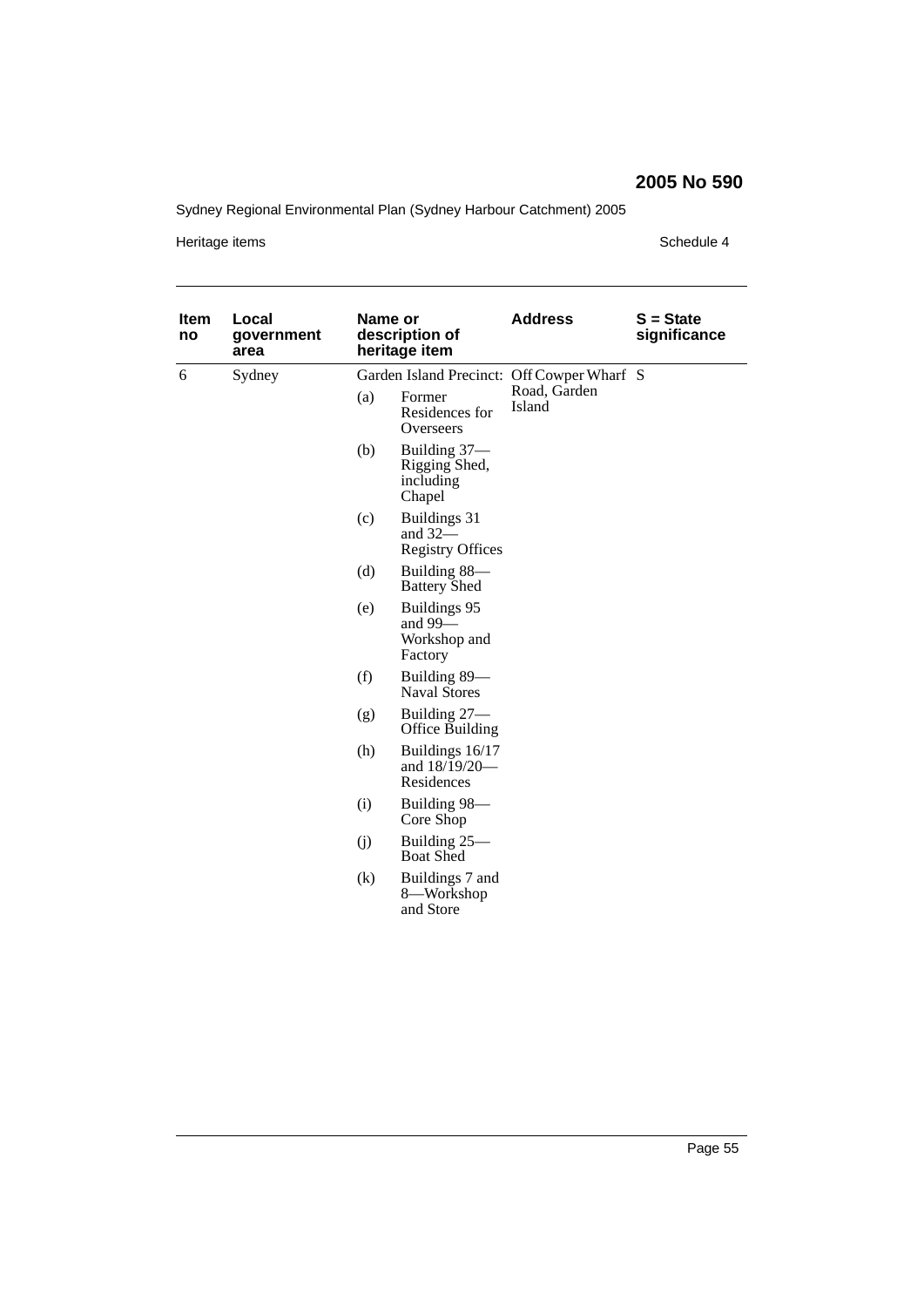Sydney Regional Environmental Plan (Sydney Harbour Catchment) 2005

Schedule 4 Heritage items

| ltem<br>no | Local<br>government<br>area | Name or<br>description of<br>heritage item                   | Address                                                     | S = State<br>significance |
|------------|-----------------------------|--------------------------------------------------------------|-------------------------------------------------------------|---------------------------|
|            |                             | (1)<br>Figurehead of<br>the Ship<br>"Windsor<br>Castle"      |                                                             |                           |
|            |                             | (m)<br>Figurehead of<br>the Ship<br>"Consuela"               |                                                             |                           |
|            |                             | Former Garden<br>(n)                                         |                                                             |                           |
|            |                             | (o)<br>Former<br>"Clarens"<br>Garden<br>Remains              |                                                             |                           |
| 7          | Ku-ring-gai                 | <b>Remains of Roseville</b><br><b>Baths</b>                  | 99 Babbage Road,<br>Roseville                               |                           |
| 8          | Ku-ring-gai                 | Remains of old<br>Roseville Bridge                           | Babbage Road,<br>Roseville                                  |                           |
| 9          | Ku-ring-gai                 | Site of Echo Point<br>Farm (including)<br>slipway)           | Echo Point Park,<br>Babbage Road,<br>Roseville              |                           |
| 10         | Lane Cove                   | <b>Electricity Tunnel</b>                                    | Foreshore of<br><b>Manns Point</b><br>Reserve,<br>Greenwich |                           |
| 11         | Lane Cove                   | Boat shed and slips                                          | O'Connell and<br>Albert Streets.<br>Greenwich               |                           |
| 12         | Leichhardt                  | Site and remains of<br>former Morts Dock                     | Foreshore of park,<br>Balmain                               |                           |
| 13         | Leichhardt                  | Site and remains of<br>ferry wharf                           | Yeend Street.<br>Balmain                                    |                           |
| 14         | Leichhardt                  | Urban Transit<br><b>Authority Ferry</b><br>Maintenance Depot | Alexander and<br>Waterview Streets,<br>Balmain              | S                         |
| 15         | Leichhardt                  | Site of Rowntree's<br><b>Floating Dock</b>                   | Hart Street and<br>The Avenue,<br>Balmain                   |                           |
| 16         | Leichhardt                  | Remains of former<br><b>Tasmanian Ferry</b><br>Terminal      | Yeend Street.<br>Balmain                                    |                           |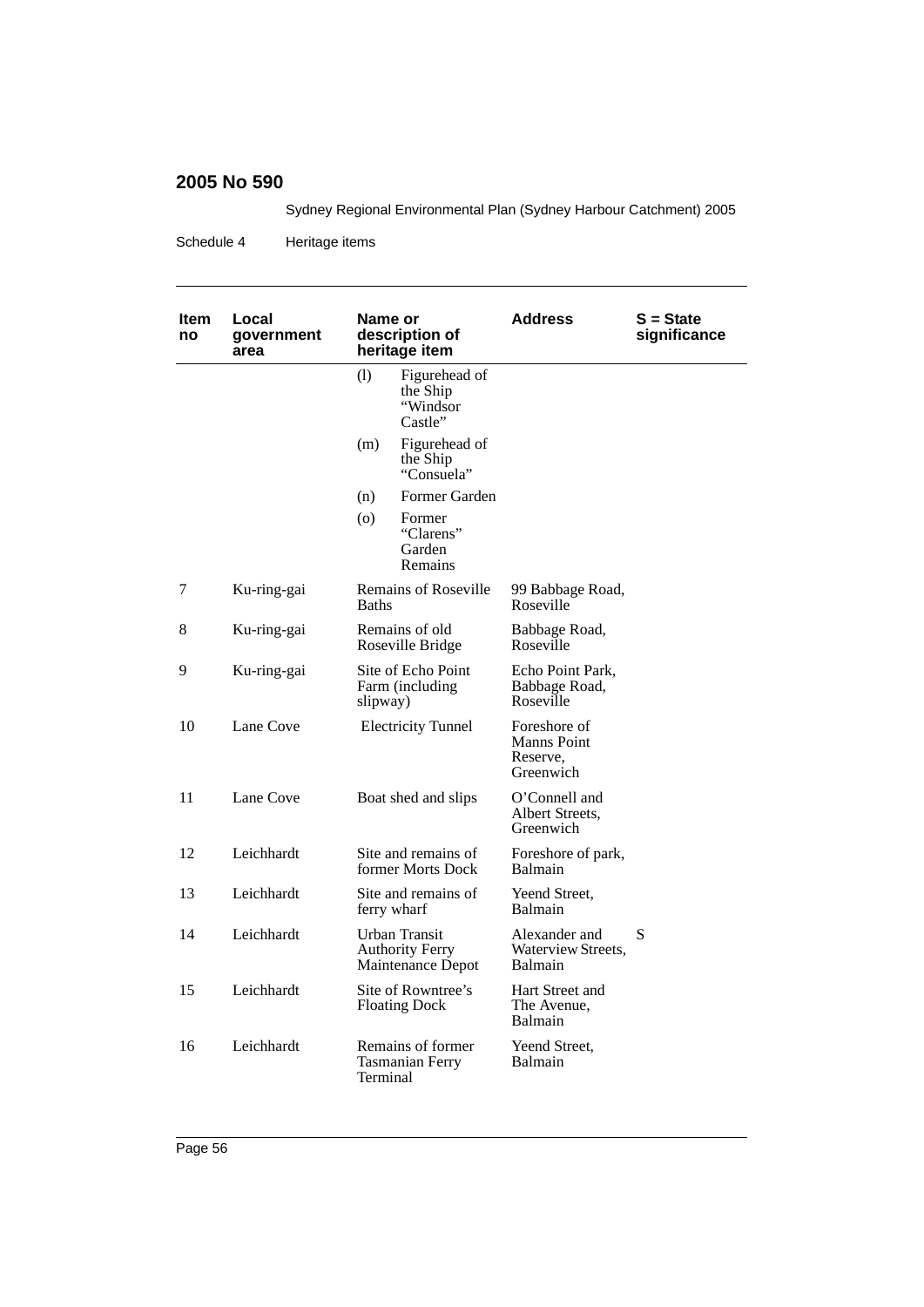Sydney Regional Environmental Plan (Sydney Harbour Catchment) 2005

Heritage items **Schedule 4** 

| Item<br>no | Local<br>government<br>area | Name or<br>description of<br>heritage item                | <b>Address</b>                                                            | S = State<br>significance |
|------------|-----------------------------|-----------------------------------------------------------|---------------------------------------------------------------------------|---------------------------|
| 17         | Leichhardt                  | <b>Tidal Pool</b>                                         | 13 Simmons<br>Street, Balmain                                             |                           |
| 18         | Manly                       | Manly Wharf                                               | The Esplanade,<br>Manly                                                   | S                         |
| 19         | Manly                       | Grotto Point lighthouse<br>and remains of former<br>wharf | Grotto Point,<br>Balgowlah                                                |                           |
| 20         | Manly                       | Little Manly Cove Pool Stuart Street,                     | Manly                                                                     |                           |
| 21         | Manly                       | <b>Fairlight Pool</b>                                     | Lauderdale<br>Avenue, Fairlight                                           |                           |
| 22         | Manly                       | Site and remains of<br>Brightside cargo wharf             | Stuart Street,<br>Manly                                                   |                           |
| 23         | Manly                       | Site and remains of<br>harbour side pool and<br>steps     | Stuart Street,<br>Manly                                                   |                           |
| 24         | Manly                       | Remains of Manly<br><b>Public Baths</b>                   | East Esplanade,<br>Manly                                                  |                           |
| 25         | Mosman                      | <b>Stone Wharf</b>                                        | National Park,<br>Bradley's Head                                          |                           |
| 26         | North Sydney                | Sydney Harbour Queen Moored in Berrys                     | Bay, Waverton<br>(formerly moored<br>west of Luna Park,<br>Milsons Point) |                           |
| 27         | North Sydney                | Site of Cavill's Baths                                    | Foreshore of<br>Lavender Bay                                              |                           |
| 28         | North Sydney                | Lavender Bay ferry<br>wharf                               | Walker Street,<br>Kirribilli                                              |                           |
| 29         | South Sydney                | Site of Ithaca Road<br>ferry wharf                        | Ithaca Road,<br>Elizabeth Bay                                             |                           |
| 30         | Warringah                   | <b>Bantry Bay Public</b><br>Powder Magazine               | Foreshores of<br>Bantry Bay,<br>Killarney Heights                         |                           |
| 31         | Warringah                   | <b>Flat Rock Landing</b><br>Place                         | Killarney Drive,<br>Killarney Heights                                     |                           |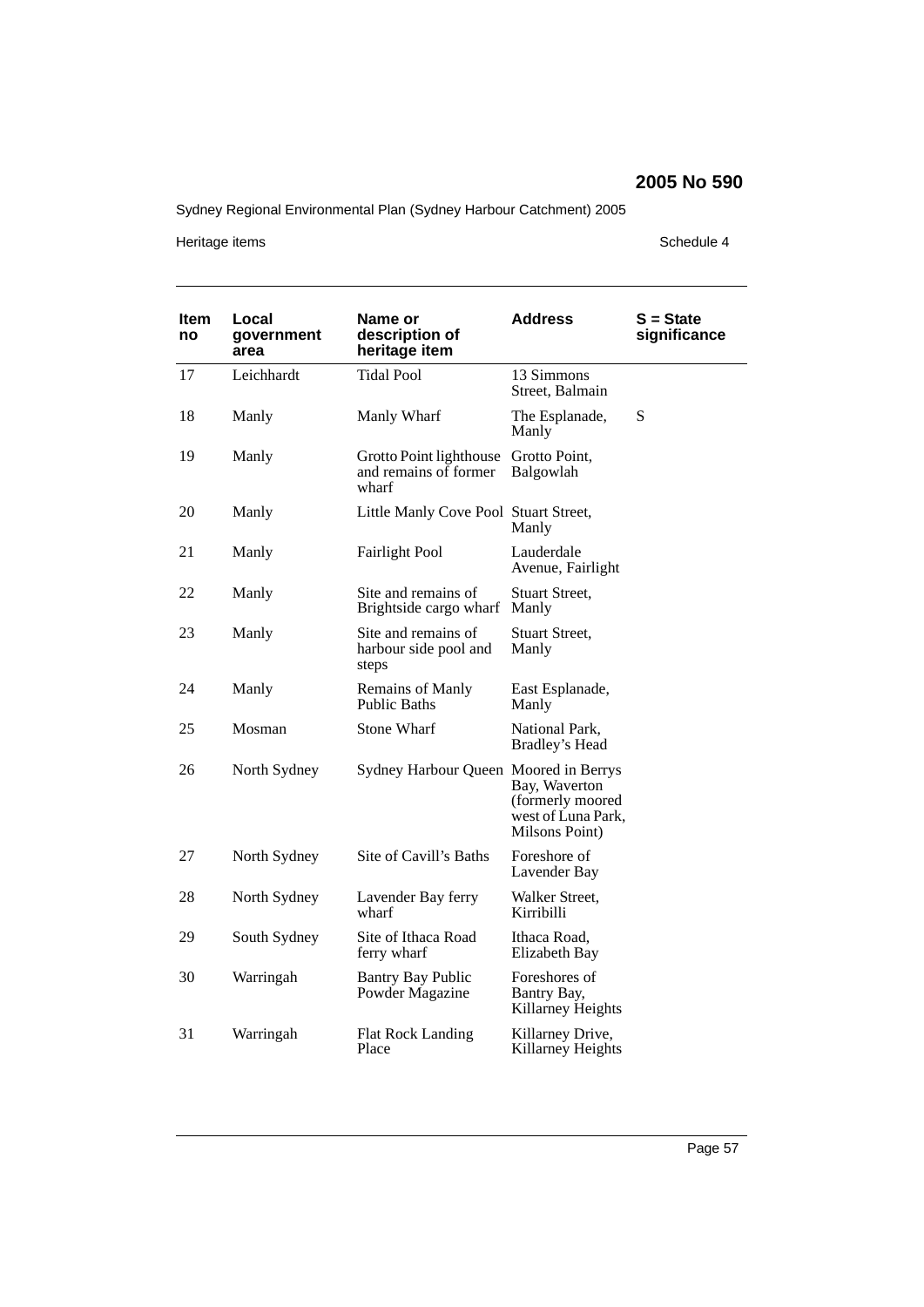Sydney Regional Environmental Plan (Sydney Harbour Catchment) 2005

Schedule 4 Heritage items

| ltem<br>no | Local<br>government<br>area | Name or<br>description of<br>heritage item                                      | <b>Address</b>                                                                                                   | S = State<br>significance |
|------------|-----------------------------|---------------------------------------------------------------------------------|------------------------------------------------------------------------------------------------------------------|---------------------------|
| 32         | Warringah                   | Former Killarney<br>Picnic Ground<br>(including wharf)                          | Partially Garigal<br>National Park,<br>partially Mosman<br>Rowing Club,<br>Killarney Drive,<br>Killarney Heights |                           |
| 33         | Willoughby                  | Site and remains of<br>wharfage                                                 | Fig Tree Point,<br>Hallstrom Close,<br>Northbridge                                                               |                           |
| 34         | Willoughby                  | Remains of H C Press<br>picnic ground and<br>public baths                       | Cammeray Road,<br><b>Castle Cove</b>                                                                             |                           |
| 35         | Willoughby                  | Willis Road wharf                                                               | Willis Road.<br>Castle Cove                                                                                      |                           |
| 36         | Willoughby                  | Sailors Bay boat shed                                                           | Clive Park,<br>Northbridge                                                                                       |                           |
| 37         | Willoughby                  | Former Horsley's boat<br>shed and sea wall (now<br>a house)                     | 217B Edinburgh<br>Road, Castlecrag                                                                               |                           |
| 38         | Willoughby                  | Site and remains of<br>early wharfage (now<br>occupied by Castlecrag<br>marina) | Rockley Street,<br>Castlecrag                                                                                    |                           |
| 39         | Willoughby                  | Stone walls                                                                     | 297A Edinburgh<br>Road, Castlecrag                                                                               |                           |
| 40         | Willoughby                  | Remains of Municipal<br>Baths, structures and<br>access steps                   | 241 Edinburgh<br>Road, Castlecrag                                                                                |                           |
| 41         | Willoughby                  | Stone walls, steps and<br>baths                                                 | 213-217B<br>Edinburgh Road,<br>Castlecrag                                                                        |                           |
| 42         | Woollahra                   | <b>HMAS Rushcutter</b><br>slipways                                              | 9 New Beach<br>Road, Darling<br>Point                                                                            |                           |
| 43         | Woollahra                   | Ferry Pier                                                                      | Military Road,<br><b>Watsons Bay</b>                                                                             |                           |
| 44         | Woollahra                   | West Parsley Bay<br>obelisk                                                     | 65 Fitzwilliam<br>Road, Vaucluse                                                                                 |                           |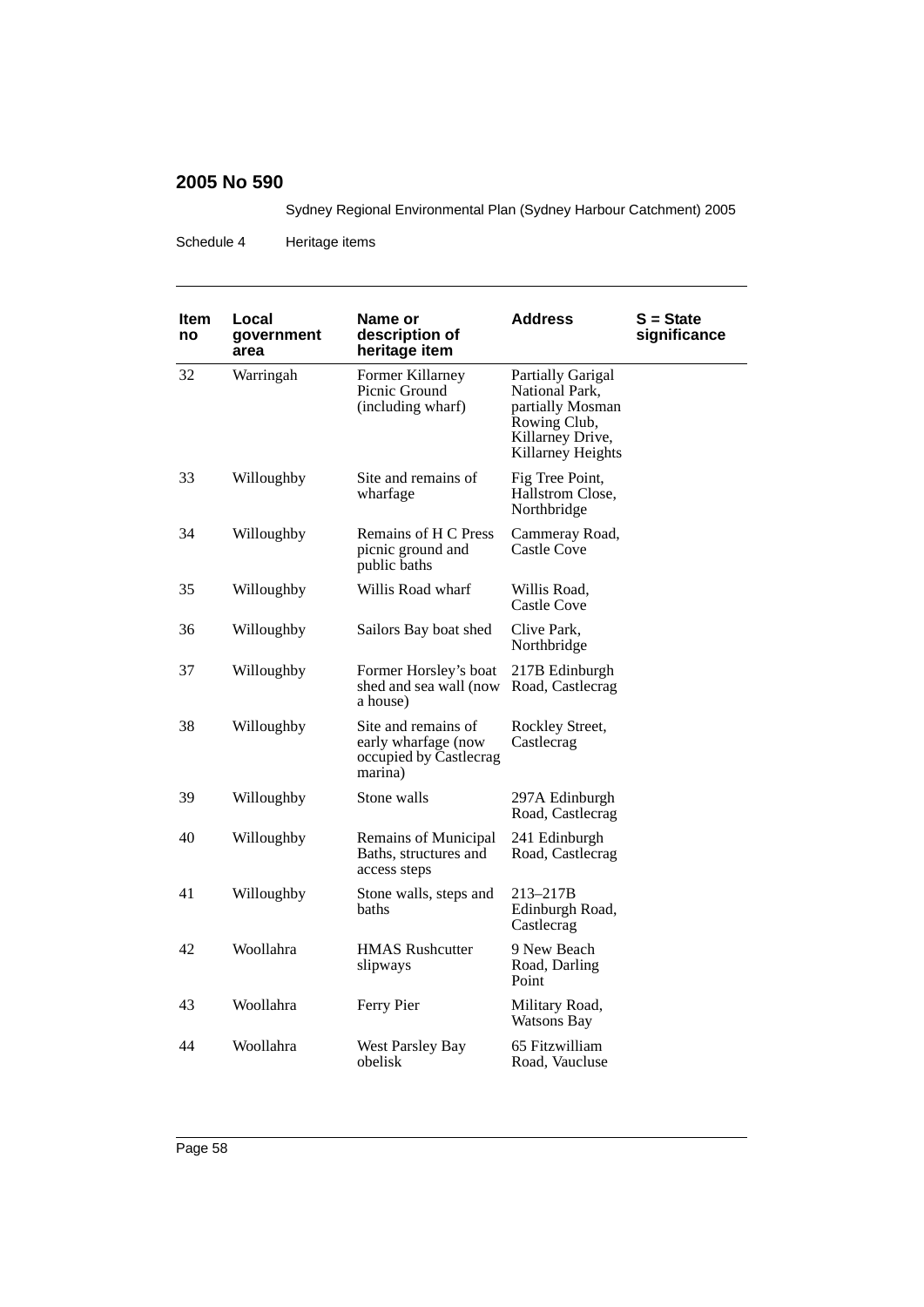Sydney Regional Environmental Plan (Sydney Harbour Catchment) 2005

Heritage items **Schedule 4** 

| Item<br>no | Local<br>government<br>area | Name or<br>description of<br>heritage item                                                                                                      | <b>Address</b>                                                    | S = State<br>significance |
|------------|-----------------------------|-------------------------------------------------------------------------------------------------------------------------------------------------|-------------------------------------------------------------------|---------------------------|
| 45         | Woollahra                   | <b>East Parsley Bay</b><br>obelisk                                                                                                              | Between<br>properties 36A<br>and 38, The<br>Crescent,<br>Vaucluse |                           |
| 46         | Woollahra                   | Remains of Bath House<br>and site of jetty                                                                                                      | Darling Point<br>Road, Darling<br>Point                           |                           |
| 47         | Woollahra                   | <b>Pilot Station</b>                                                                                                                            | Marine Parade and<br>Salisbury Street,<br><b>Watsons Bay</b>      |                           |
| 48         | Woollahra                   | Green Point obelisk                                                                                                                             | Off Pacific Street,<br><b>Watsons Bay</b>                         |                           |
| 49         | Woollahra                   | Site of former Rose<br>Bay Flying Boat Base                                                                                                     | Lyne Park, Rose<br>Bay                                            |                           |
| 50         | Woollahra                   | <b>Watsons Bay Pool</b>                                                                                                                         | Marine Parade,<br><b>Watsons Bay</b>                              |                           |
| 51         | Woollahra                   | Remains of old<br><b>Watsons Bay Pool</b>                                                                                                       | Marine Parade and<br>Salisbury Street,<br>Watsons Bay             |                           |
| 52         | Woollahra                   | Gladswood House<br>private jetty                                                                                                                | 11 Gladswood<br>Gardens, Double<br>Bay                            |                           |
| 53         | Woollahra                   | Chinese boat shed                                                                                                                               | 20 Wolseley Road,<br>Point Piper                                  |                           |
| 54         | Woollahra                   | <b>Remains of Vaucluse</b><br>Point ferry wharf                                                                                                 | 83 Fitzwilliam<br>Street, Vaucluse                                |                           |
| 55         | Woollahra                   | <b>Remains of Western</b><br>Rose Bay ferry wharf                                                                                               | New South Head<br>Road, Rose Bay                                  |                           |
| 56         | Woollahra                   | Group of remains of<br>wharf, baths and<br>waterfront relics,<br>including former Tivoli<br>Pier and former<br>Thorne's (or<br>Claremont) Wharf | <b>Bayview Hill</b><br>Road, Rose Bay                             |                           |
| 57         | Woollahra                   | Camp Cove tide gauge                                                                                                                            | Cliff Street, Camp<br>Cove                                        |                           |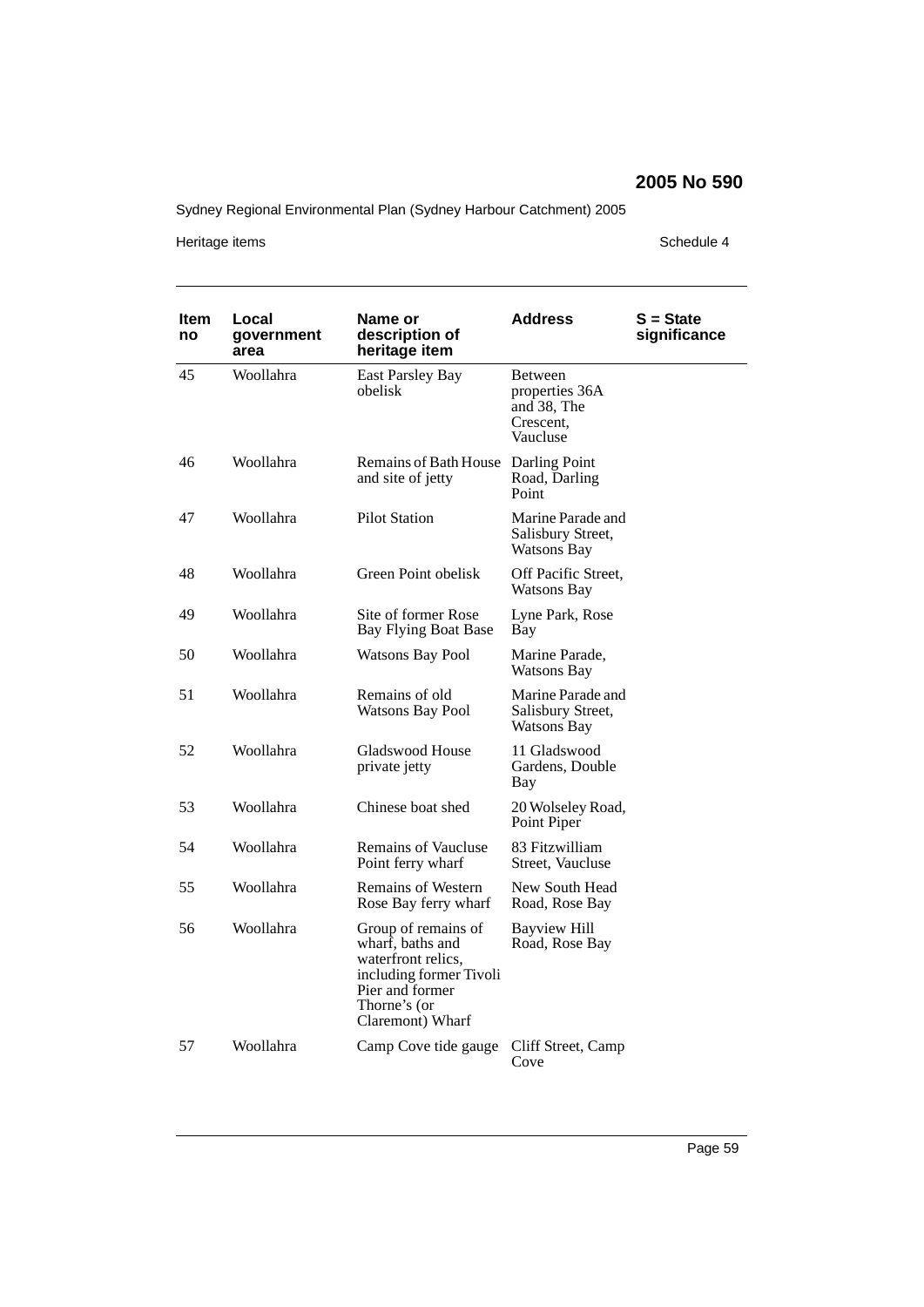Sydney Regional Environmental Plan (Sydney Harbour Catchment) 2005

Schedule 4 Heritage items

| <b>Item</b><br>no | Local<br>government<br>area | Name or<br>description of<br>heritage item                                        | <b>Address</b>                            | $S = State$<br>significance |
|-------------------|-----------------------------|-----------------------------------------------------------------------------------|-------------------------------------------|-----------------------------|
| 58                | Woollahra                   | <b>Vaucluse Baths</b>                                                             | 68 Wentworth<br>Road, Vaucluse            |                             |
| 59                | Woollahra                   | Site of Public Baths                                                              | Lyne Park, Rose<br>Bay                    |                             |
| 60                | Woollahra                   | Parsley Bay Ferry<br>Wharf                                                        | The Crescent.<br>Vaucluse                 |                             |
| 61                | Woollahra                   | Former Nielsen Wharf<br>remains                                                   | Steel Point,<br>Vaucluse                  |                             |
| 62                | Woollahra                   | <b>Shark Beach</b><br>promenade and<br>amenities                                  | Nielsen Park,<br>Steel Point,<br>Vaucluse |                             |
| 63                | Woollahra                   | Hermit Bay Wharf,<br>slipway and landing                                          | Vaucluse Road,<br>Vaucluse                |                             |
| 64                | Woollahra                   | Site of wharf                                                                     | Wingadal Place,<br>Point Piper            |                             |
| 65                | Woollahra                   | Site of Village Point<br>Wharf (Kutti Beach<br>Ferry Wharf)                       | Wharf Road,<br>Vaucluse                   |                             |
| 66                | Woollahra                   | Site of Public Wharf<br>(now occupied by new<br>wharf)                            | Bay Street,<br>Double Bay                 |                             |
| 67                |                             | Sydney Harbour<br>Bridge, including<br>approaches and<br>viaducts (road and rail) | Port Jackson                              | S                           |
| 68                |                             | Glebe Island Bridge,<br>including abutments                                       | <b>Blackwattle Bay</b>                    | S                           |
| 69                |                             | Fort Denison, Sydney<br>Harbour                                                   | Sydney Harbour                            | S                           |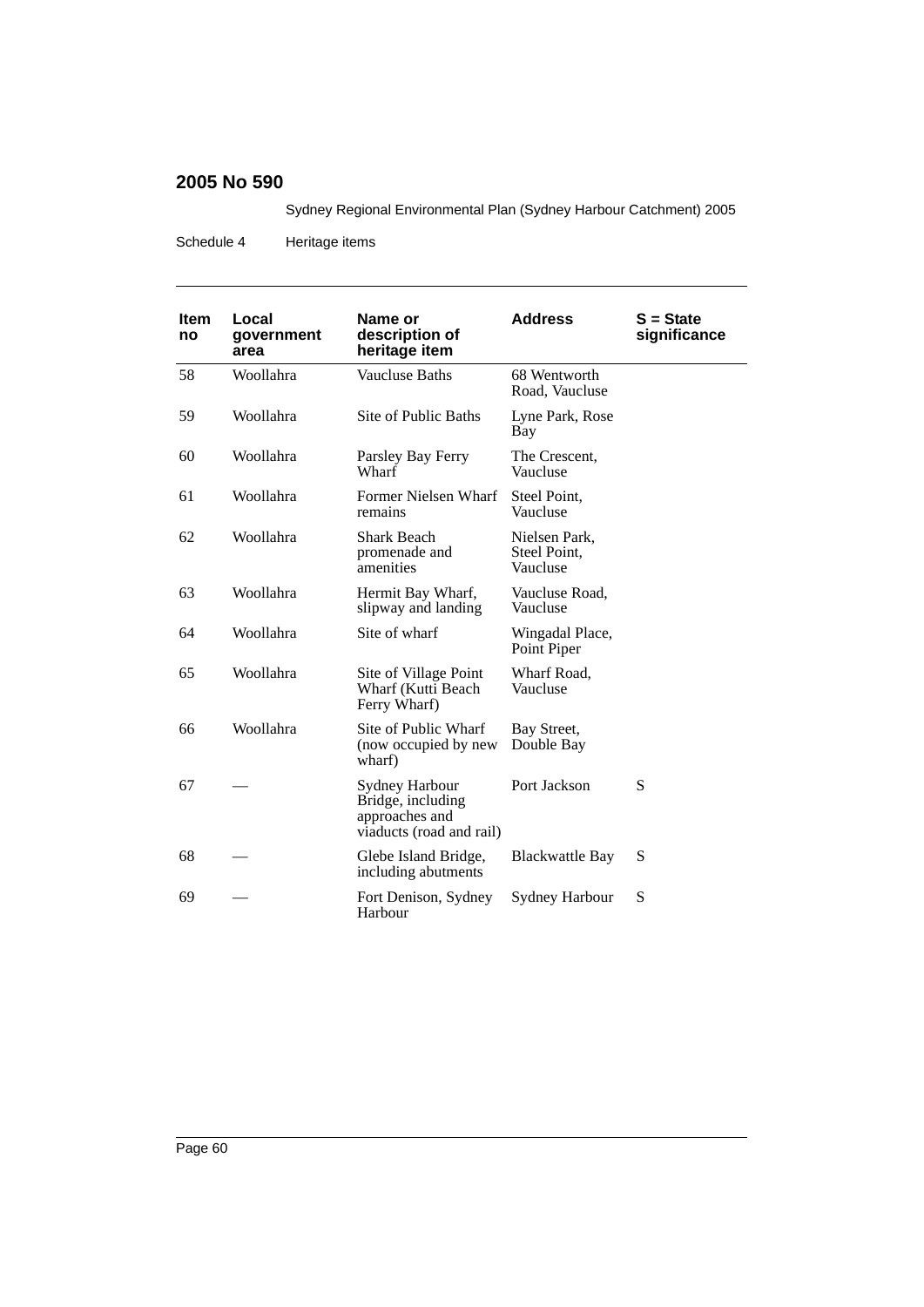Sydney Regional Environmental Plan (Sydney Harbour Catchment) 2005

Heritage items **Schedule 4** 

| Item<br>no | Local<br>government<br>area | Name or<br>description of<br>heritage item                                                                                                                                                                                                                                                                                                                                                                                                        | <b>Address</b>                                     | $S = State$<br>significance |
|------------|-----------------------------|---------------------------------------------------------------------------------------------------------------------------------------------------------------------------------------------------------------------------------------------------------------------------------------------------------------------------------------------------------------------------------------------------------------------------------------------------|----------------------------------------------------|-----------------------------|
| 70         |                             | Goat Island, including: Sydney Harbour<br>former harbour<br>master's residence,<br>pathway from<br>magazine precinct to<br>water police station<br>precinct, former<br>ordinance magazine,<br>former laboratory<br>(original cooperage),<br>former cooperage, wall<br>gate and sentry post<br>(entry to magazine<br>area), former barracks,<br>former kitchen,<br>Andersons Counch,<br>lime kiln, Barney's<br>Cut, former water<br>police station |                                                    | S                           |
| 71         |                             | Navigation light<br>Tower-western<br>channel (Georges<br>Head)                                                                                                                                                                                                                                                                                                                                                                                    | Sydney Harbour                                     |                             |
| 72         |                             | Navigation light<br>tower—eastern channel<br>(Bottle and Glass<br>Rocks)                                                                                                                                                                                                                                                                                                                                                                          | Sydney Harbour                                     |                             |
| 73         |                             | Wreck of the "Itata"<br>and wrecks of other<br>unnamed vessels                                                                                                                                                                                                                                                                                                                                                                                    | Salt Pan Creek,<br>Middle Harbour                  |                             |
| 74         |                             | Wreck of Maritime<br>Services Board Hopper Berrys Bay,<br>Barge                                                                                                                                                                                                                                                                                                                                                                                   | Foreshores of<br>Sydney Harbour                    |                             |
| 75         |                             | Navigation light tower                                                                                                                                                                                                                                                                                                                                                                                                                            | Off Shark Island,<br>Sydney Harbour                |                             |
| 76         |                             | Wreck of the<br>"Catherine Adamson"                                                                                                                                                                                                                                                                                                                                                                                                               | Old Man's Hat,<br>North Harbour,<br>Sydney Harbour |                             |
| 77         |                             | Wreck of the<br>"Centennial"                                                                                                                                                                                                                                                                                                                                                                                                                      | Taylors Bay,<br>Sydney Harbour                     |                             |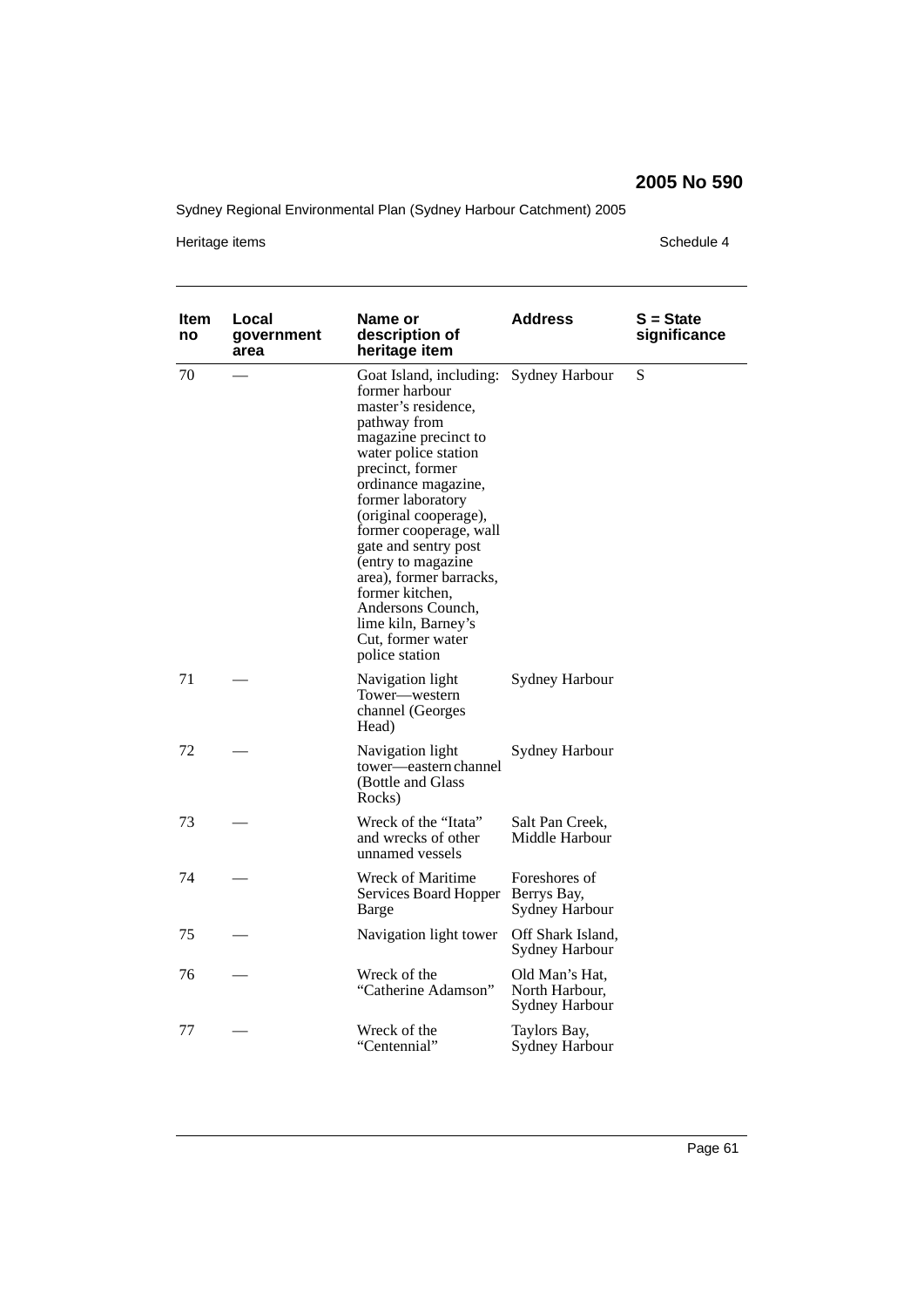Sydney Regional Environmental Plan (Sydney Harbour Catchment) 2005

Schedule 4 Heritage items

| <b>Item</b><br>no | Local<br>government<br>area | Name or<br>description of<br>heritage item | <b>Address</b>                                 | $S = State$<br>significance |
|-------------------|-----------------------------|--------------------------------------------|------------------------------------------------|-----------------------------|
| 78                |                             | Wreck of the<br>"Centurion"                | Cannae Point,<br>North Head,<br>Sydney Harbour |                             |
| 79                |                             | Wreck of the<br>"Currajong"                | <b>Off Bradleys</b><br>Head, Sydney<br>Harbour |                             |
| 80                |                             | Wreck of the "Edward<br>Lombe"             | Middle Harbour                                 |                             |
| 81                |                             | Wreck of the "Fame"                        | Sow and Pigs<br>Shoal, Sydney<br>Harbour       |                             |
| 82                |                             | <b>Shark Island</b>                        | <b>Sydney Harbour</b>                          |                             |
| 83                |                             | Clark Island                               | Sydney Harbour                                 |                             |
| 84                |                             | Wreck of Hopper<br>Barge                   | 150 metres east of<br>Clark Island             |                             |
| 85                |                             | The Spit Bridge                            | Spit Road,<br>Balgowlah/<br>Mosman             | S                           |

# **Part 3 Heritage items in Lane Cove River Area**

**Note.** Further details on these items can be found in the *Regional Environmental Study for Lane Cove River and Inner Harbour*.

| <b>Item</b><br>no | Local<br>government<br>area | Name or<br>description of<br>heritage item | <b>Address</b>                    | $S = State$<br>significance |
|-------------------|-----------------------------|--------------------------------------------|-----------------------------------|-----------------------------|
|                   | Hunter's Hill               | Remains of Bath                            | Boronia Park.<br>Hunters Hill     |                             |
|                   | Hunter's Hill               | Hunters Hill Wharf<br>and Waiting Shed     | 453 Ferry Street,<br>Hunters Hill |                             |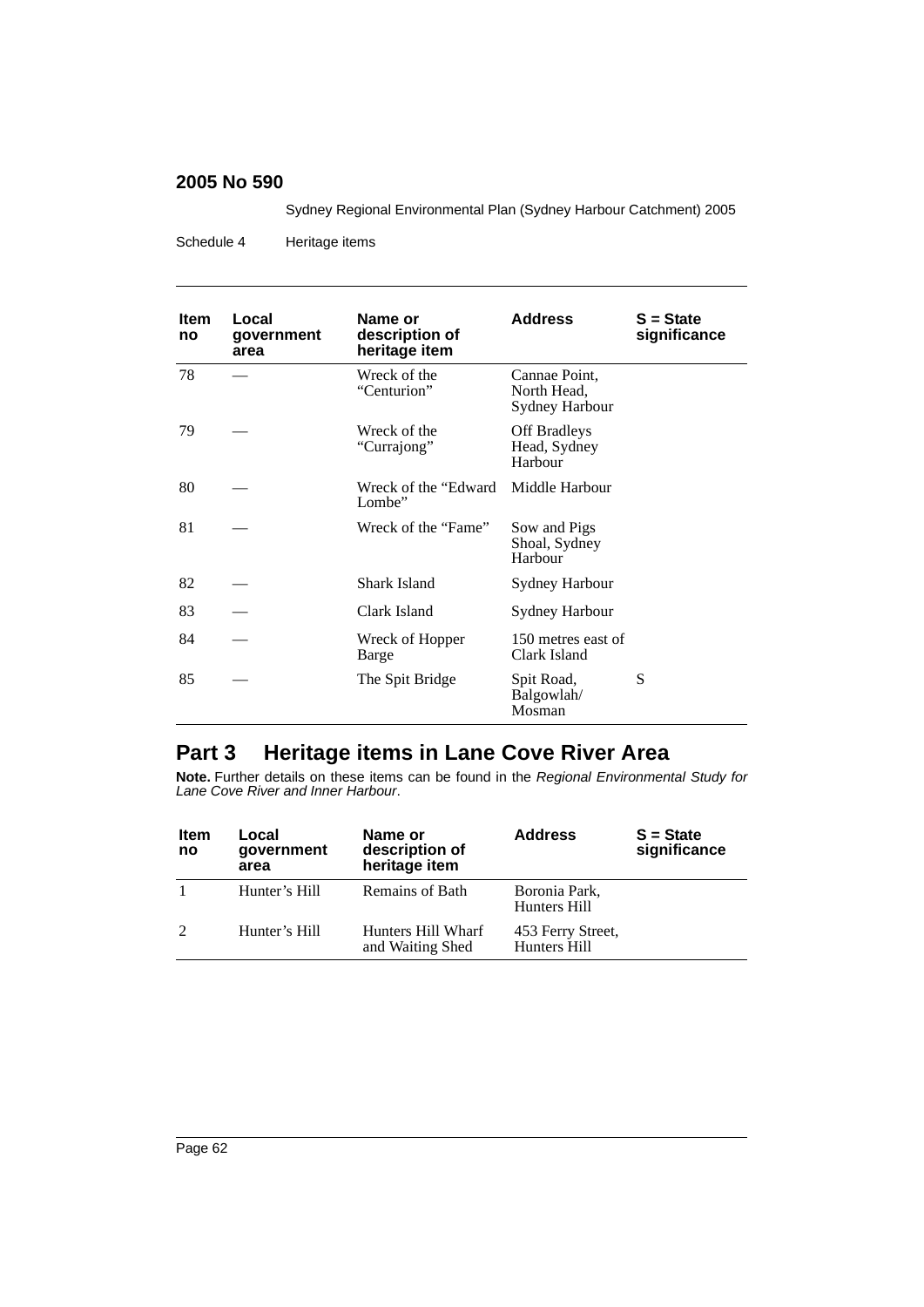Sydney Regional Environmental Plan (Sydney Harbour Catchment) 2005

Amendment of other environmental planning instruments Schedule 5

# **Schedule 5 Amendment of other environmental planning instruments**

(Clause 9)

## **5.1 State Environmental Planning Policy No 35—Maintenance Dredging of Tidal Waterways**

### **Schedule 1**

Omit the following:

*Sydney Regional Environmental Plan No 22—Parramatta River Sydney Regional Environmental Plan No 23—Sydney and Middle Harbours*

Insert at the end of the Schedule:

*Sydney Regional Environmental Plan (Sydney Harbour Catchment) 2005*

### **5.2 State Environmental Planning Policy No 56—Sydney Harbour Foreshores and Tributaries**

### **[1] Clause 4 Land to which this Policy applies**

Insert after clause 4 (1):

(1A) Despite subclause (1), this Policy does not apply to any land other than land edged heavy black on the sheet of the map marked "Schedule 1—Map 16—Luna Park".

> **Note.** Pursuant to section 7 (1) of the *Callan Park (Special Provisions) Act 2002*, this Policy, as in force immediately before the commencement of that Act, continues to apply to Callan Park, subject to the other provisions of that section.

### **[2] Clause 10 Consent authority**

Omit the clause.

### **5.3 Sydney Regional Environmental Plan No 24—Homebush Bay Area**

### **[1] Clause 2 Land to which plan applies**

Omit clause 2 (2).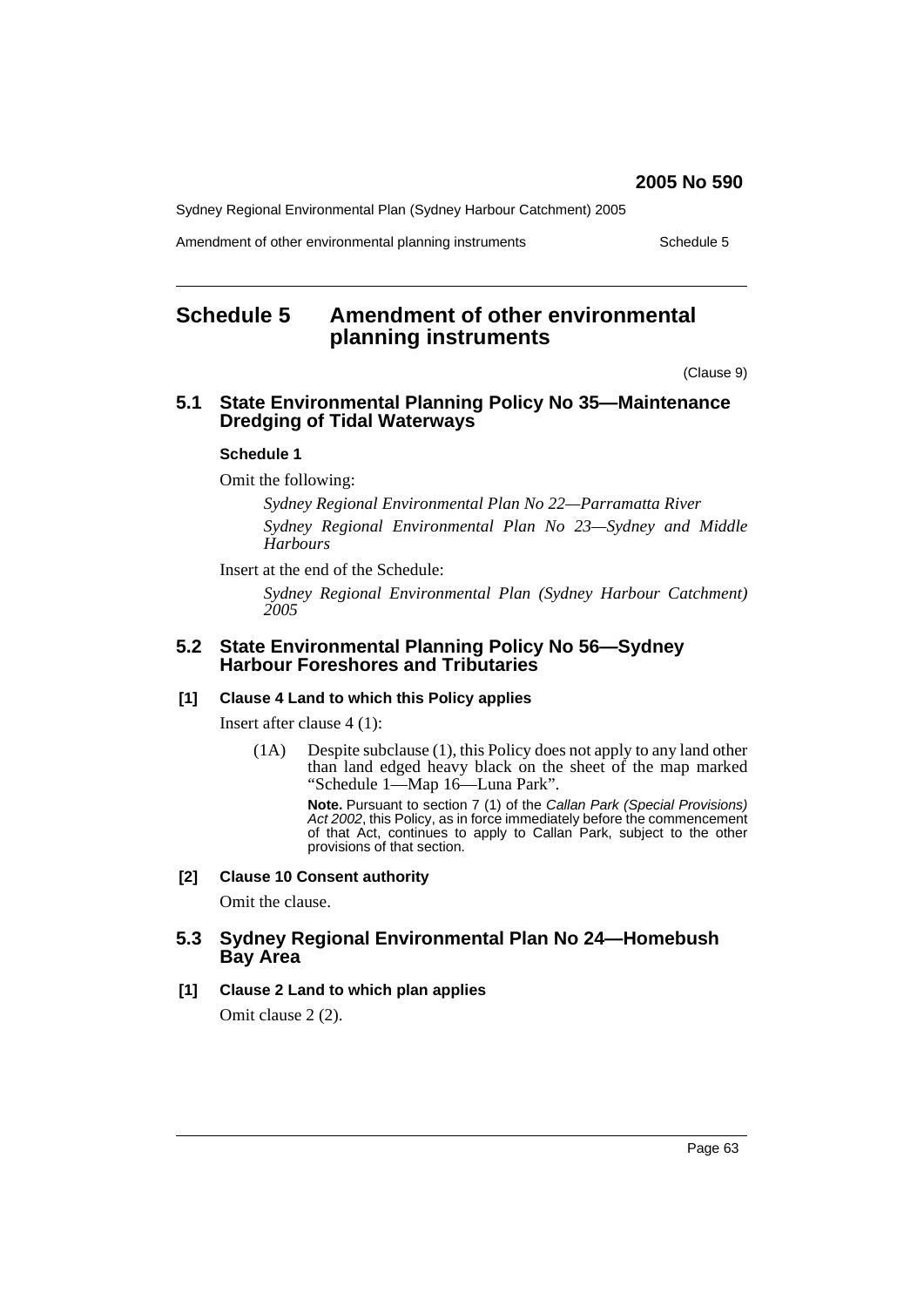Sydney Regional Environmental Plan (Sydney Harbour Catchment) 2005

Schedule 5 Amendment of other environmental planning instruments

### **[2] Schedule 2 Definitions**

Insert at the end of the definition of *Homebush Bay Area Map*:

Sydney Regional Environmental Plan (Sydney Harbour Catchment) 2005—Foreshores and Waterways Area Map

## **5.4 Sydney Regional Environmental Plan No 26—City West**

### **Clause 2 Area covered by this plan**

Insert "and such of that land as is within waters to which *Sydney Regional Environmental Plan (Sydney Harbour Catchment) 2005* applies" after "on that map".

### **5.5 Sydney Regional Environmental Plan No 29—Rhodes Peninsula**

**Clause 4 How environmental planning instruments affect the Rhodes Peninsula**

Omit "*State Environmental Planning Policy No 56—Sydney Harbour Foreshores and Tributaries*" from clause 4 (5).

Insert instead "*Sydney Regional Environmental Plan (Sydney Harbour Catchment) 2005*".

## **5.6 Concord Local Environmental Plan No 103 (Heritage)**

#### **Clause 4 Relationship to other environmental planning instruments**

Omit "clause 21 of *State Environmental Planning Policy No 56—Sydney Harbour Foreshores and Tributaries*" from clause  $\frac{3}{4}$  (3).

Insert instead "clause 43 of *Sydney Regional Environmental Plan (Sydney Harbour Catchment) 2005*".

### **5.7 Drummoyne Local Environmental Plan 1986**

### **[1] Clause 7B What is complying development?**

Omit clause 7B (3) (c).

#### **[2] Clause 27 Covenants, agreements etc**

Omit "where the development is within land to which clause 11 of the *Sydney Regional Environmental Plan No 22—Parramatta River* applies, or" from clause 27 (1).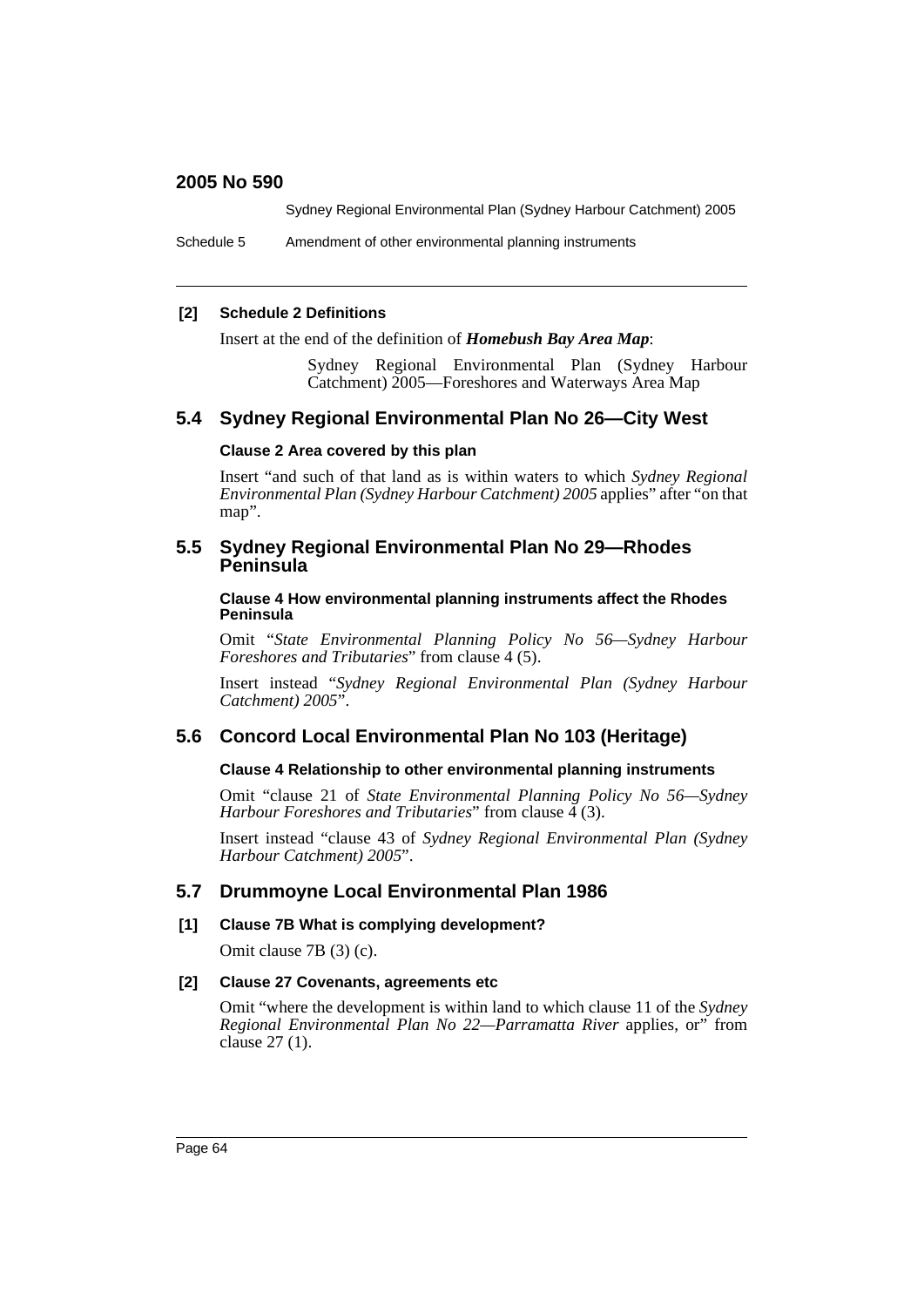Sydney Regional Environmental Plan (Sydney Harbour Catchment) 2005

Amendment of other environmental planning instruments Schedule 5

# **5.8 Mosman Local Environmental Plan 1998**

### **Clause 27 Foreshore scenic protection area**

Omit "*Sydney Regional Environmental Plan No 23—Sydney and Middle Harbours*" wherever occurring.

Insert instead "*Sydney Regional Environmental Plan (Sydney Harbour Catchment) 2005*".

# **5.9 North Sydney Local Environmental Plan 1989**

### **Clause 73 Former BP Site, Coal Loader Site and Caltex Site, Balls Head**

Omit "*Sydney Regional Environmental Plan No 23—Sydney and Middle Harbours*" from clause 73 (2).

Insert instead "*Sydney Regional Environmental Plan (Sydney Harbour Catchment) 2005*".

# **5.10 North Sydney Local Environmental Plan 2001**

### **Clause 38 Development within the foreshore building area**

Omit clause 38 (1) (c). Insert instead:

(c) recognise and implement the aims and objectives of *Sydney Regional Environmental Plan (Sydney Harbour Catchment) 2005*, and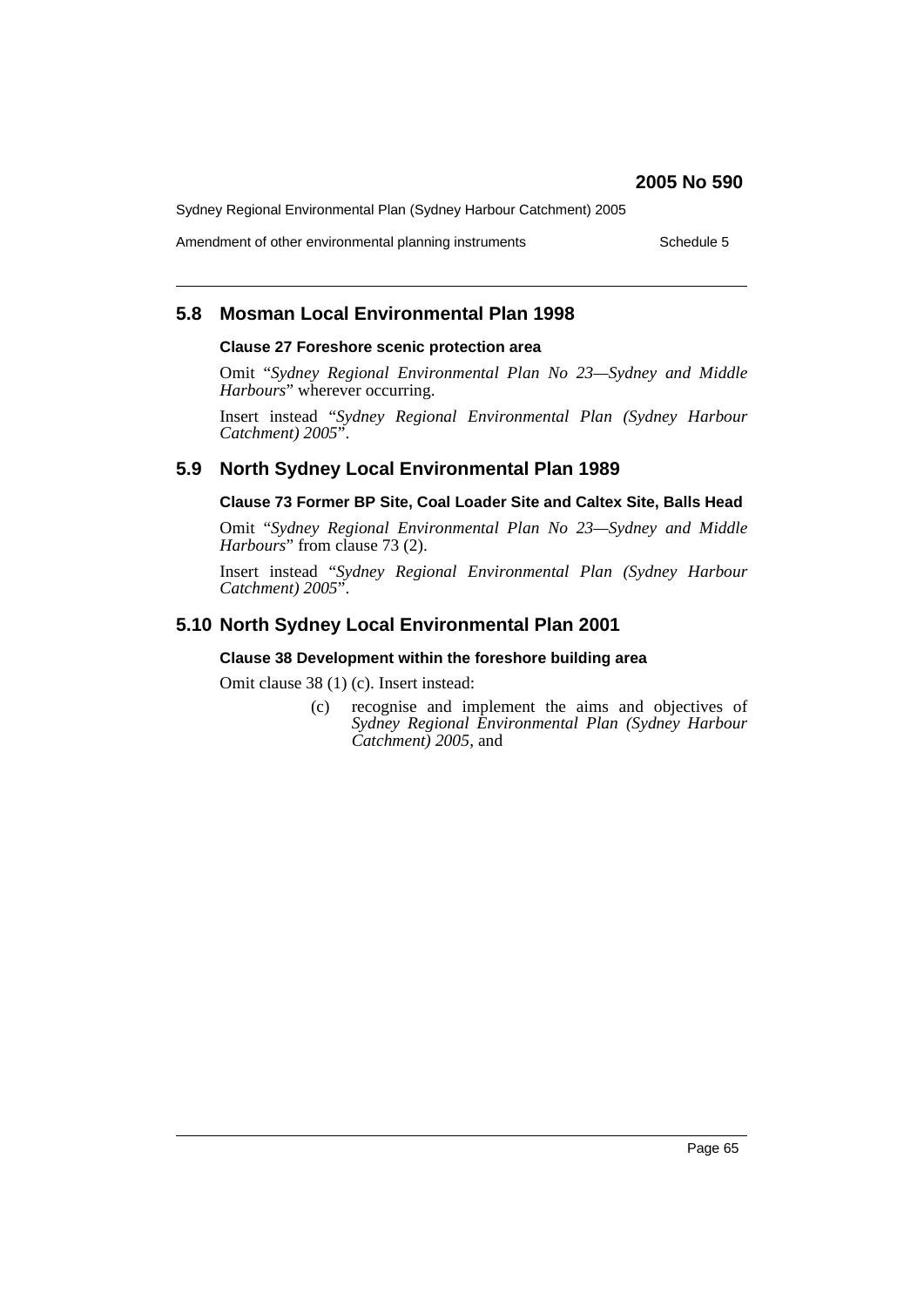Sydney Regional Environmental Plan (Sydney Harbour Catchment) 2005

**Dictionary** 

# **Dictionary**

(Clause 4)

*Aboriginal object* means any deposit, object or material evidence (other than a handicraft made for sale) relating to present or past Aboriginal habitation, and includes Aboriginal remains.

*advertisement* has the same meaning as it has in *State Environmental Planning Policy No 64—Advertising and Signage*.

*advertising structure* has the same meaning as it has in *State Environmental Planning Policy No 64—Advertising and Signage*.

*Advisory Committee* means the Foreshores and Waterways Planning and Development Advisory Committee constituted by clause 28.

*aid to navigation* means any buoy, sign, light or other structure (whether located wholly on land, wholly on the waterway or partly on land and partly on the waterway) that is designed to assist the safe and efficient movement of vessels on the waterway.

*archaeological site* means the site of one or more relics.

*aviation facility* means an area of the waterway set aside, or a structure provided, for the purpose of aircraft landing or taking off.

*boat launching ramp* means a structure designed primarily for the launching of trailer-borne recreational vessels, and includes associated car parking facilities.

*boat lift* means a device used for lifting or steering a vessel out of water, but does not include such a device if it forms part of a boat repair facility or commercial marina.

*boat repair facility* means any building, structure or facility used primarily for the construction, maintenance, repair, sale or hire of boats, whether or not including the storage of boats or other vessels, but does not include a commercial marina.

*boat shed* means a building or other structure, associated with a private residence, that is used for the storage and routine maintenance of one or more boats, and includes any skid used in connection with any such building or other structure.

*charter and tourism boating facility* means any structure used for charter boating or tourism boating purposes, being a structure that is open only to users or operators of the structure, and having a direct structural connection between the foreshore and the waterway, but does not include a private marina or commercial marina.

*commercial marina* means a permanent boat storage facility (whether located wholly on land, wholly on the waterway or partly on land and partly on the waterway) together with any associated facilities, including:

- (a) any facility for the construction, repair, maintenance, storage, sale or hire of boats, and
- (b) any facility for providing fuelling, sewage pump-out or other services for boats, and
- (c) any facility for launching or landing boats, such as slipways or hoists, and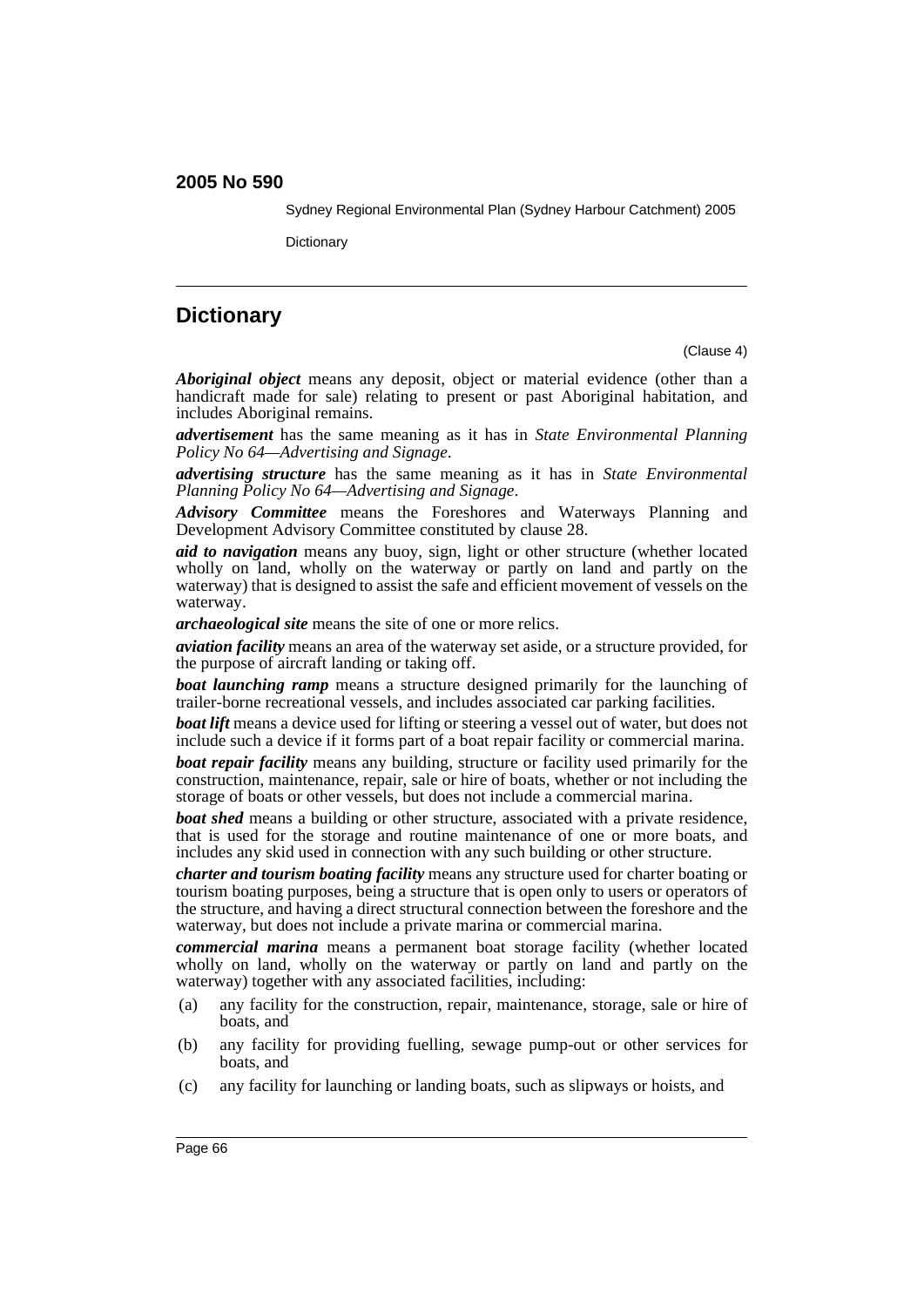Sydney Regional Environmental Plan (Sydney Harbour Catchment) 2005

**Dictionary** 

- (d) any associated car parking, commercial, tourist or recreational or club facility that is ancillary to a boat storage facility, and
- (e) any associated single mooring,

but does not include a boat repair facility or a private marina.

*commercial port facility* means any structure used in connection with the carrying of goods or persons by water from one port to another for business or commercial purposes, being a structure having a direct structural connection between the foreshore and the waterway.

*community facility* means a building or place that provides for the physical, social, cultural, religious or intellectual development or welfare of the community.

*conservation* means preservation, protection, restoration or enhancement.

*conservation management plan* means a document, prepared in accordance with the guidelines issued by the Director of the Heritage Office:

- (a) that identifies various places, buildings, works, relics, moveable objects and precincts as having State or local heritage significance, and
- (b) establishes conservation policies and management mechanisms for the retention of that significance.

*demolish* a heritage item means wholly or partly destroy, dismantle or deface the heritage item.

*dredging* means the removal of material from the sea or harbour bed or the bed of a river, being an activity for the purpose of constructing a new or deeper navigational area or channel or re-opening a discontinued navigational area or channel, but does not include intertidal dredging or maintenance dredging.

*earthwork* means the addition or removal of any solid material on, to or from the land or any other work, being an activity that substantially alters the existing ground level or character of the surface of that land.

*flora and fauna enclosure* means a net or other structure used for the purpose of protecting or encouraging the growth of flora and fauna, including a structure used for the observation of flora and fauna or for the maintenance of the net or other structure.

*foreshore* includes land with a water frontage and land that is separated from the waterfront by a public reserve, road or open space.

*Foreshores and Waterways Area* means the land shown edged heavy black on the Foreshores and Waterways Area Map.

*general restoration works* means works carried out for the purpose of restoring or enhancing the natural values of a foreshore or waterway.

*height* of a building means the vertical distance (measured in metres) between:

(a) the natural surface level of the ground on which the building is situated or, if the ground has been excavated, the natural surface level of the adjoining public domain, and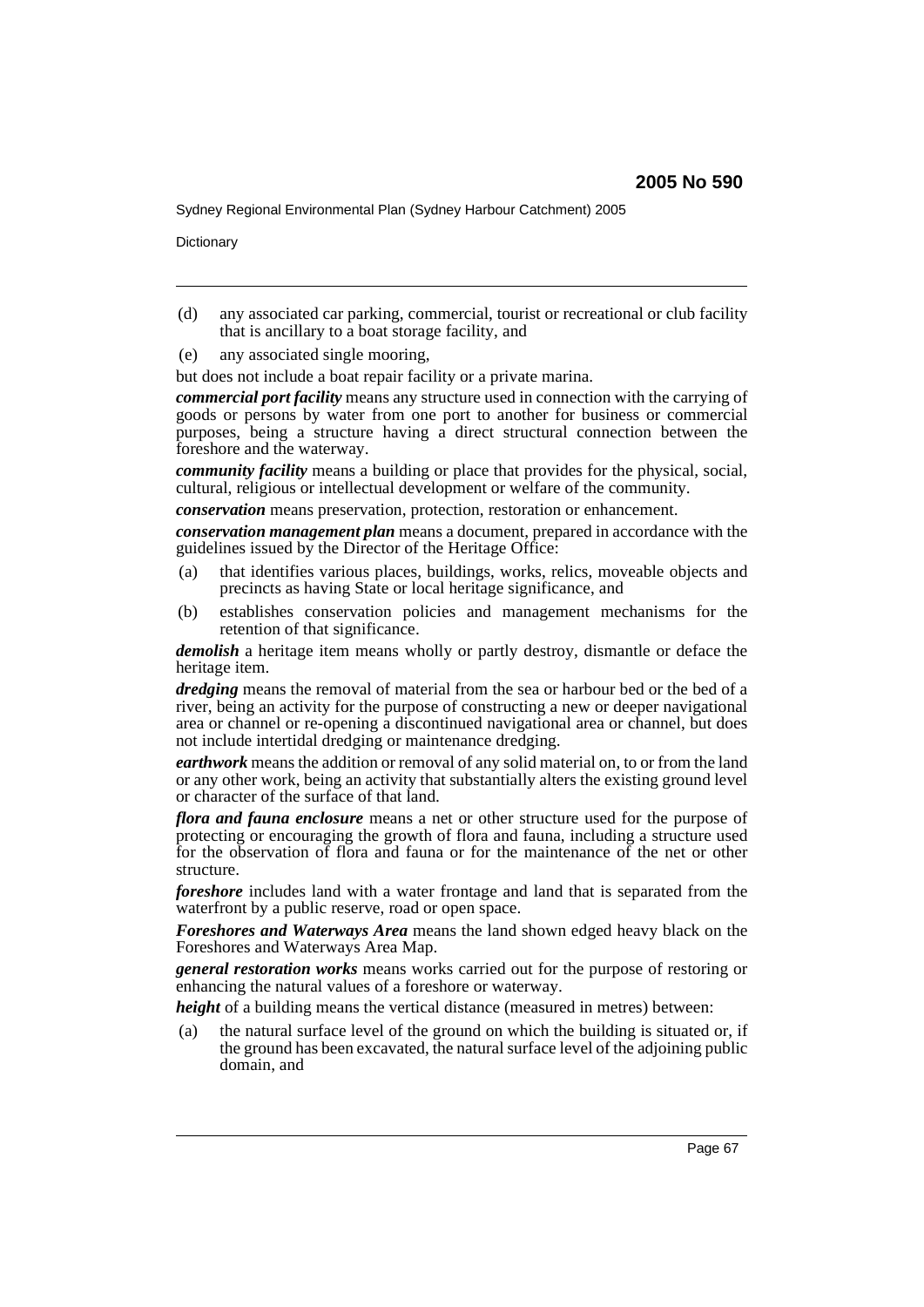Sydney Regional Environmental Plan (Sydney Harbour Catchment) 2005

**Dictionary** 

(b) the topmost point of the building (including plant, lift over-runs and telecommunications devices installed on top of the building).

*heritage impact statement* means a document consisting of:

- (a) a statement demonstrating the heritage significance of a heritage item, and
- (b) an assessment of the impact that proposed development will have on that significance, and
- (c) proposals for measures to minimise that impact.

*heritage item* means:

- (a) a building, work, archaeological site or place:
	- (i) that is specified in an inventory of heritage items prepared for the purposes of this plan, being an inventory that is available at the head office of the Department, and
	- (ii) that is situated on a site described in Schedule 4 and identified on the Heritage Map, or
- (b) a place:
	- (i) that is specified in an inventory of heritage items prepared for the purposes of this plan, being an inventory that is available at the head office of the Department, and
	- (ii) that is described in the inventory as a place of Aboriginal heritage significance.

**Note.** The items listed in paragraph (a) include only those that are not otherwise heritage items under some other environmental planning instrument.

*heritage significance* means historical, scientific, cultural, social, archaeological, architectural, natural or aesthetic value.

*houseboat* means a vessel or structure that floats on, or is fixed in, the waterway and that is used for the purpose of providing permanent residential accommodation.

*intertidal dredging* means the removal of material from the sea or harbour bed in the intertidal zone, but does not include dredging or maintenance dredging.

*intertidal zone* means the area between the zero tide (that is, where the tide measures zero on the Fort Denison Tide Gauge, or -0.925 metres Australian Height Datum) and the highest astronomical tide (that is, where the tide measures 2.1 metres above zero on the Fort Denison Tide Gauge, or 1.175 metres Australian Height Datum).

*land-based development* means any development carried out wholly above the mean high water mark, and development for any of the following purposes:

- (a) boat sheds,
- (b) reclamation works,
- (c) sea walls,
- (d) swimming pools,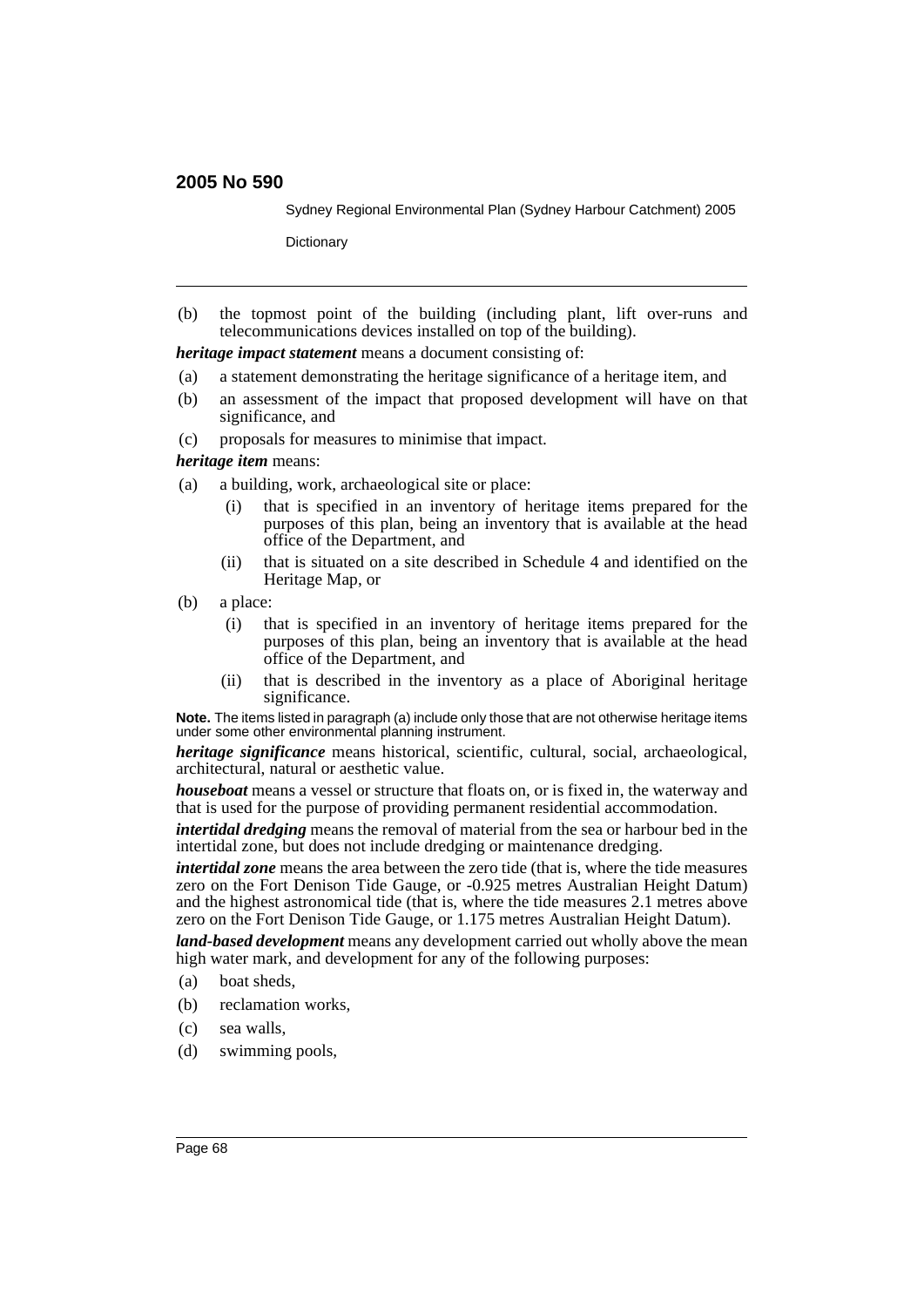Sydney Regional Environmental Plan (Sydney Harbour Catchment) 2005

**Dictionary** 

(e) waterfront access stairs,

but does not include land/water interface development or water-based development. *land/water interface development* means development for any of the following purposes:

- (a) boat repair facilities,
- (b) boat launching ramps,
- (c) commercial marinas,
- (d) water-based restaurants and entertainment facilities,
- (e) water recreational facilities,
- (f) when carried out wholly or partly in the waterway:
	- (i) dwellings of any type (including serviced apartments),
	- (ii) commercial premises,
	- (iii) tourist facilities,
	- (iv) shops and retailing,
	- (v) restaurants,
	- (vi) recreational or club facilities (whether used for activities based on land or on water),
	- (vii) car-parking,

and includes land-based development and water-based development when carried out as part of development for a purpose referred to above.

*maintenance* means the ongoing protective care of a heritage item, but does not include alterations (such as carrying out extensions or additions) or the introduction of new materials or technology.

*maintenance dredging* means removal of material from the sea or harbour bed or the bed of a river where the activity is for the purpose of maintaining the previously established harbour or river depth.

*master plan* means a master plan, as in force for the time being, adopted under Division 3 of Part 4.

*mean high water mark* means the position where the plane of the mean high water level of all ordinary local high tides intersects the foreshore, which is taken for the purposes of this plan to be 1.48 metres above zero on the Fort Denison Tide Gauge, or 0.555 metres Australian Height Datum.

*mooring pen* means an arrangement of freestanding piles or other restraining devices within which a vessel is permanently berthed.

*native plant* means any plant (including any tree, shrub, fern, vine, herb or grass) that is native to the Sydney Harbour Catchment.

### *place of Aboriginal heritage significance* means:

(a) a place that has the physical remains of pre-European occupation by, or is of contemporary significance to, the Aboriginal people, which may (but need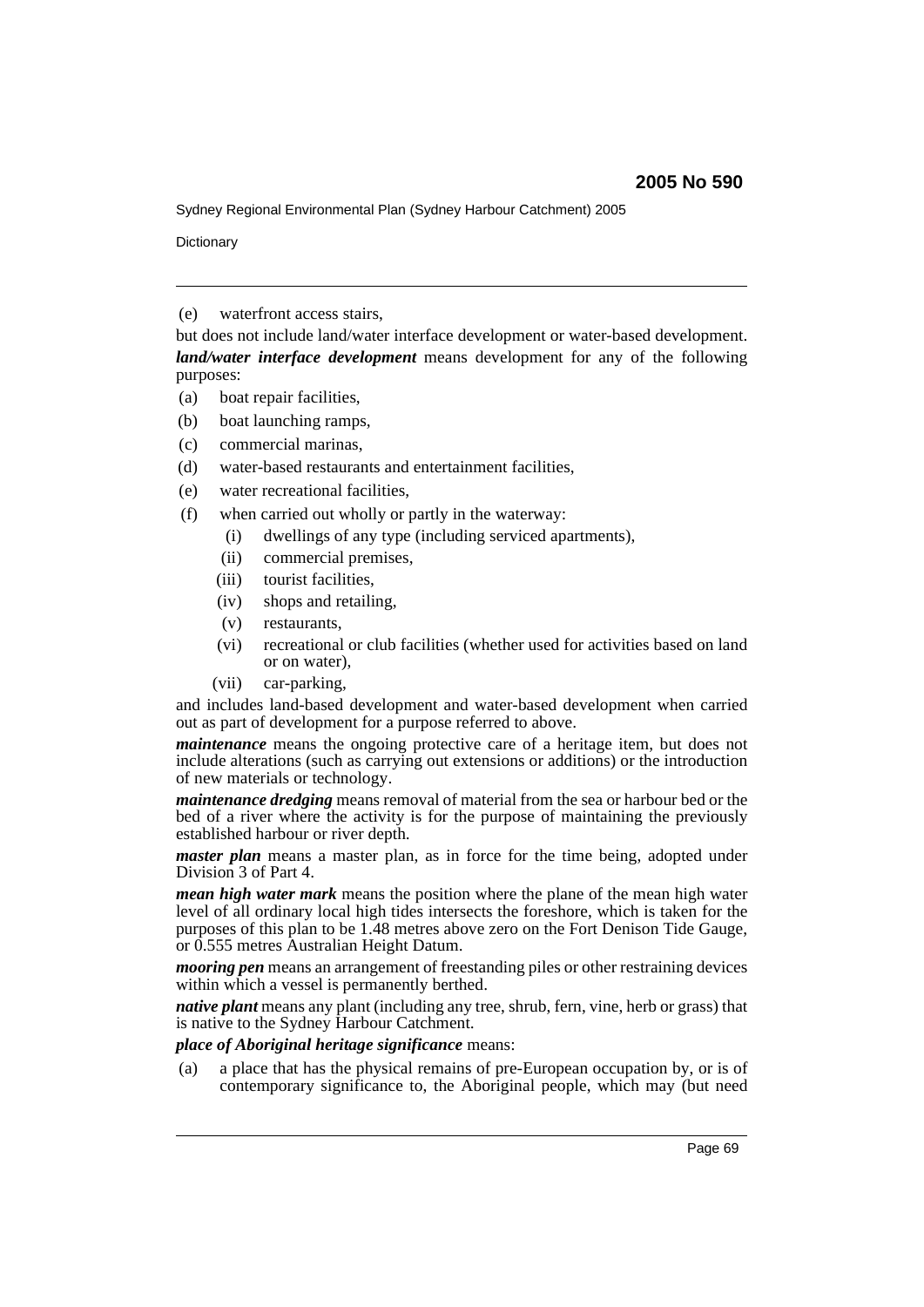Sydney Regional Environmental Plan (Sydney Harbour Catchment) 2005

**Dictionary** 

not) include items and remnants of the occupation of the land by Aboriginal people, such as burial places, engraving sites, rock art, midden deposits, scarred and sacred trees and sharpening grooves, or

(b) a natural Aboriginal sacred site or other sacred feature, which may (but need not) include natural features such as creeks or mountains of long-standing cultural significance, as well as initiation, ceremonial or story places or areas of more contemporary cultural significance.

*potential archaeological site* means a site:

- (a) that is specified in an inventory of archaeological sites available at the office of the relevant council and described in the inventory as a potential archaeological site, or
- (b) that, in the opinion of the consent authority, has the potential to be an archaeological site, even if it is not so specified.

*potential place of Aboriginal heritage significance* means a place:

- (a) that is specified in an inventory of heritage items available at the office of the relevant council and described in the inventory as a potential place of Aboriginal heritage significance, or
- (b) that, in the opinion of the consent authority, has the potential to have Aboriginal heritage significance, even if it is not so specified.

*private landing facility* means a structure (such as a wharf, jetty or pontoon) that is used to enable a vessel to embark or disembark passengers, or to load or unload goods, being a structure that is not generally available for public use, but does not include private landing steps.

*private landing steps* means steps used for launching and retrieving vessels, being steps that are not generally available for public use.

*private marina* means an apparatus or structure located on or in the waterway and used for restraining two or more vessels, but does not include a commercial marina or mooring pen.

*public boardwalk* means a decked structure, supported by piers or piles, providing public pedestrian access extending over or beyond the intertidal zone, but does not include a structure that is intended merely to provide direct access to a vessel.

*public domain* means land available for public use and includes streets, lanes, squares, playgrounds, parks, open shopping malls, pedestrian walkways, cycleways, pedestrian overpasses and underpasses, colonnades, balconies, terraces and the like.

*public open space* means:

- (a) any part of the public domain that is set aside for public recreation, or for a temporary use, and to which public access is unrestricted, or
- (b) any part of the public domain that is unfenced and that is set aside for commercial seating associated with restaurants, cafes or the like,

but does not include land on which any building (other than a temporary structure) is situated.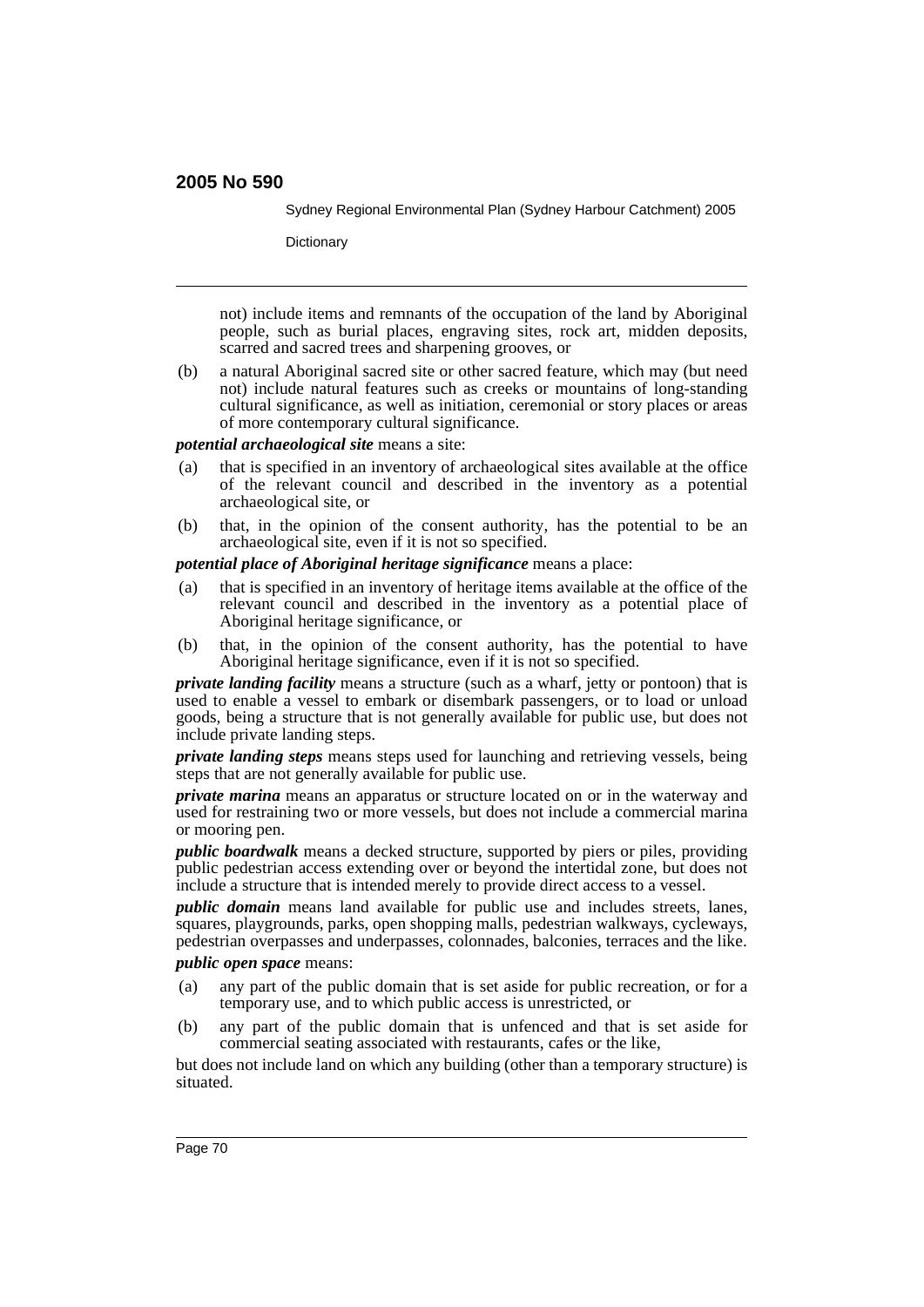Sydney Regional Environmental Plan (Sydney Harbour Catchment) 2005

**Dictionary** 

*public water recreational facility* means a pier, wharf, boat shed or other waterfront structure that is primarily used for public recreation.

*public water transport facility* means any structure used primarily in connection with transporting the public by water.

*reclamation work* means any work that involves:

- (a) the filling or draining of submerged land for the purpose of reclaiming the land, or
- (b) the filling of submerged land for the purpose of supporting a building or structure (such as a bridge) being erected over the land.

*recreational or club facility* means a building or place used exclusively for sporting or leisure activities, whether operated for the purpose of gain or not.

*relic* means any deposit, object or material evidence:

- (a) which relates to the settlement of that area that comprises New South Wales, not being Aboriginal habitation, and
- (b) which is 50 or more years old.

*residential development* means development for residential purposes.

*restricted premises* means any building or place at which:

- (a) restricted publications (that is, publications classified as Category 1 restricted, Category 2 restricted or RC under the *Classification (Publications, Films and Computer Games) Act 1995* of the Commonwealth) are shown, exhibited, displayed, sold or otherwise rendered accessible or available to the public, or
- (b) a business to which section 578E of the *Crimes Act 1900* applies is conducted,
- but does not include a newsagency or pharmacy.

*sea wall* means a structure placed partially or wholly along the land/water interface to protect the land from the sea or to stop accelerated erosion of the shoreline, but does not include a breakwater.

*single mooring* means an apparatus or structure located on or in the waterway and designed, constructed or used for restraining one vessel only, but does not include a mooring pen.

*skid* means an inclined ramp used for the manual launching of small craft, but does not include a slipway.

*slipway* means a structure, usually in the form of two supported parallel rails on which a wheeled cradle is run, to draw a vessel out of the water for maintenance and repair, other than a structure that forms part of a boat repair facility or commercial marina.

*strategic foreshore site* means a site shown edged heavy black on the Strategic Foreshore Sites Map.

*street* means any street, road, lane, footpath or other thoroughfare open to or used by the public, whether or not in public ownership.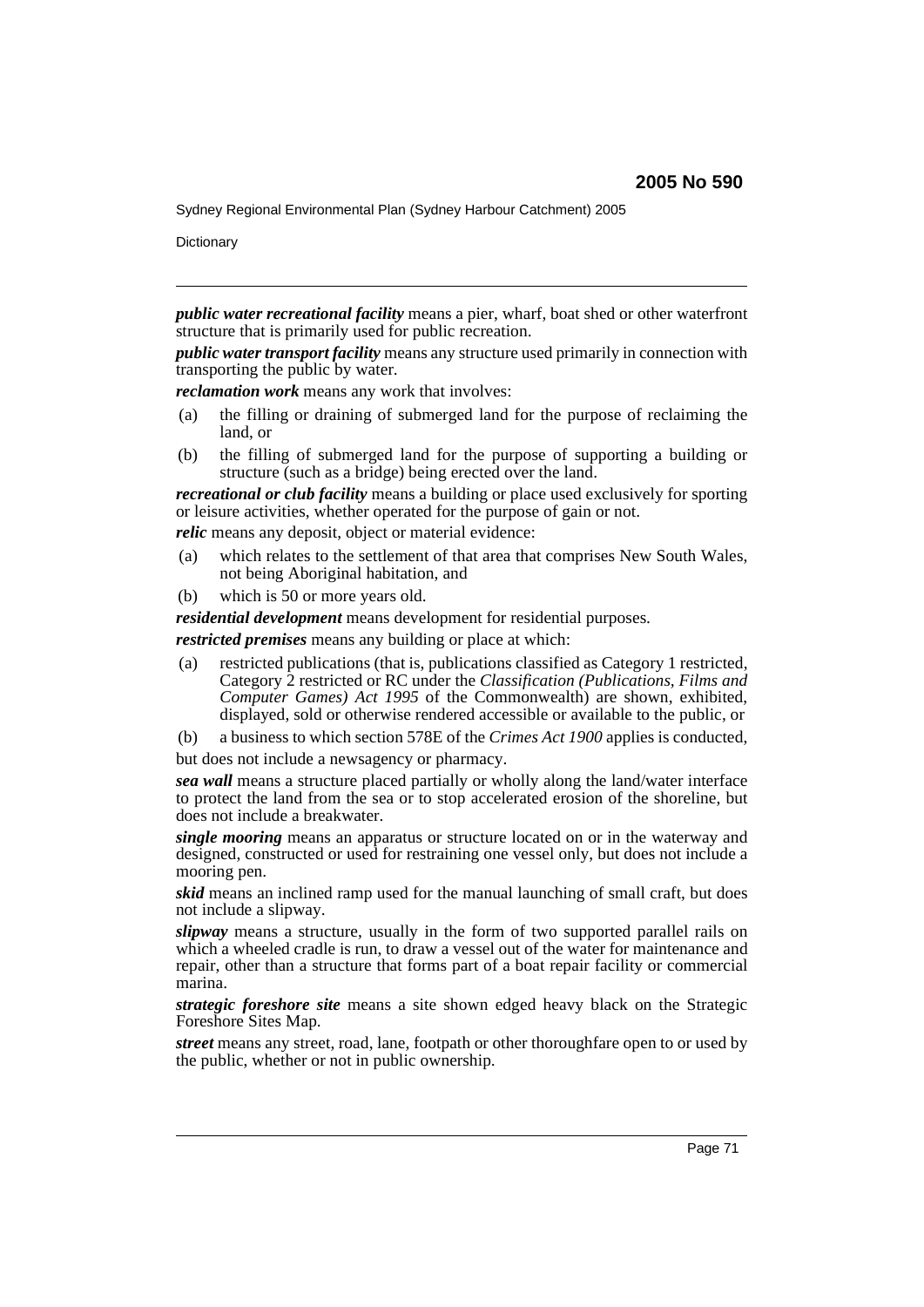Sydney Regional Environmental Plan (Sydney Harbour Catchment) 2005

**Dictionary** 

*swimming enclosure* means a net or other structure placed in the waterway for the purpose of providing a protected swimming area, but does not include a public water recreational facility.

*swimming pool* has the same meaning as it has in the *Swimming Pools Act 1992*.

*Sydney Harbour* includes all tidal bays, rivers and their tributaries connected with or leading to Sydney Harbour, and all waters bounded by mean high water mark and lying to the west of a line running between the southernmost point of North Head and the northernmost point of South Head.

*Sydney Harbour Catchment* means the land shown edged heavy black on the Sydney Harbour Catchment Map.

*telecommunications facility* means a building, structure, work or place (such as a radio mast, tower, earth station, cable, satellite dish or the like) used specifically for transmitting, receiving or passing on signals, but does not include any such facility used for domestic purposes only.

*temporary structure* includes:

- (a) a booth, tent or other temporary enclosure, whether or not a part of the booth, tent or enclosure is permanent, and
- (b) a mobile structure.

*the Act* means the *Environmental Planning and Assessment Act 1979*.

*tourist facility* means a building or place, such as a hotel or motel, used by tourists or holiday-makers for the purposes of holiday accommodation, sport or recreation, and includes:

- (a) shops attached to or incorporated within the building or located at the place, and
- (b) other facilities serving the needs of tourists and holiday-makers using the building or place,

but does not include a caravan park.

*water-based development* means any development carried out wholly below the mean high water mark, and development for any of the following purposes:

- (a) advertisements,
- (b) advertising structures,
- (c) aids to navigation,
- (d) aviation facilities,
- (e) boat lifts,
- (f) charter and tourism boating facilities,
- (g) commercial port facilities,
- (h) dredging,
- (i) flora and fauna enclosures,